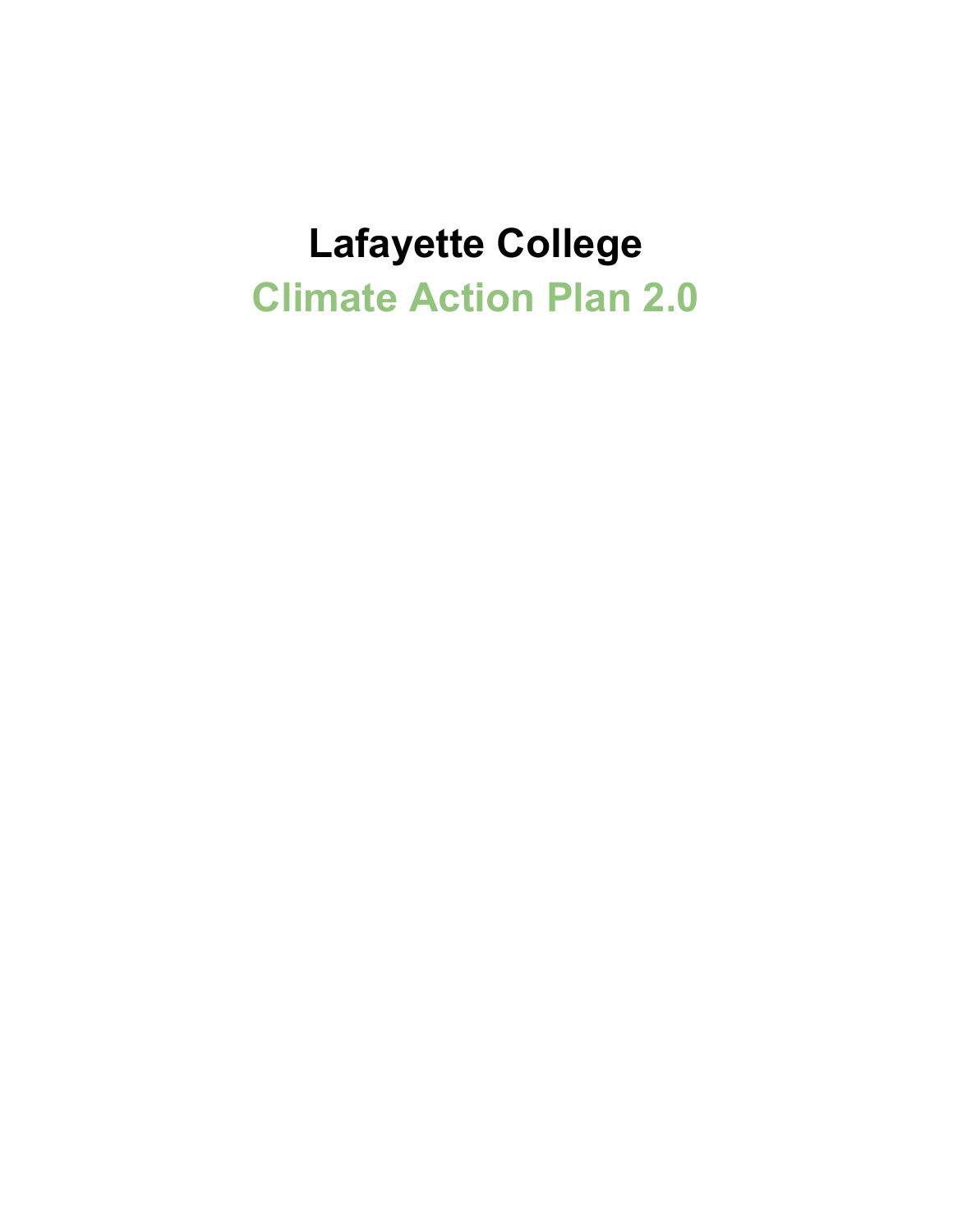| Acknowledgements<br><b>Executive Summary</b> |                                                                                                                                                                                                                                                                                                      |          |    |
|----------------------------------------------|------------------------------------------------------------------------------------------------------------------------------------------------------------------------------------------------------------------------------------------------------------------------------------------------------|----------|----|
| Vision<br>Ι.                                 |                                                                                                                                                                                                                                                                                                      | 8        |    |
| ΙΙ.                                          | Progress to Date                                                                                                                                                                                                                                                                                     | 9        |    |
|                                              | A. Climate Action Plan 1.0 Accomplishments<br>1. We measured emissions and energy.<br>2. We reduced emissions.<br>3. We conserved energy.                                                                                                                                                            | 9        |    |
|                                              | <b>B.</b> Additional Achievements<br>1. We introduced composting to campus.<br>2. We established LaFarm.<br>3. We built sustainably.<br>4. We minimized waste and expanded reuse and recycling.<br>5. We improved transportation.<br>We reinforced the College's commitment to sustainability.<br>6. | 12       |    |
| ΙΙ.                                          | <b>Climate Action Plan 2.0</b>                                                                                                                                                                                                                                                                       | 18       |    |
|                                              | A. Buildings and Facilities Energy Use<br>1. Recommendations<br>Timeline<br>2.<br>a) Phase 1: Immediate Opportunities for 2019-2020<br>b) Phase 2: Recommendations for 2021-2025<br>Phase 3: Recommendations for 2026-2035<br>C).                                                                    | 19       |    |
|                                              | B. Minimize Waste                                                                                                                                                                                                                                                                                    |          | 26 |
|                                              | 1. Recommendations<br>Timeline<br>2.<br>a) Phase 1: Immediate Opportunities for 2019-2020<br>b) Phase 2: Recommendations for 2021-2025<br>c) Phase 3: Recommendations for 2026-2035                                                                                                                  |          |    |
|                                              | C. Transportation<br>1. Recommendations<br>Timeline<br>2.<br>Phase 1: Immediate Opportunities for 2019-2020<br>a)<br>b) Phase 2: Recommendations for 2021-2025<br>c) Phase 3: Recommendations for 2026-2035                                                                                          | 29       |    |
|                                              | D. Curricular Integration<br>1. Accomplishments<br>2. Goals                                                                                                                                                                                                                                          | 32       |    |
| V. References                                | IV. Conclusion and Next Steps                                                                                                                                                                                                                                                                        | 37<br>38 |    |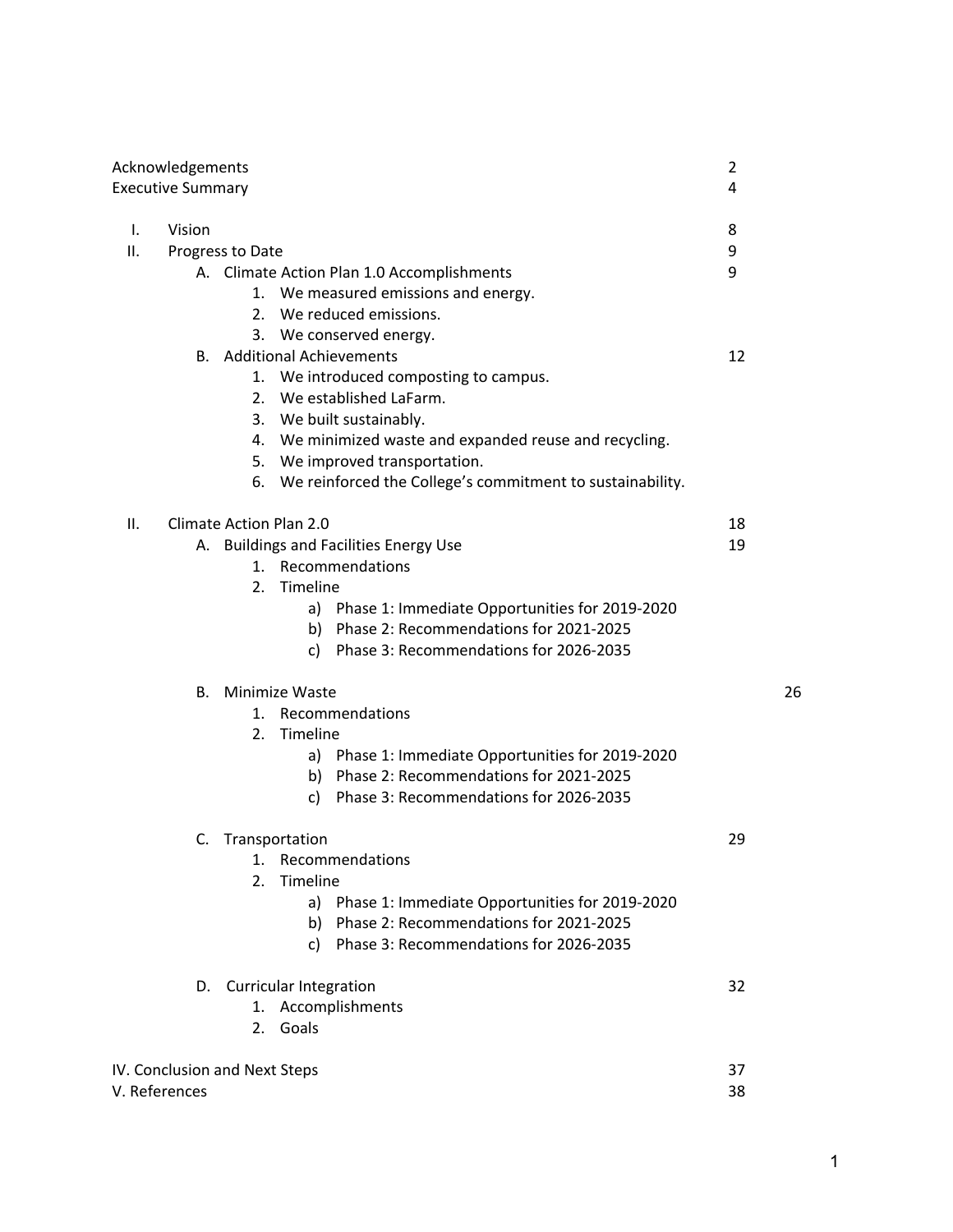# **Acknowledgements**

Lafayette College's Climate Action Plan (CAP) is the result of a collaborative process, in which faculty, staff, and students were actively involved and enthusiastically engaged. Committee members attended meetings throughout spring semester 2018 and provided ongoing feedback as the plan was drafted. We appreciate their commitment to helping create this comprehensive plan. We also are grateful to faculty and students in Economics 408 and Engineering Studies 451 who contributed research and recommendations through their capstone projects. We want to recognize the 185 students, faculty, and staff who completed our online CAP survey in May 2018. Their feedback provided valuable perspective on the most viable ways to reduce greenhouse gas emissions on campus. We're also grateful to students in ECOreps, the Food Recovery Network, Lafayette Food and Farm Cooperative (LaFFCo), LEAP, SEES, and Take Back the Tap, who participated in our Environmental Leaders Focus Group. Finally, thank you to LEAP for creating the Climate Action Plan Petition, and for all the students who spent time tabling to build support for this initiative. This effort allowed more than 1,300 students, faculty, and staff to express their support for the goal of reaching carbon neutrality by 2035.

#### **Steering Committee**

Roger Demareski, Vice President for Finance and Administration and Treasurer

Kira T. Lawrence, John H. Markle Professor and Department Head, Geology and Environmental Geosciences

Dru Germanoski, Van Artsdalen Professor Geology and Environmental Geosciences and Co-Chair of Environmental Science and Environmental Studies Programs

David Brandes, Professor of Civil and Environmental Engineering and Co-Chair of Environmental Science and Environmental Studies Programs

Marie Fechik-Kirk, Director of Sustainability

#### **Working Committee**

Advancement: Mary Wilford-Hunt, Senior Associate Director of Corp./Found./Gov. Relations

Athletics: Andrew Foster, Associate Director of Athletics

Campus Life:

Annette Diorio, Vice President for Campus Life/Dean of Students

Chris Hunt, Dean of Equity and Inclusion

Communications Division:

Katie Neitz, Content Strategist

Dining Services: Carolyn Karwick, Resident District Manager, Bon Appétit Management Company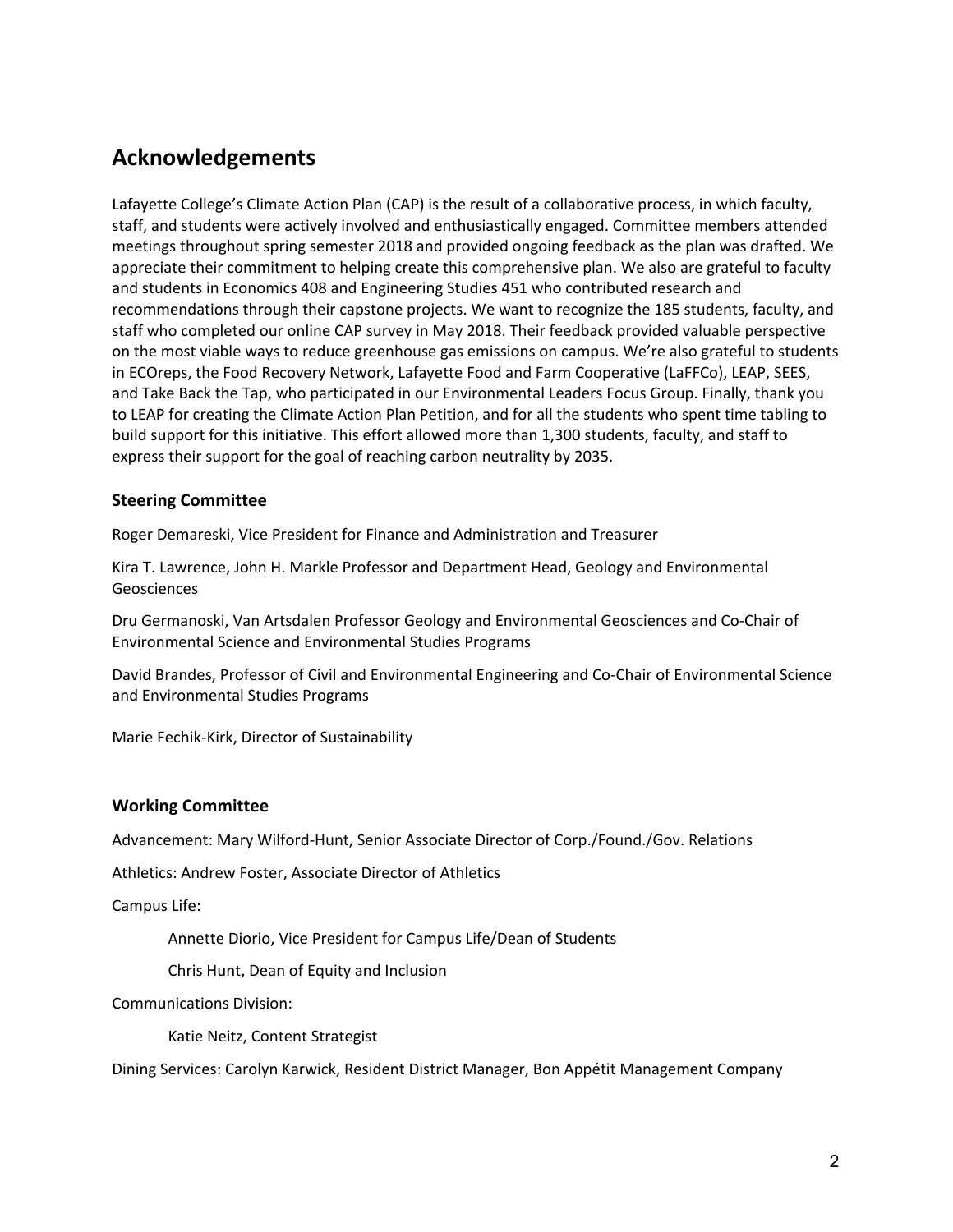Facilities: Bruce Ferretti, Director of Facilities Operations

#### Faculty:

Finance: Holly L. Lantos, Director of Budget and Analytics Jill Snyder, Director of Facilities Finance and Capital Budget Office of Sustainability: Lisa Miskelly, Assistant Director of Food and Farm Nick DeSalvo, Energy Manager Kendall Roberson, Sustainability Fellow Miranda Wilcha, Sustainability Fellow 2016-2018 Purchasing: Patty Reich, Procurement Director Residence Life: Tim Uhrich, Assistant Director Student Representative: Emma Stierhoff '20, Biology Major and LEAP President Office of International and Off-Campus Education: Rochelle Keesler, Director

Benjamin Cohen, Associate Professor, Engineering Studies

Julia Nicodemus, Assistant Professor, Engineering Studies

Lindsay Soh, Assistant Professor, Chemical and Biomolecular Engineering

#### **The Stone House Group**

Lawrence Eighmy, Managing Principal James Hayes, Senior Associate Michael Young, Associate Joseph Narkevic '04, Associate, Mechanical Engineering Major Kyle Low '20, Lafayette College Student Intern, Civil Engineering Major and ECOrep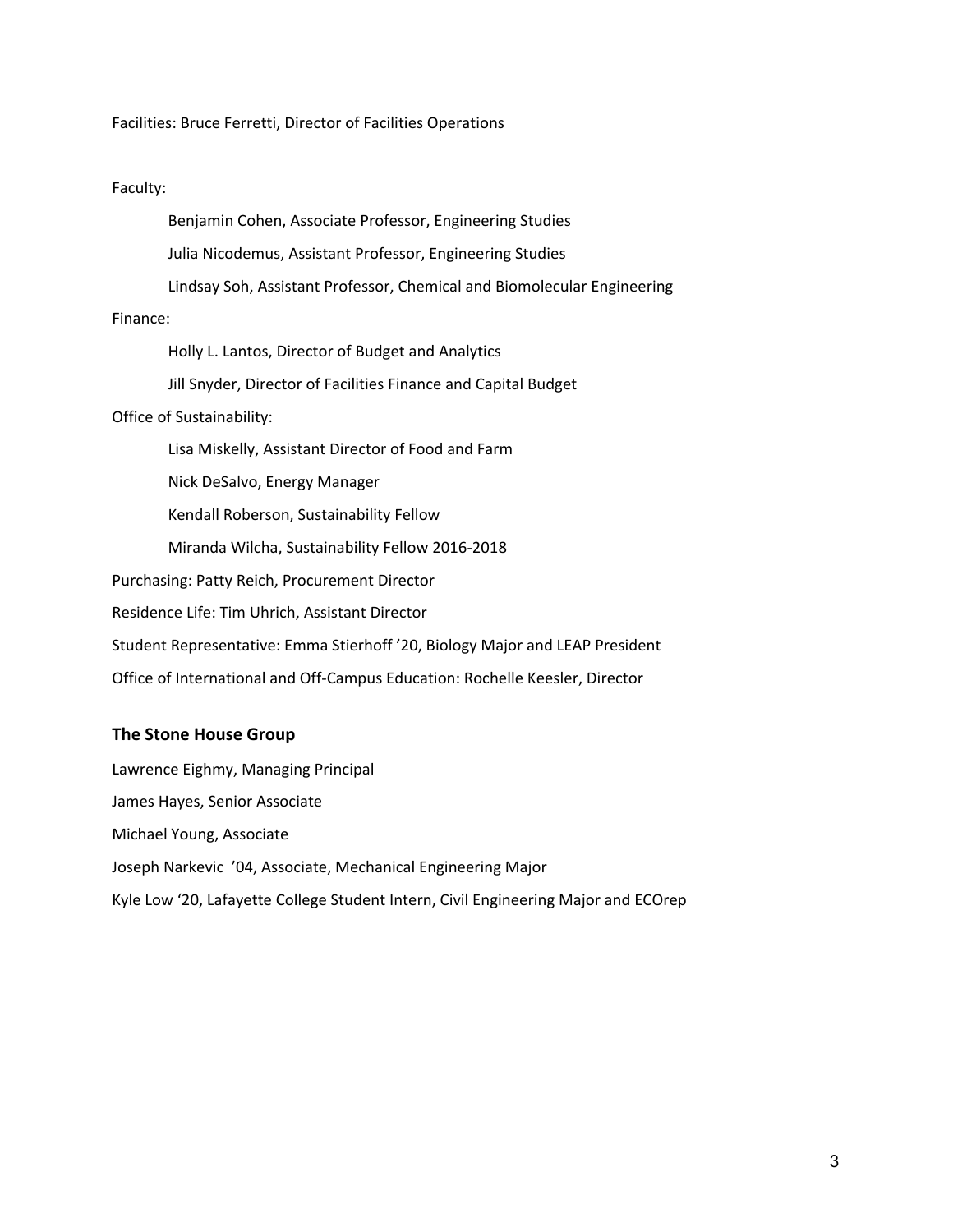## **Executive Summary**

Lafayette College's Climate Action Plan 2.0 proposes achieving carbon neutrality by or before 2035. It is a continuation of the College's ongoing commitment to academic excellence and social responsibility. In January 2008, College President Dan Weiss signed the American College and University Presidents' Climate Commitment (ACUPCC), which initiated the College's commitment to eventually achieve carbon neutrality. To track progress toward the goals set out in the first version of the Climate Action Plan (CAP), the College agreed to conduct an annual inventory of its greenhouse gas (GHG) emissions and re-evaluate its CAP every five years. This updated plan is a product of the most recent evaluation of the College's CAP and process.

Achieving carbon neutrality is an ambitious goal, but Lafayette's unique identity as a small liberal arts college with a robust engineering division makes the College enormously well-situated to become a recognized leader in campus sustainability. Having a strong Climate Action Plan will play an integral role in establishing Lafayette's reputation as a forward-thinking, enterprising leader in higher education.

A Lafayette education provides rigorous academic preparation and research training within an environment that cultivates original, creative thinkers who have an understanding of the broad cultural, political, and social influences that shape our world. This is vital because the problems of the future will not be solved by individuals in isolated disciplinary silos. Environmental challenges will require collaboration among teams of people with different expertise. Having a robust Climate Action Plan not only provides strong affirmation of the College's articulated commitment to sustainability. It also provides a wealth of educational opportunities. The projects and initiatives proposed in the plan will bring students, faculty, and staff together to use the campus and surrounding community as a living laboratory, to explore and test new models of sustainable systems. In this way, the CAP will enhance the Lafayette educational experience, giving students the knowledge, skills, and confidence to help solve environmental challenges of the future.

Integrating sustainability into the curriculum, operations, and culture of Lafayette and demonstrating best practices to our students, neighbors, and future prospects isn't just the right thing to do. It's the strategic thing to do. Many of our peers have already recognized the benefits and opportunities of leadership in this sphere. Colby, Colgate, Bowdoin, Dickinson, Hobart & William Smith, Bucknell, Gettysburg, and Middlebury, for example, have already achieved carbon neutrality or are on the path to do so in the near future. Joining this collective effort will enable us to remain competitive in the ever-shifting landscape of higher education and also build upon Lafayette's legacy of integrating academic excellence with social responsibility.

Since the College drafted its inaugural CAP, Lafayette has made significant strides. *We have reduced our emissions* by more than 20 percent—even as the College has expanded enrollment, programming, and building spaces. *We have formally embraced our commitment* by declaring sustainability one of Lafayette's three core institutional values, by establishing an Office of Sustainability, and by signing the "We're Still in Pledge" in support of climate action to meet the goals of the Paris Climate Agreement. *We have enhanced our curriculum* by creating degree programs in Environmental Studies and Environmental Science and positioning sustainability as a core theme in our classrooms. In 2018, the faculty approved an academic plan that identified "environment and sustainability" as one of six key focal areas. *We have engaged our community* by actively working with several student-led campus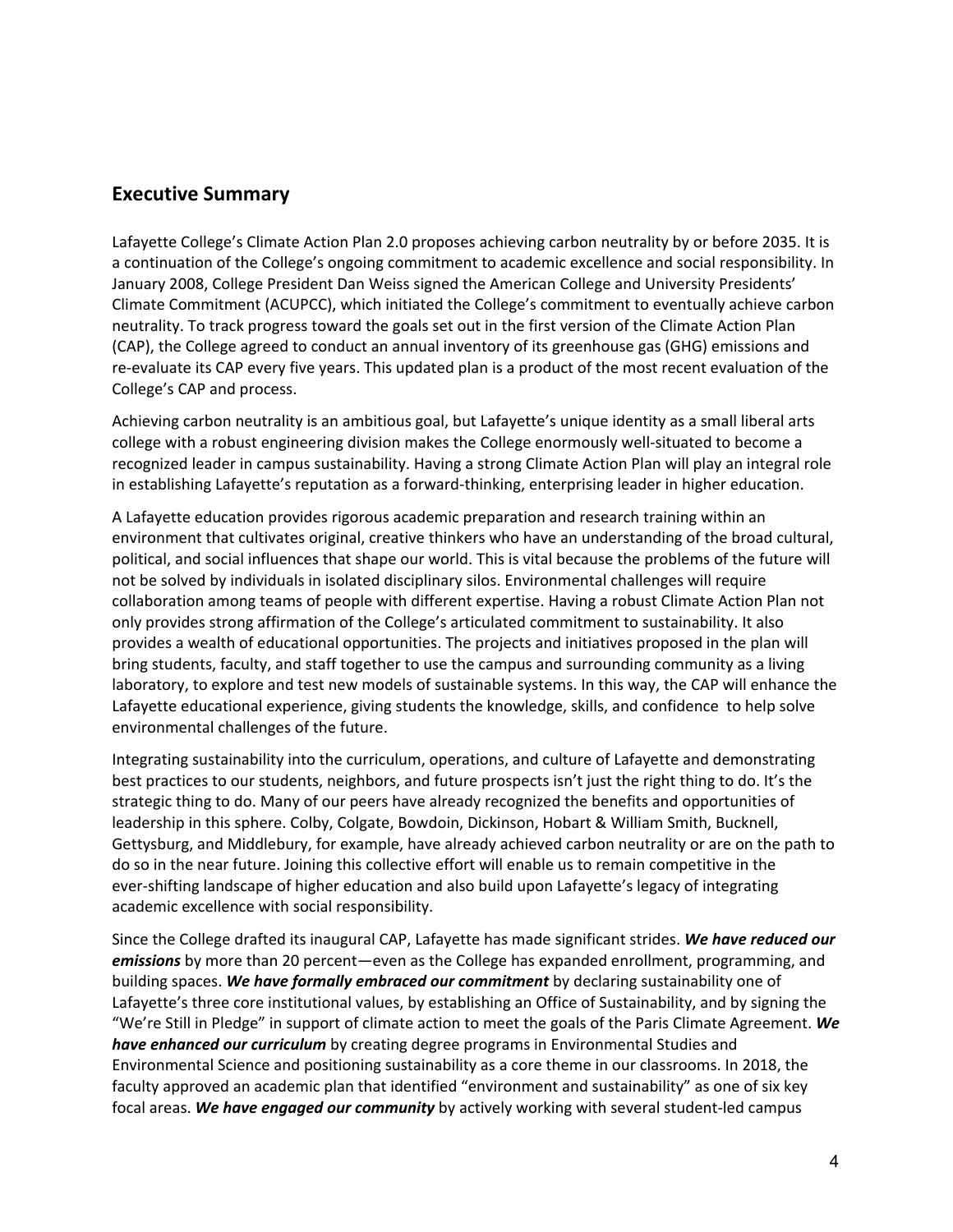groups who promote environmental responsibility and demonstrate best practices to their peers in an effort to foster an ethos of sustainability on Lafayette's campus.

#### **A Call to Action**

Lafayette's Climate Action Plan 2.0 is designed to serve as the framework for the College's ongoing efforts to reach carbon neutrality by 2035. Through climate action planning, we aspire to use our campus as a living laboratory that enables transformational learning experiences for our students and teaches them to live within environmental bounds. The following is a brief overview of the key elements of the proposed Climate Action Plan.

## **Key Goals**

*Reach Carbon Neutrality by 2035:* This updated Climate Action Plan provides a road map for reaching carbon neutrality by 2035, with an emphasis on the initial steps for implementation. In addition to annual greenhouse gas reporting, the College will continually invest in and assess progress toward carbon neutrality and also update the Climate Action Plan every five years.

## *Phase 1: Immediate Opportunities for 2019-2020*

*Reduce Energy Emissions:* While reaching carbon neutrality is a long-term goal that will require a consistent commitment through 2035 and beyond, we have an immediate opportunity to make a significant change to our carbon footprint by reducing our heating and electric energy consumption through efficiency and conservation. Through these projects, from optimizing or replacing existing HVAC systems to installing occupancy sensors, Lafayette can reduce carbon emissions while saving money.

*Establish a Green Revolving Fund:* Making an initial investment in tools and resources with quick payback periods will enable Lafayette to reduce energy use on campus. That energy savings—and its resulting cost savings—can enable the College to create a green revolving fund to provide capital for projects that reduce the College's environmental impact and operational costs. So called "green revolving funds" are well-established at many institutions. As a number of our peers have done, including Penn, Bucknell, and Cornell, we propose the establishment of a green revolving fund that will allow us to undertake higher-cost capital projects that will be crucial to achieving our goal of carbon neutrality (i.e., Phases 2 and 3 below).

*Investigate Renewable Energy Options:* Though many emissions can be avoided with energy efficiency, energy conservation, and on-site use of renewable energy sources, a portion of the College's emissions from purchased electricity could be addressed through partnering with other local educational institutions to enable construction of a large-scale off-campus renewable energy project like solar, wind, or small-scale hydroelectric. Teaming with other local colleges or universities would allow the College to take advantage of economies of scale for purchasing components like solar panels and to share costs for retaining a renewable energy advisory firm. In the near term, the College would like to partner with Lehigh Valley Association of Independent Colleges (LVAIC) institutions to investigate options for purchasing off-site renewable energy that, if implemented in the near term, would allow the College to capitalize on existing but soon-to-expire incentive programs. In vetting renewable energy projects, projects should clearly add additional renewable energy capacity to the grid. Ideally, these projects should be local enough to provide curricular benefits.

*Secure Financial Support:* The success of these initiatives is dependent on financial support. External funding assistance, including grants, incentives, and donations, can be explored to offset costs. Lafayette's Office of Development will be a key strategic partner in this effort. The Office of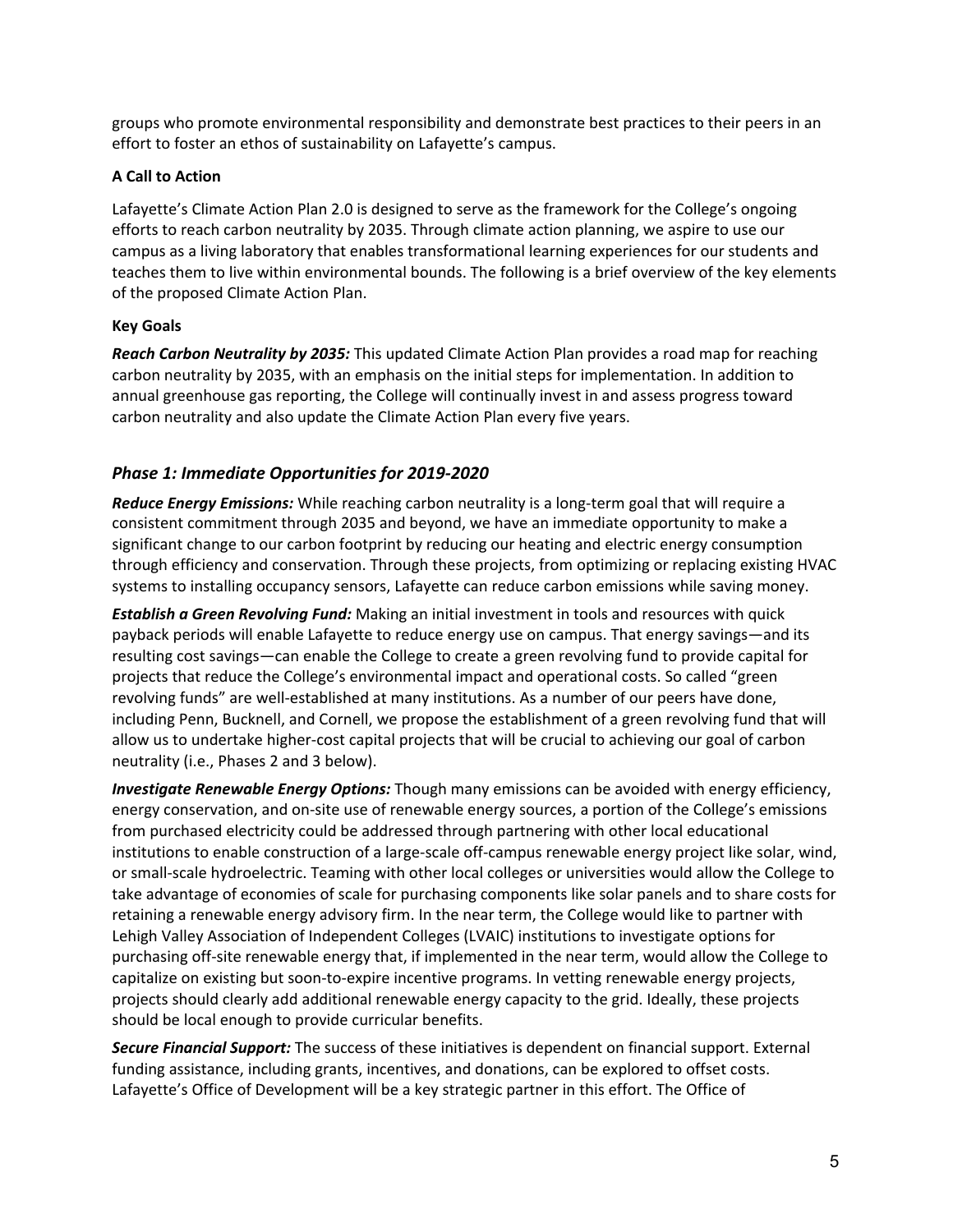Sustainability plans to collaborate with the Office of Development to identify possible fundraising opportunities related to sustainability initiatives in capital projects and across campus.

## *Phase 2: Recommendations for 2021-2025*

*Achieve Carbon Neutrality at Metzgar Fields Athletic Complex:* Because of the significantly higher cost of electricity at the Metzgar Field complex relative to the main campus, the College has a unique opportunity to achieve on-site carbon neutrality at the athletic complex site in Forks Township. By installing a solar array sized to match the annual electricity consumption at Metzgar Fields and planting and maintaining a forest on a portion of the surrounding farmland to offset emissions from on-site heating loads, we can rapidly achieve a carbon neutral athletic complex at a modest cost. A solarpowered and afforested Metzgar would be an early and highly visible symbol of Lafayette's emergence as a sustainability leader while also providing students and educators with firsthand access and ongoing exposure to a living laboratory for sustainability.

*Enhance Visibility and Emissions Reductions through On-Site Solar:* Lafayette can reduce emissions from purchased electricity by producing electricity with on-site solar arrays. Small solar projects in locations like Allan P. Kirby Sports Center or Buck Hall would provide a visible sign of the College's commitment to sustainability and a host of curricular benefits.

## *Phase 3: Recommendations for 2026-2035*

*Transform Campus Heat and Hot Water Generation:* Lafayette can maximize emissions reductions from on-site combustion of fossil fuels by making several key improvements to campus infrastructure. The Office of Sustainability will partner with academic departments to research, analyze, and recommend strategies for achieving carbon-neutral on-campus heat and hot-water generation. Infrastructure changes, including installing a combined heat and power plant to boost efficiency, changing the steam plant energy source to a biogenic carbon-neutral fuel, and converting from steam to a more energyefficient hot-water district heating system, would enable the College to dramatically reduce or even eliminate emissions from on-site fossil fuel combustion.

*Partner with Others to Offset Remaining Emissions:* As noted above, some of the College's emissions will need to be addressed through carbon offsets. We plan to partner with institutions throughout the Lehigh Valley to implement carbon sequestration offset projects. We want to prioritize offsets that come from the development of sustainable energy projects or carbon sequestration projects. In addition, all offset projects must depend on the College's participation to occur and be local enough to contribute to the educational mission of the College.

\*\*\*

#### **Conclusion**

Lafayette College's unwavering commitment to excellence has made it an outstanding undergraduate institution that attracts talented, high-achieving students, faculty, and staff. The College's efforts to build upon that reputation and position it for future success were at the heart of the recently concluded *Live Connected Lead Change* campaign—and the Climate Action Plan. Climate action planning puts the mission and goals of the campaign into action. The steps outlined in the plan will advance our aspirations to lead in innovative teaching and learning, promote interdisciplinary connections, be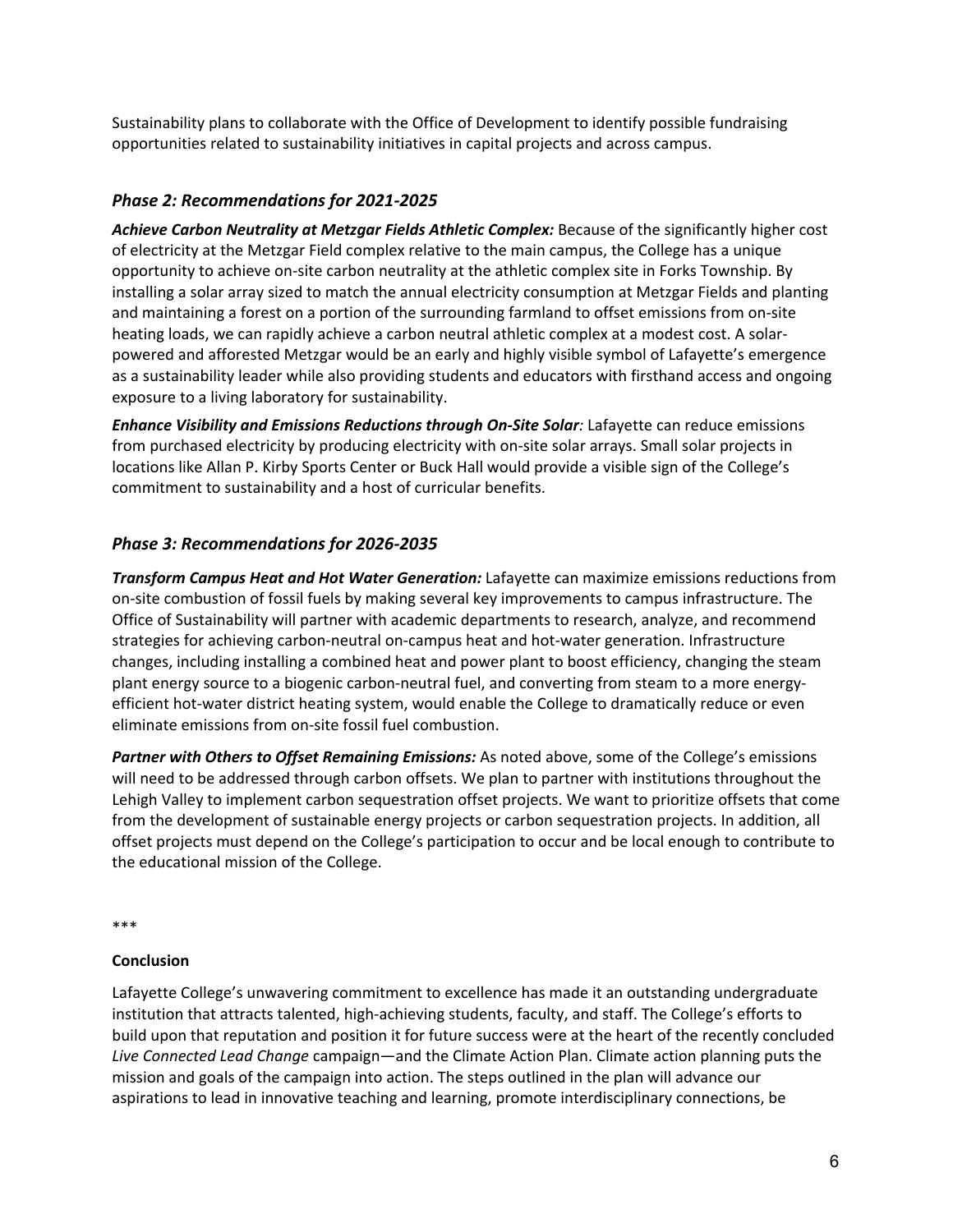environmentally responsible, and prepare our students to confront challenges they will face as citizens of the world. It also will enable us to remain competitive among our peers, many of whom have already achieved carbon neutrality or are on the path to do so. By leveraging the strengths of the College--rigorous academics, experiential learning opportunities, collaborative work--and positioning the College as an environmental leader, climate action planning embodies *living connected to lead change*. This is an opportunity to solidify the College's legacy as an institution of excellence where academic excellence and social responsibility are intertwined, and ensure our students graduate with the knowledge, experience, and passion to be tomorrow's leaders.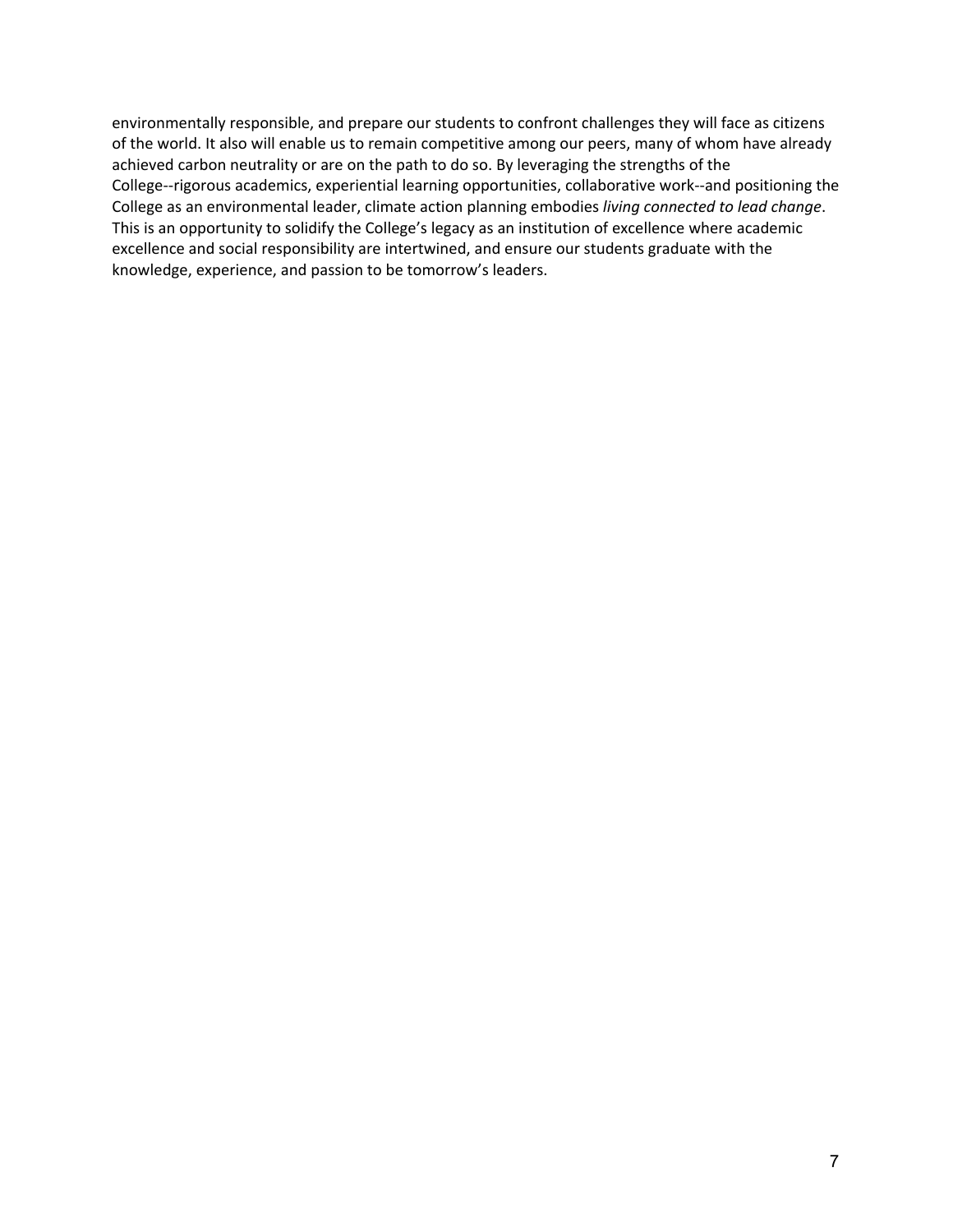# **I. Vision**

Global climate change is one of the defining issues of our time. As articulated in the Intergovernmental Panel on Climate Change's recent special report on the impact of global warming of 1.5 degrees C published in October 2018, there is an urgent need for action to prevent "dangerous anthropogenic interference with the climate system," which will result in major detrimental irreversible changes to natural systems and the human societies that rely on them. Human activities have already caused approximately 1.0 degree C of global warming above pre-industrial levels, which has resulted in a wide range of adverse impacts including more extreme weather, rising sea level, and accelerated biodiversity loss. According to the report, climate-related risks to health, food security, and economic growth will be significantly exacerbated if warming reaches 2 degrees C (Allen, 2018).

As an institution, we have already declared sustainability as one of our core values. In keeping with our institutional mission to train our students "to develop systems of values that include an understanding of personal, social, and professional responsibility" we must teach them how to live within environmental bounds. As the problem-solvers of the future, they must possess the knowledge and skills required to help the communities they are members of be able to adapt to and mitigate climate change. We can best serve this educational need of our students by transforming our campus into a living laboratory for sustainability, a key component of which will be meeting our articulated goal of carbon neutrality.

Reaching carbon neutrality is a goal that Lafayette is well-situated to achieve, as a competitive liberal arts college with distinguished engineering programs. By providing students with rigorous academic preparation and research training within an interdisciplinary, collaborative environment, our faculty are already preparing the next generation of scientists, engineers, architects, and policymakers to make meaningful contributions to society. Making carbon neutrality and sustainability more broadly strategic focal points of that preparation is only appropriate, as climate change is an urgent, complex, and persistent challenge. Through leadership opportunities, volunteer efforts, course collaborations, and a host of environmental research efforts led by faculty members, students will leave Lafayette understanding their ability to help shape an environmentally sustainable future. Sustainability literacy also helps empower students to participate effectively in civic dialogue, which is likely to focus increasingly on sustainability and resilience-related challenges (Dautremont-Smith, 2017).

Additionally, reaching carbon neutrality should increase organizational efficiency, reduce risk, and help to attract, retain, and motivate students and employees. The Association for the Advancement of Sustainability in Higher Education finds that students seek schools that actively demonstrate sustainability leadership. For example, the College of the Atlantic noted that its recruitment website traffic increased by 25 percent following the announcement that the college had reached net-zero carbon emissions. Additionally, strong sustainability practices help to recruit highly skilled and motivated faculty and staff who are eager to work for organizations making a positive impact on the world. Research, education, and outreach for reducing greenhouse gas (GHG) emissions helps to strengthen community relations, enhance partnerships, and unify the campus around a shared sense of purpose (Dautremont-Smith, 2017).

Abiding by high environmental standards and adopting best practices will enable the College to model civic engagement and demonstrate our role as a community leader. By applying our knowledge, resources, technology, and innovative spirit to creating pilot projects and programs, we can create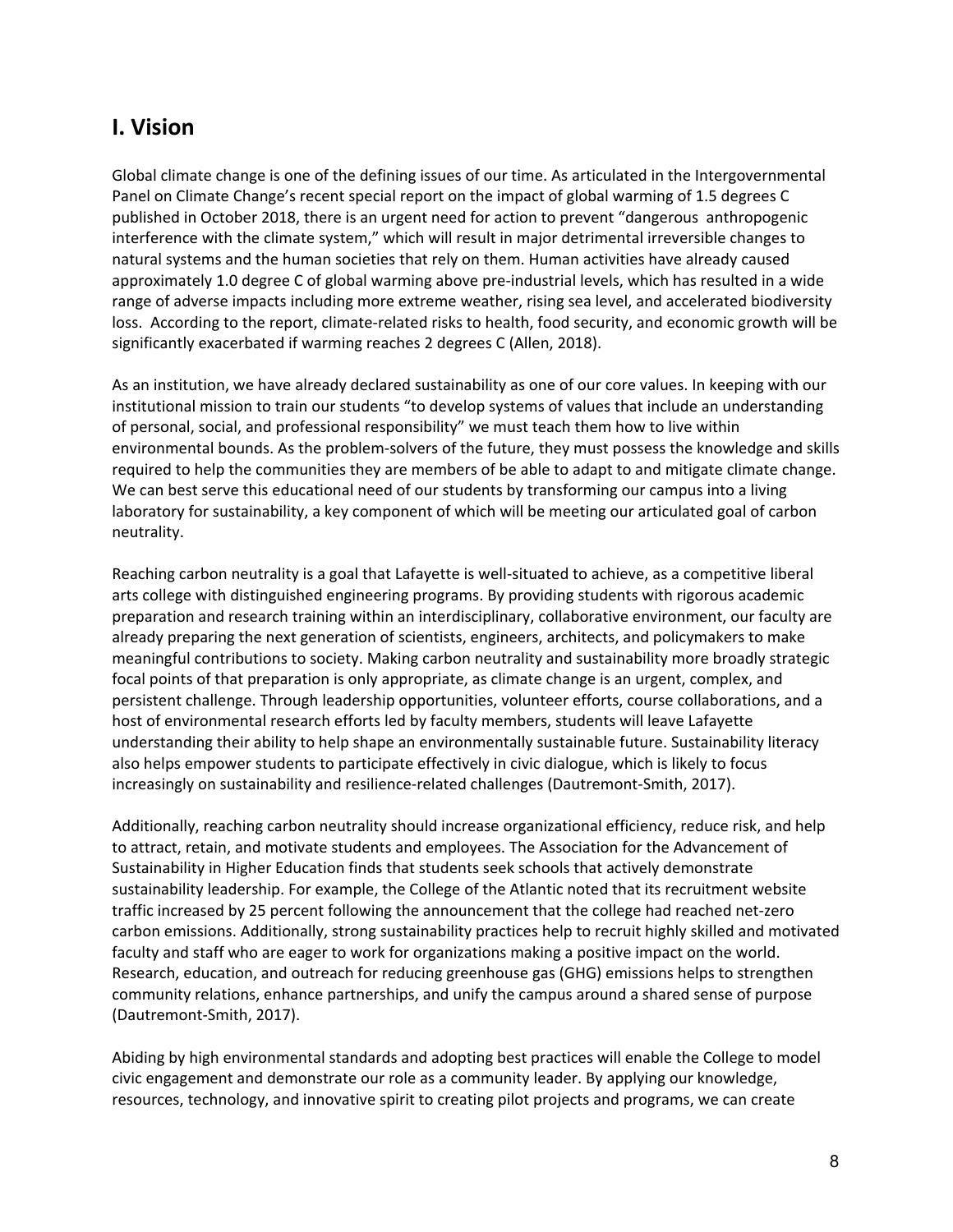on-campus solutions that can inform and inspire, and result in broader benefits for the wider world.

# **II. Progress to Date**

In January 2008, Lafayette College President Dan Weiss signed the American College and University Presidents' Climate Commitment (ACUPCC). Through this commitment, the College pledged to take action to achieve carbon neutrality. To work toward this goal, the College also committed to conducting an annual inventory of its GHG emissions and reviewing and updating its comprehensive Climate Action Plan (CAP) every five years.

A CAP committee consisting of faculty, students, and staff provided expertise, campus knowledge, and valuable insights as Entech Engineering Inc. led the development of Lafayette's first CAP, which was released in November 2011. The inaugural report included recommendations for educational and operational initiatives to conserve energy, highlighted energy efficiency updates, and proposed a plan to reduce total GHG emissions. After issuing the CAP, the College updated its GHG targets to reduce GHG emissions 15 percent by 2027, 35 percent by 2031, 55 percent by 2035, and 60 percent by 2039 relative to 2007 levels. Lafayette has made significant progress in reducing its carbon footprint by following the recommendations outlined in the CAP 1.0.

## **A. Climate Action Plan 1.0 Accomplishments**

- 1. *We Measured Emissions and Energy:* The College's first emissions inventory was completed in 2007 and serves as the baseline year against which subsequent emissions reductions are tracked. The 2007 inventory showed the College emitted 30,231 metric tonnes of CO<sub>2</sub> equivalents, with more than 80 percent of those emissions coming from heating and electricity consumption. To develop emission-reduction strategies, a comprehensive energy audit was completed by Entech in 2007, which examined 51 of the College's largest on-campus buildings and compiled a comprehensive list of energy conservation measures (ECMs) the College could implement to reduce carbon emissions. In response, the College enacted several large-scale ECMs as the first step in achieving carbon neutrality (see list below). Since then, the College has reported annually on GHG emissions generated from heating and cooling, electricity use, and additional sources like transportation and waste. The College has pledged to provide this data to Second Nature, an agency that sets the standard for carbon inventories of institutions of higher learning. Second Nature tracks different institutions' carbon pledges; reporting data for all institutions is found on its website and available to the public.
- 2. **We Reduced Emissions:** In 2017, the College's total GHG emissions were 24,092 MTCO<sub>2</sub>e annually, a 20 percent reduction (6,229 MTCO<sub>2</sub>e) from the 2007 base year (30,231 MT CO<sub>2</sub> annually) (Figure 1 and 2) and the realization of the CAP 1.0 2027 goal 10 years early. This is an especially notable accomplishment considering that during this interval, the campus population grew by 200 students, 80 faculty, and 170 staff, and gross square footage of building space increased by 10 percent.

The emissions reduction was largely the result of two factors: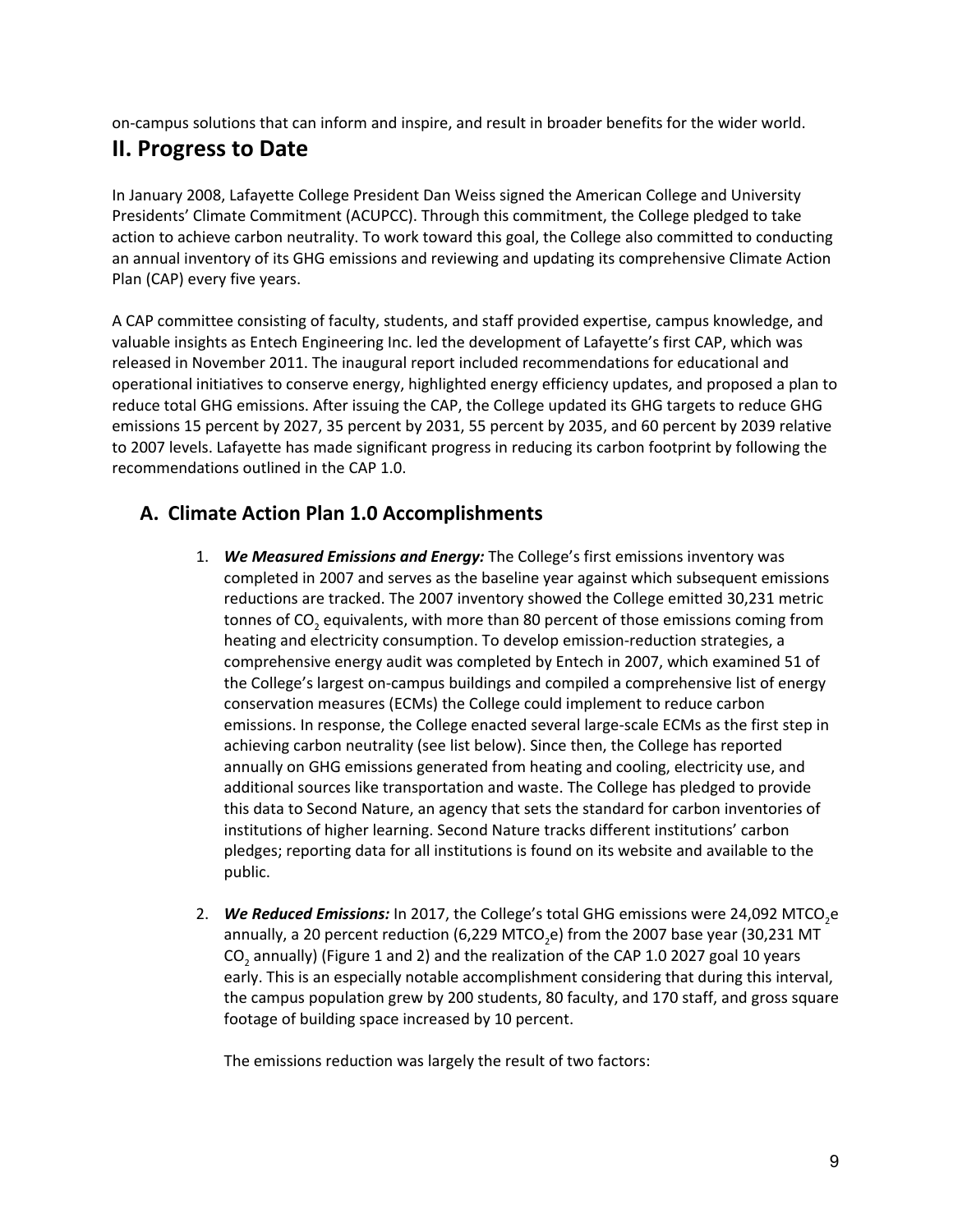- a. Switching the central steam plant to natural gas instead of No. 6 fuel oil (9 percent emissions decrease) (Figure 1; Table 1).
- b. Using a cleaner, less carbon-intensive regional electric generation mix (i.e., the fraction of electricity produced from coal decreased from 50 to 33 percent while that from natural gas increased from 20 to 33 percent) contributed an additional 10 percent emissions reduction (Figure 1).

Various energy efficiency and conservation projects decreased emissions an additional 1 percent (Figure 1). These projects included lighting retrofits, installation of variable frequency drives on selected air handling units and pumps, and insulating tanks.



Figure 1: Lafayette's Total GHG Emissions Reduction 2007-2017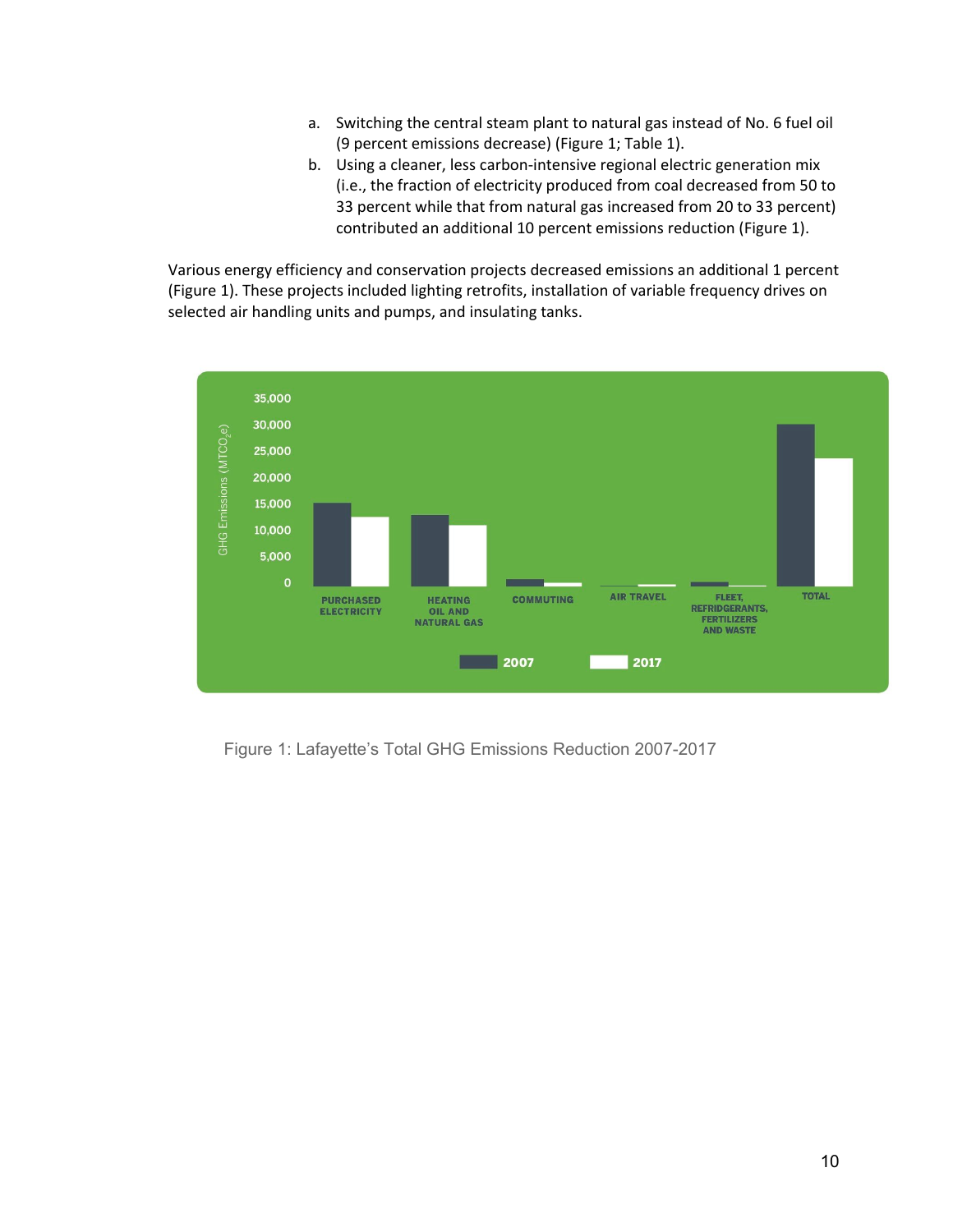

Figure 2: Lafayette's GHG Emissions in Metric Tons  $CO<sub>2</sub>$  Equivalents (CO<sub>2</sub>e)

Like most colleges and universities, the majority of the College's emissions are from purchased electricity and heating. Combined, emissions associated with purchased electricity and space and hot-water heating were 91 percent and 88 percent of the College's total emissions in 2007 and 2017, respectively (Figure 2). Because most of our emissions come from electricity and heating, the Climate Action Plan will focus on reducing emissions from those two sources. However, in keeping with our objective of carbon neutrality and our core educational mission, the CAP also will outline a plan to address the remaining 12 percent of emissions from air travel, faculty and staff commuting, waste, and the campus fleet.

*We Conserved Energy:* Even as enrollment grew by 30 percent and building spaces increased by 10 percent from 2007 to 2017, the College was successful at reducing electricity usage and electricity intensity (kWh/ person) (Table 1). In 2017, due to more efficient buildings and systems, the College used 2 percent less purchased electricity annually than it did in 2007.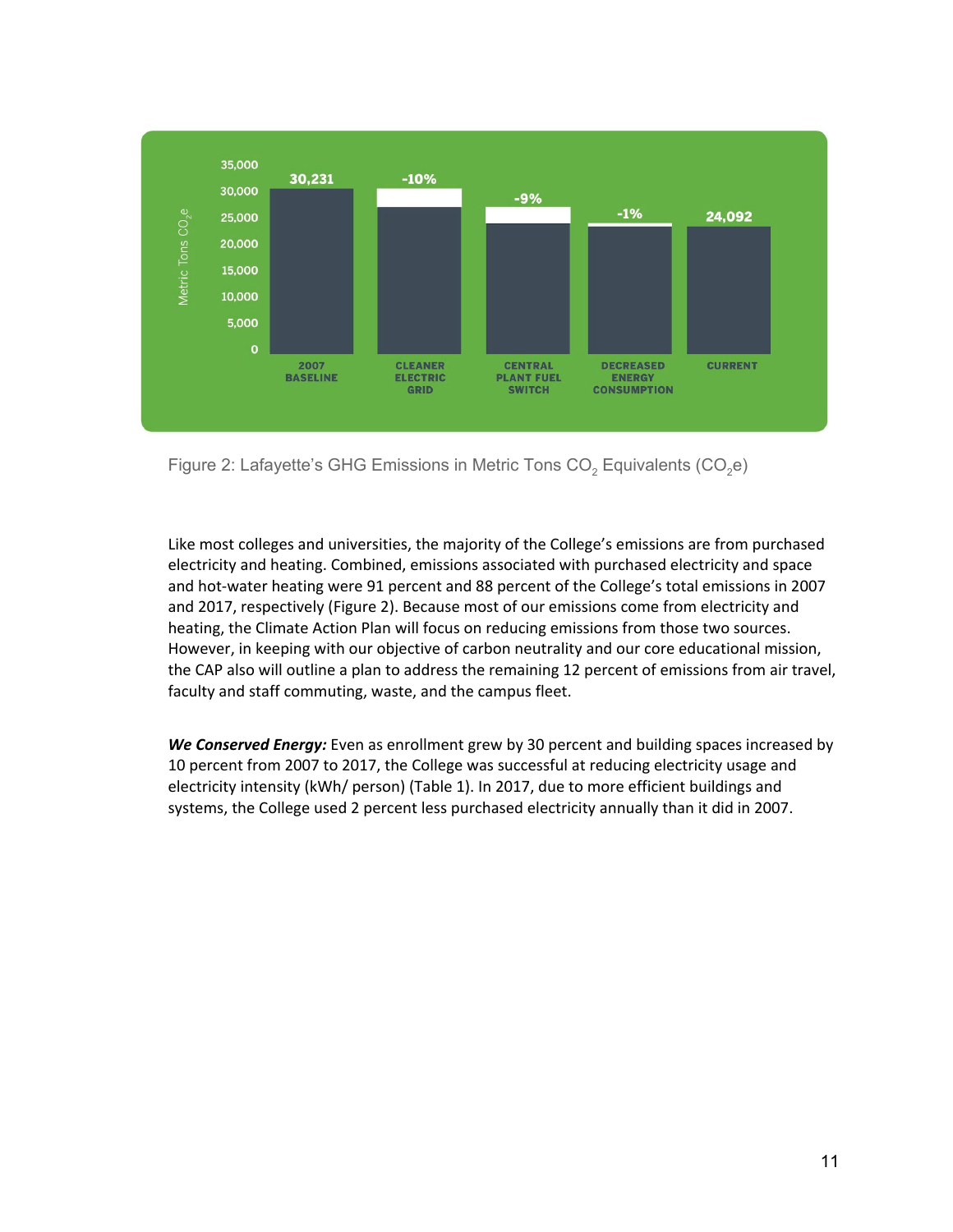|                                                      | <b>BASELINE 2007</b><br><b>CALENDAR YEAR</b> | 2016-2017<br><b>FISCAL YEAR</b> |
|------------------------------------------------------|----------------------------------------------|---------------------------------|
| <b>CAMPUS POPULATION</b><br>Students, faculty, staff | 3,004                                        | 4,358                           |
| <b>TOTAL BUILDING SPACE (square feet)</b>            | 1,940,424                                    | 2,148,251                       |
| <b>ELECTRICITY</b> (kilowatt hours)                  | 29,113,981                                   | 28,507,909                      |
| <b>kWh/PERSON</b>                                    | 9.692                                        | 6.542                           |
| <b>EMISSIONS FROM ELECTRICITY</b><br>(MTCO,e)        | 15,130                                       | 11,240                          |

Table 1: Lafayette's Electricity Use and Associated Emissions

*Lighting Upgrades:* Depending on location, lighting may be in use 10 hours or more daily. Thus, increasing the efficiency of lighting on campus can have a large impact on improving overall energy efficiency.

- Fluorescent lighting in Markle and Sullivan parking decks was retrofitted by Facilities Planning with light-emitting diode (LED) lights with bilevel controls that operate at a reduced level during vacant periods and at full brightness when occupied.
- Lighting also was upgraded in Skillman Library: Approximately 2,000 T-5 fluorescent lamps were replaced with LED lamps. In addition to reducing electric usage and maintenance costs, switching to LEDs improved lighting quality in the library. The College also was awarded a \$19,500 rebate by the utility company, against a total cost of \$31,000 for completing the project, allowing for an eight-month payback.

## **B. Additional Achievements**

1. *We Introduced Composting to Campus:* In summer 2008, faculty from Civil and Environmental Engineering collaborated with a student to develop a composting program to serve as a demonstration-scale educational tool for the campus and wider community. Through their efforts, the College was awarded more than \$200,000 in grants and donations to create a scalable system for composting food waste in the dining halls, including two Earth Tubs and two food waste pulpers for Marquis and Upper Farinon dining halls. Lafayette's facilities and grounds department installed the Earth Tubs in May 2010. (Earth Tubs are 7.5-foot-wide composting tubs from Green Mountain Technologies that allow food scraps and yard waste to be dumped and spun to create compost.)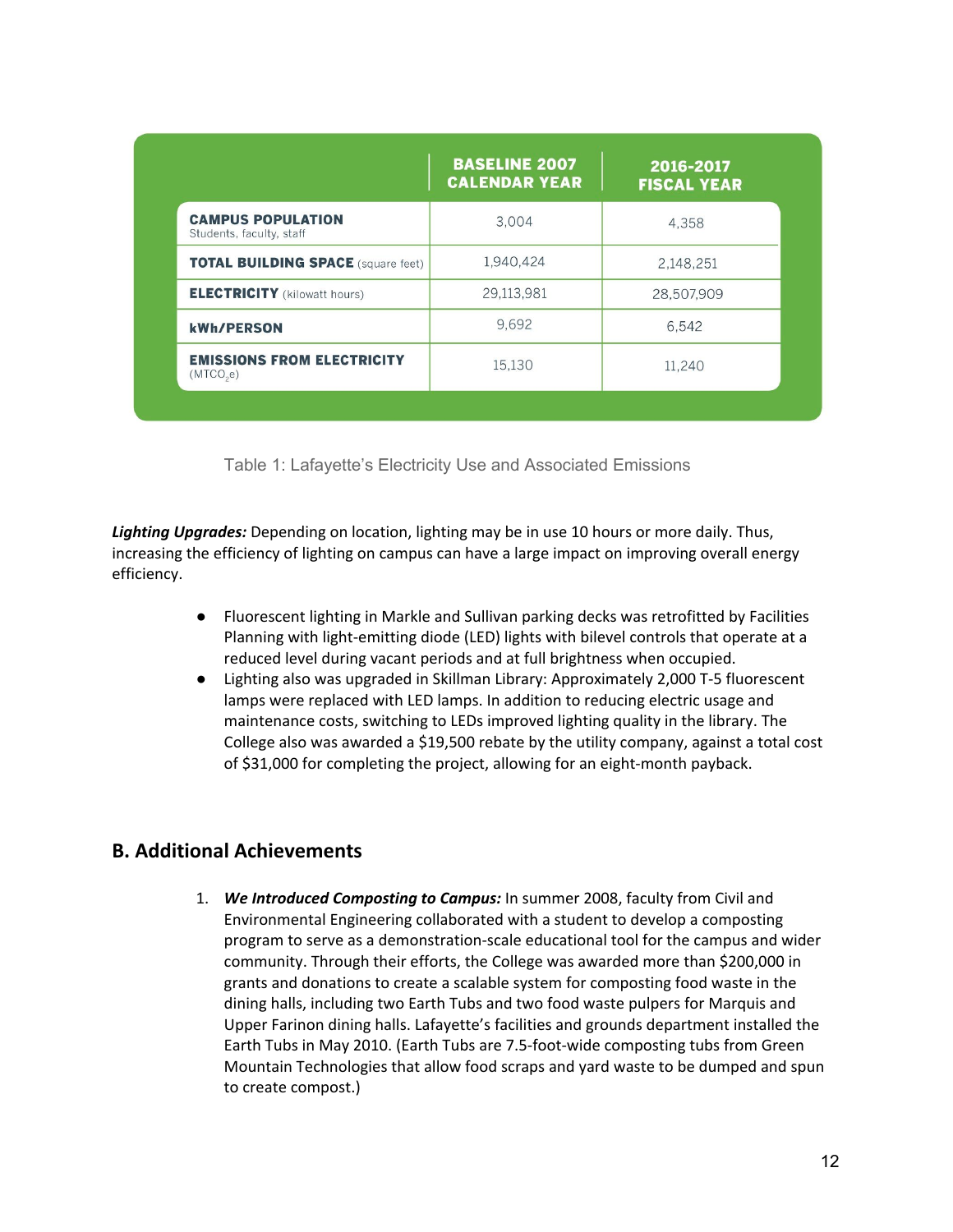- 2. *We Established LaFarm:* In 2009, we secured funding from the Clinton Foundation to establish an organic garden and utilized funding from the College's Mellon Foundation grant to support a campus farmer. The campus farm established at Metzgar Field now has a 3-acre footprint. It grows several thousand pounds of produce for the dining halls, recycles nutrients from composted food back to the soil, and serves as a laboratory for collaborative student-faculty education and research. LaFarm has been modeling scalable solutions to reduce GHG emissions by using solar energy to power the vegetable washing station and compost and cover cropping to replenish soil and increase carbon storage. LaFarm and the sustainable food loop represent Lafayette's best current example of a living laboratory for sustainability education.
- 3. *We Built Sustainably:* In 2012, the Grossman House for Global Perspectives became the College's first LEED-certified building. (LEED, or Leadership in Energy and Environmental Design, is a rating system that evaluates environmental components of buildings.) Rather than demolish the nearly 100-year-old former fraternity house and construct a new building, the College decided to adaptively reuse the structure. In addition to using sustainable building materials, many energy- and water-saving features were incorporated, including energy-efficient windows that reflect heat, a rainwater collector that supplies a gray-water toilet flushing system, and a dashboard that provides real-time feedback on energy use to residents. The design team also incorporated new furniture made from recycled materials. Construction of the new Rockwell Integrated Sciences Center (to be completed in August 2019) is a work in progress that also embodies Lafayette's commitment to sustainability. It will boast an energyconsumption benchmark far below that of peer science buildings. In keeping with its LEED Platinum certification, the building will feature a broad array of energy-saving innovations.
- 4. *We Minimized Waste and Expanded Recycling and Reuse:* Since the 2011 Climate Action Plan, the College has become a better environmental steward by reducing its landfilled waste. While the 2011 Climate Action Plan didn't lay out specific goals or targets for reducing waste, the College has launched or enhanced a number of programs to reduce waste and increase recycling and reuse on campus. These programs successfully increased recycling and reuse from 23 tons in 2007 to 84 tons in fiscal year 2017), which is a 268 percent increase over the decade. Facilities Operations also has contributed to this effort, which has increased the diversion rate from 3 percent in 2007 to 14 percent in 2017, an improvement the Office of Sustainability intends to continue to build on in the future.
	- *a. Reducing Food Waste:* In the United States, approximately 30-40 percent of all food produced is wasted, and yet in 2015 only around 5 percent of food was diverted from landfills. While many landfills employ methane management, using organic waste for composting dramatically reduces emissions and has the added benefit of providing nutrients to amend soils (Hawken, 2017). Reducing food waste is good for communities, the environment, and the economy (Sustainable Management of Food Basics, 2018). Students and the assistant director for food and farm have estimated that our on-campus composting effort, which collects compostable food waste from the College's two dining halls, composted an average of 8,000 pounds of food waste per year from April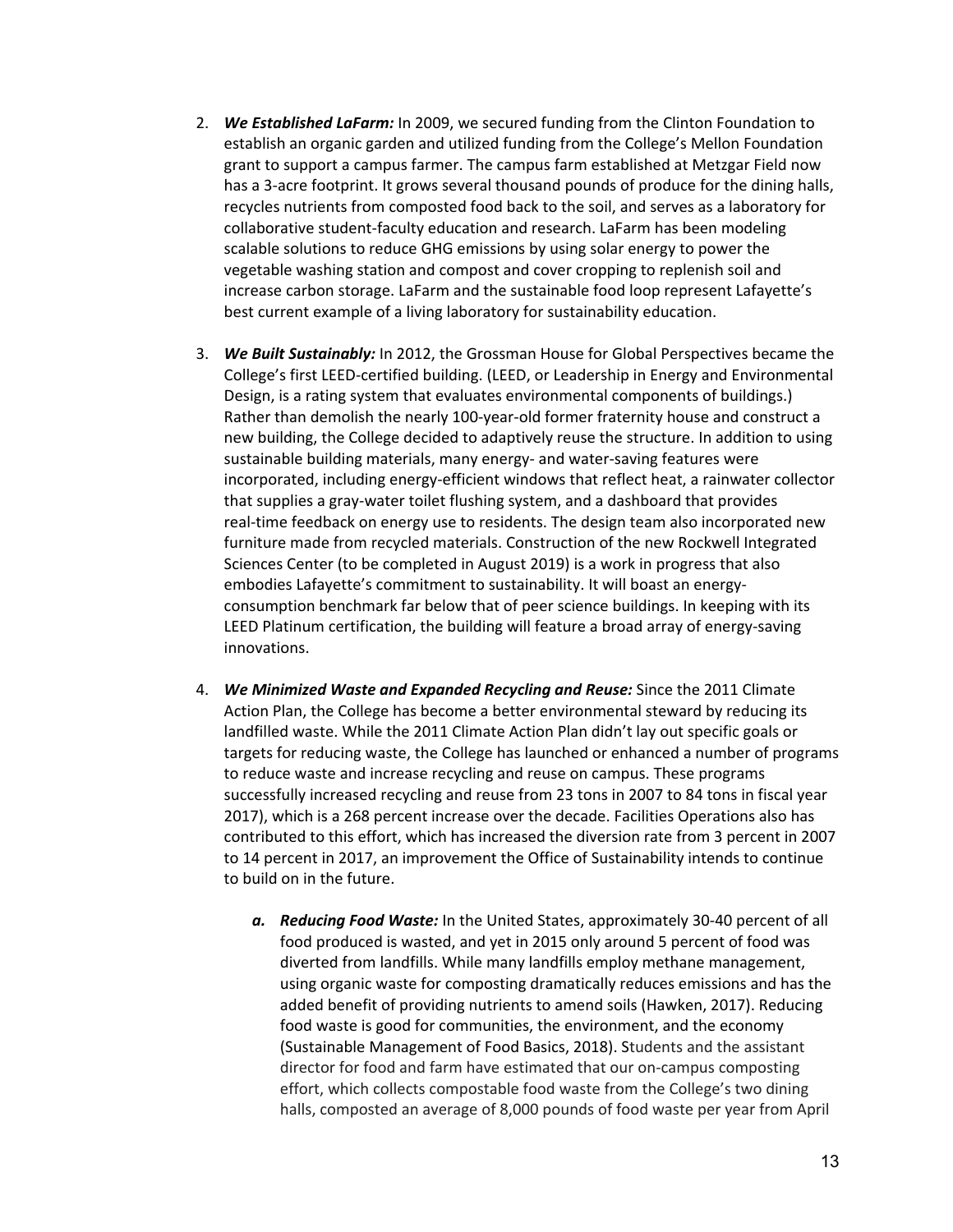2010 through November 2016, or a total of approximately 56,000 pounds. Due to the start of construction for the Rockwell Integrated Sciences Center in November 2016, the College had to move the Earth Tubs that generate compost. They were reinstalled at 901 Bushkill Drive and brought back online in November 2018. After a nearly two-year hiatus of the compost program at Lafayette College, as of November 5, 2018, the Earth Tub compost program has been reinstated, reanimating the Sustainable Food Loop and supporting Lafayette's ability to divert food waste from landfills toward a closed-loop composting system.

- *b. Expanding Reuse Programs:* Green Move Out is a program to collect gently used clothing, books, and housewares at the end of the academic year and to donate these items to local community-based nonprofit organizations. This program was started more than 10 years ago by a group of faculty as a volunteer effort to help neighbors in need. In addition to reducing the amount of material going to the landfill, Green Move Out has grown into an annual sustainability office-led, mostly volunteer-staffed campus-wide program benefitting 10+ local organizations that annually collectively receive more than 10,000 pounds of donations.
- *c. Reducing Emissions through Waste-to-Energy:* The College benefited significantly as a result of Chrin Brothers Landfill implementing a waste-toenergy system. The majority of the College's landfilled waste is disposed at the Chrin Brothers Landfill, located ~3 miles from campus. In 2011, the landfill completed a project with PPL Renewable Energy LLC to create a Landfill Gas-to-Energy project, which generated enough electrical power to run approximately 2,200 homes. This project reduces emissions in two ways: first, by using the methane for power generation instead of letting the methane escape to the atmosphere, where its greenhouse effects are highly potent relative to CO<sub>2</sub>. Second, although the generated electricity produces CO<sub>2</sub>, it replaces more carbon-intense electricity, thereby creating negative *net* emissions. As a result of this change, Lafayette's solid waste-related emissions decreased from 840 MTCO<sub>2</sub>e in 2007 to -25 MTCO<sub>2</sub>e in 2018.
- *d. Expanding Recycling:* In 2014, thanks to the efforts of a student-comprised "sustainable solutions" workgroup, the College transitioned to single-stream recycling, which aims to improve ease of use for consumers by allowing all recyclables to be placed in the same container. Additionally, in 2014 the Sustainability Committee spearheaded a plan that led to the installation of outdoor recycling containers throughout campus. In 2017, the College drafted a recycling bin standard to create a cohesive and standardized recycling infrastructure. The standard outlines specific containers to be used in different types of buildings to match the architectural style and function of each building. Additionally, in 2017 the Office of Sustainability collaborated with the Division of Communications to create easy-to-read signs highlighting containers used on campus and clearly defining what materials can go into recycling and trash. These efforts were successful: In 2017, Lafayette recycled roughly 60 tons more than in 2007. According to the EPA's Waste Reduction Model version 14, that's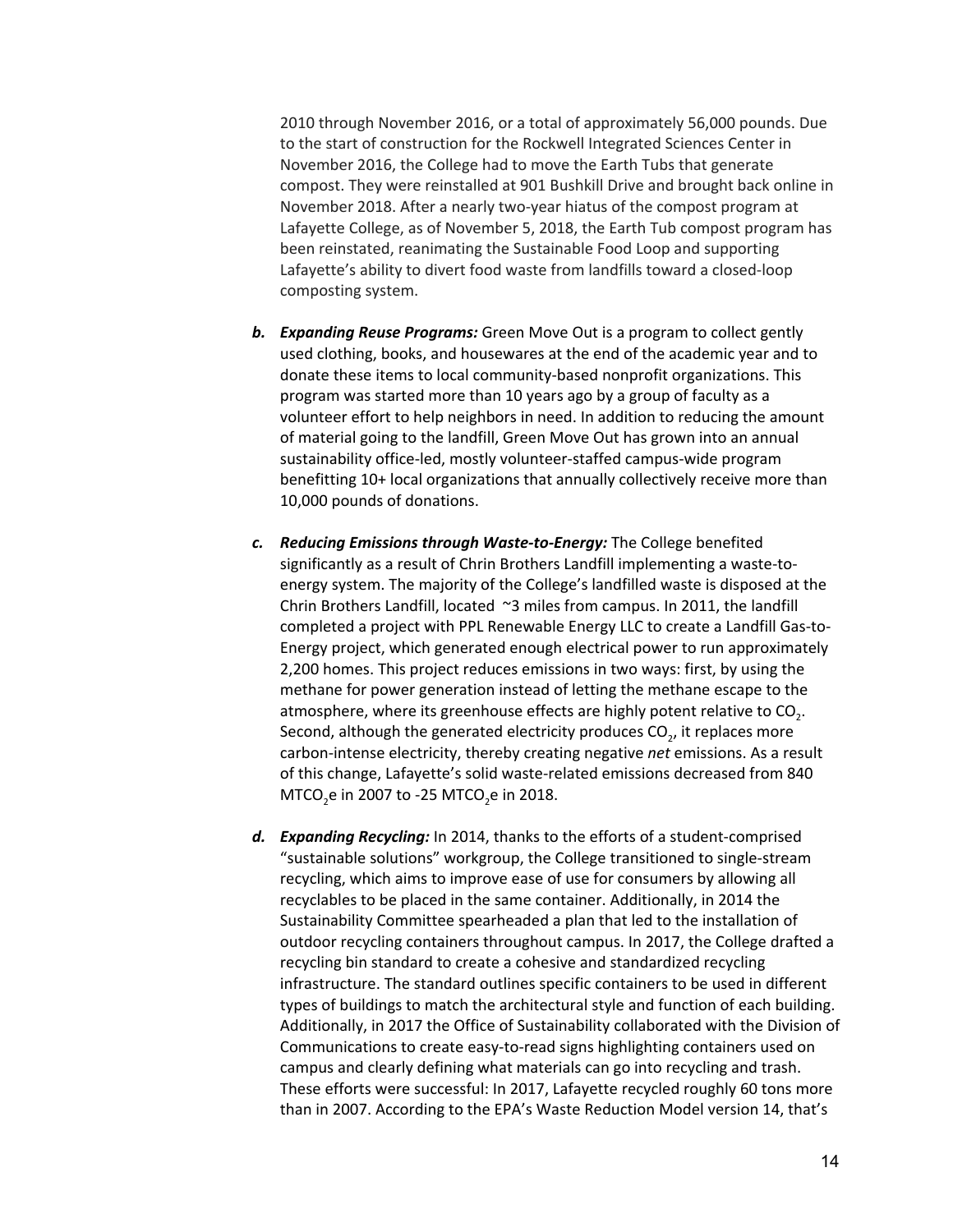equivalent to removing annual emissions from 36 passenger vehicles and conserving 7,000 gallons of gasoline.

- *e. Measuring Impact:* In 2017, the Office of Sustainability and students from ECOreps (environmental peer educators), Lafayette Environmental Awareness and Protection (LEAP), Lafayette Food and Farm Cooperative (LaFFCo), and the newly created Food Recovery Network collaborated to better measure waste on campus. In March and October 2017, the Office of Sustainability led a waste audit at Farinon Student Center and Skillman Library café. This allowed the Office of Sustainability to compare diversion rates and see if new signage, installed between the two audits, was improving understanding of what can and can't be recycled. The spring audit results showed 67 percent of recycling was clean and free to be recycled. In fall 2017, those results improved: 81 percent of recycling was clean and could be readily recycled. Throughout 2017, the Office of Sustainability, ECOreps, LEAP, LaFFCo, and the newly created Food Recovery Network partnered with dining services to hold Weigh the Waste events during meals. Together these groups increased awareness and successfully reduced food waste by weighing food waste remaining on plates after lunch and dinner in Marquis and Upper Farinon dining halls.
- 5. *We Improved Transportation:* Lafayette's 2011 Climate Action Plan addressed the value of providing reliable, shared transportation. Since 2011, Lafayette has incorporated integrated GPS tracking onto shuttles, allowing users to track the Lafayette College Area Transportation (LCAT) online and via apps, initiated a Student Government transportation subcommittee, improved the walkability of campus, and introduced the U-Haul car share program on campus. While College-financed air travel results for 4 percent of the College's emissions or 1,064 MTCO<sub>2</sub>e and was an area of significant growth in transportation-related emission since 2007, this sector includes study-abroad experiences, which have expanded considerably over the past decade and which Lafayette considers an indispensable part of a liberal arts education (Table 2).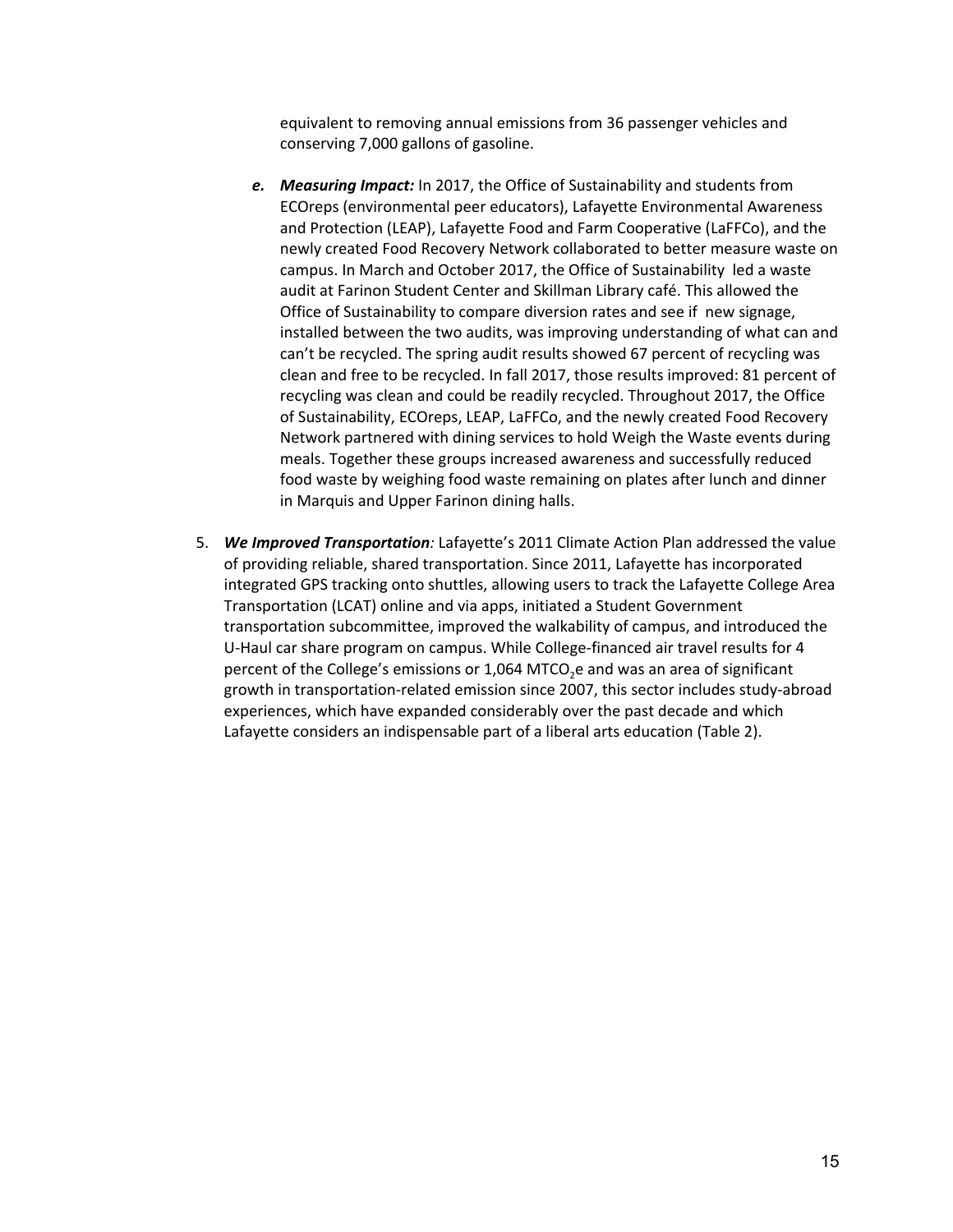|                                        | <b>BASELINE 2007</b> | 2011      | 2016-2017 |
|----------------------------------------|----------------------|-----------|-----------|
| <b>POPULATION</b>                      | 3,004                | 3,120     | 4,358     |
| <b>FACULTY/STAFF COMMUTING (MILES)</b> | 5,971,406            | 5,929,862 | 4,453,214 |
| <b>GASOLINE</b> (GALLONS)              | 29,960               | 33,480    | 23,656    |
| <b>STUDY-ABROAD AIR TRAVEL (MILES)</b> | 293,476              | 293,476   | 810,760   |

Table 2: Transportation

- a. *Introducing a Car Share:* The U-Haul car share was introduced in 2011 with the arrival of the original Climate Action Plan. Since then, it has provided students with the option to rent out vehicles by the hour or day. A student representative for the car share maintains the cars and promotes the program to peers. In 2014, the car share expanded its social media presence. Two vehicles are currently part of the car-share fleet. From December 2017 to December 2018, transportation records indicate that 372 reservations were made for the two vehicles. That is a 63 percent increase from the 235 reservations made between December 2016 and December 2017. The Office of Sustainability plans to conduct surveys and collect additional data to better understand car-share use and determine how it impacts individual car use as well as work to increase student awareness of this opportunity.
- b. *Improving LCAT Shuttle:* Lafayette College Area Transportation (LCAT) is a shuttle that provides regularly scheduled transportation to local grocery stores, shops, and bus stops on campus and nearby. Over the years, it has been revamped to include more locations. Public Safety now runs an integrated GPS online tracking system, available via a smartphone app. This real-time online location map provides the whereabouts for each shuttle on its route. In 2015, Student Government formed a subcommittee to investigate new shuttle stops. These students helped to establish additional stops in Easton that give students easy access to the arts campus as well as other downtown locations, including the city's bus terminal. Additionally, engineering classes recommended more efficient routes and new student-centric stops. The Office of Sustainability plans to conduct a survey to better understand how individual car usage is impacted by the shuttle.
- c. *Implementing Charging Stations:* Charging stations for electric vehicles were introduced on campus in 2010. There are now a total of six stations spread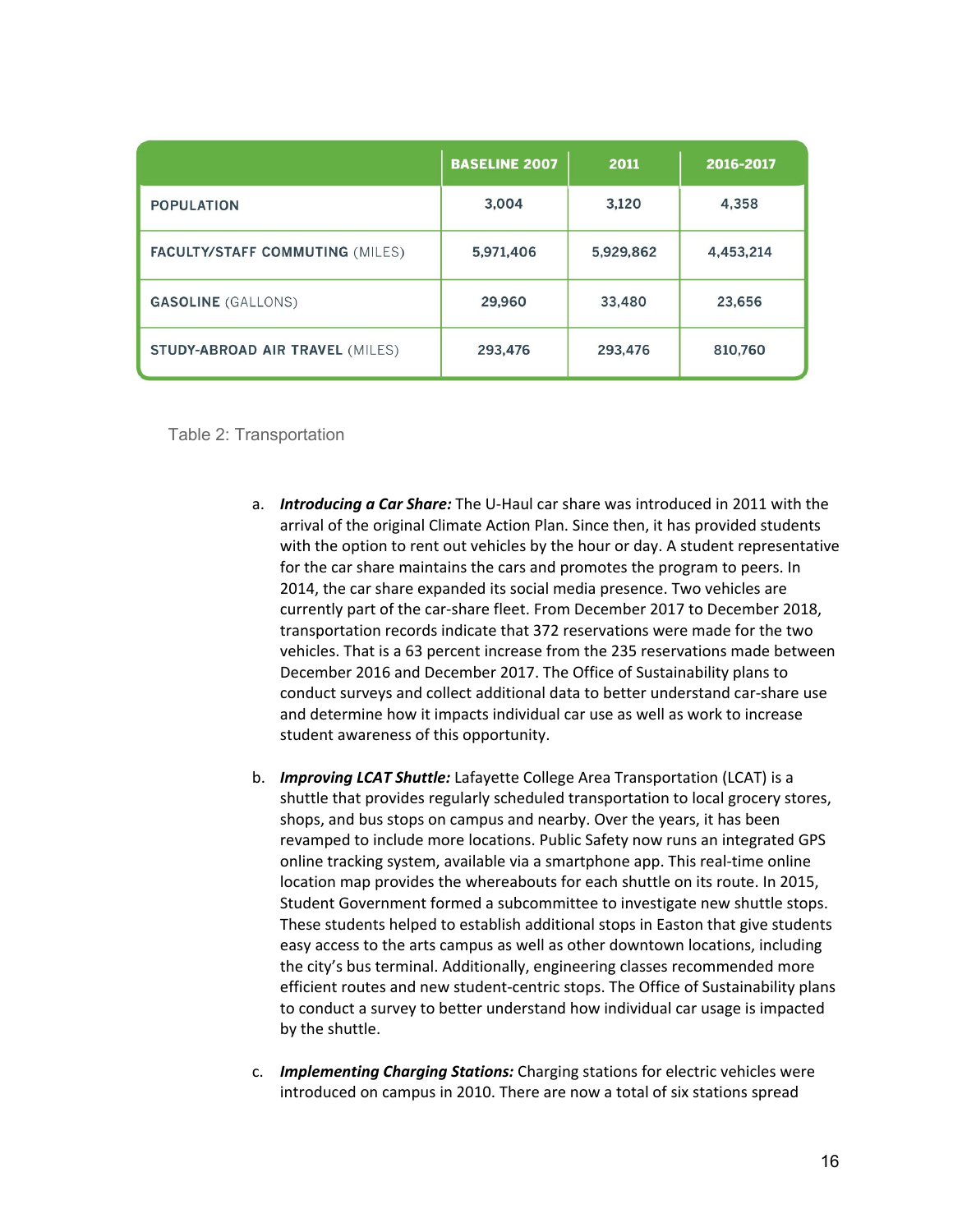throughout campus (Markle Hall parking deck, Watson Hall parking lot, and at 901 Buskhill Drive). The outlets at Watson Hall get regular use and provided an incentive to faculty who were considering purchasing electric vehicles to follow through. As demand increases, the College anticipates continued expansion of its charging station availability.

d. *Designing a More Walkable Campus:* Lafayette's welcoming and close-knit community reduces the need for a vehicle. Implementation of the Campus Master Plan of 2009 resulted in significant improvements in campus walkability, such as removal of vehicles from the Quad. Residence halls are in close proximity to dining halls, libraries, and academic buildings. Roadways winding around buildings have been gradually phased out by brick paths, sidewalks, and safer crosswalks. Travel is almost exclusively by foot to most buildings. Not only does a walker-friendly campus help the environment by lowering carbon emissions, it also increases community connectivity, boosting social interaction while also creating more safe traffic-free spaces for outdoor gatherings. The number of commuter students has decreased over the past few years, which reduces vehicle mileage and emissions. There is little need for a car around campus, and when traveling off College Hill students can rely on the LCAT shuttle, car share, and services like My Bus Home (an intercollegiate busing system that links campuses to convenient locations), and LANta, the Lehigh and Northampton Transit Authority. In 2019, the College formed a partnership with LANta to provide transportation at no cost to students, faculty, and staff.

*6. We Reinforced the College's Commitment:* In 2017 the Provost's Office directed the faculty to provide strategic recommendations for future academic programming. "Environment and Sustainability" emerged as one of six key focal areas. In its report, the environment and sustainability working group noted "our vision is to be a national leader among liberal arts colleges in both the teaching and practice of environment and sustainability, as well as in sustainability-focused collaborative research." Additionally, the working group noted that "national recognition will come through both academic excellence and demonstrated commitment to sustainable operations." They proposed establishing a goal of carbon neutrality by 2035 (Environment and Sustainability Working Group Members, 2017). The Academic Plan for the College that developed from this and the working groups for the other five focal areas was approved by the faculty in December 2018.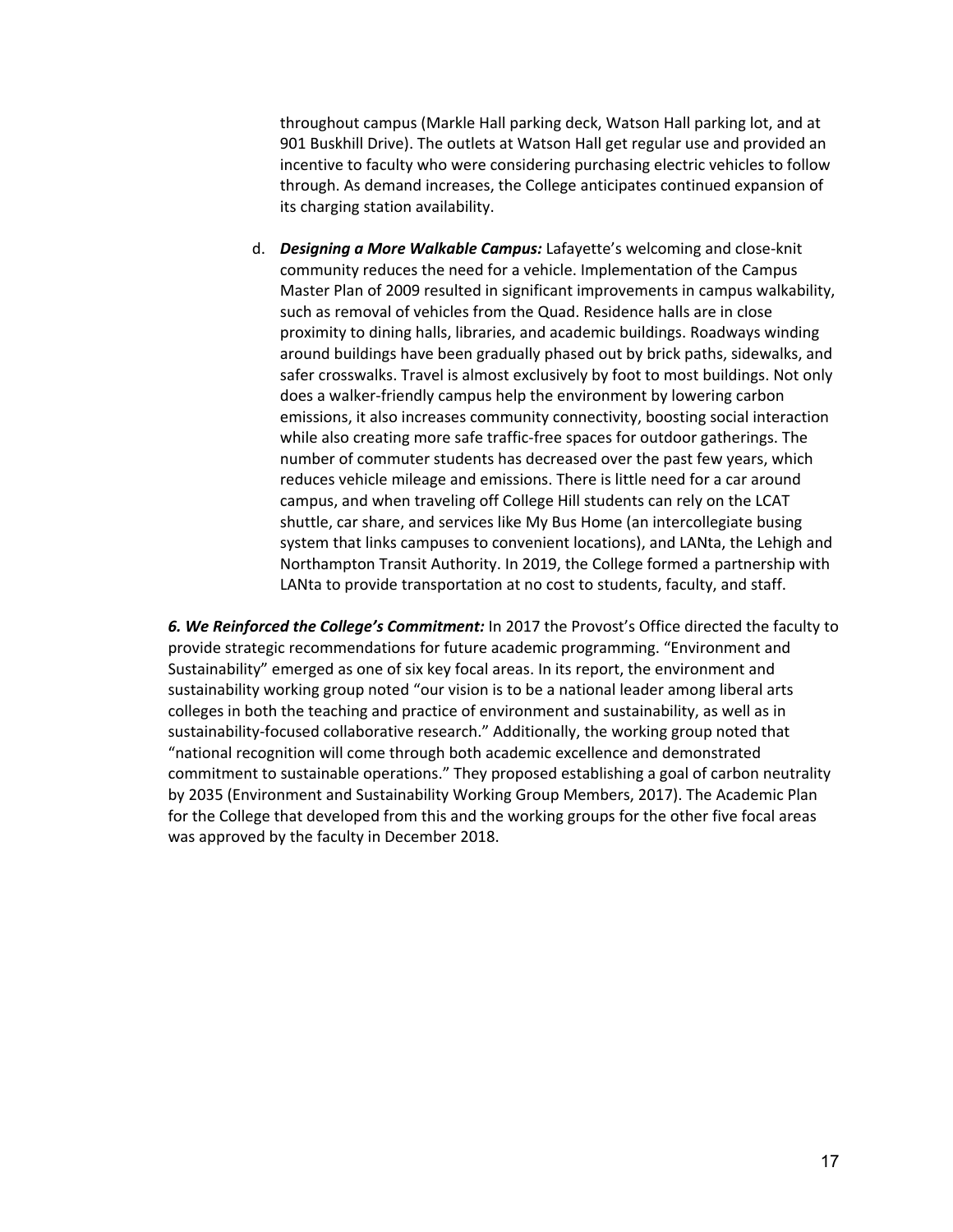# **III. Climate Action Plan 2.0**

In fall 2017, the Office of Sustainability began the task of updating the original Climate Action Plan by assessing and summarizing progress made since the inception of the CAP, investigating new opportunities for emissions reductions, and charting a new path forward that incorporates a more ambitious timetable for achieving the goal of carbon neutrality. In doing so, the Office of Sustainability investigated carbon-reduction strategies including utility master planning, strategic purchasing, waste reduction, campus energy use policies, behavior modification, installing renewable energy sources, carbon offsets, and carbon sequestration.

To assist with this major undertaking, the College hired The Stone House Group (SHG), a facilities consulting firm with extensive experience working with institutions of higher education, to audit campus energy usage, analyze technological solutions, and update emissions-reductions goals. The Office of Sustainability also convened a 21-person advisory committee to vet ideas, provide advice, and assess recommendations. Additionally, several representatives from the committee met with the Trustee's Grounds and Building Committee to gain its insight on initial recommendations. Given that feedback, the Climate Action Plan Committee established a new goal of reaching net-zero emissions by or before 2035, a goal that is more in line with efforts at most of our peer institutions, several of which have already achieved carbon neutrality and many others who are on-target to do so in the next few decades.

Given that on-campus stationary combustion and purchased electricity account for the vast majority of the College's current emissions (Figure 3), the Climate Action Plan primarily focuses on strategies to reduce emissions in these two areas. Commuting, landfilled waste, and air travel (Figure 3) have a smaller impact on overall emissions, but also are addressed in CAP 2.0 recommendations because they are part of the College's carbon footprint and offer particularly viable opportunities for engaging and educating a diversity of different campus constituencies about environmental issues and campus sustainability efforts.



Figure 3: Lafayette's Carbon Emissions by Sector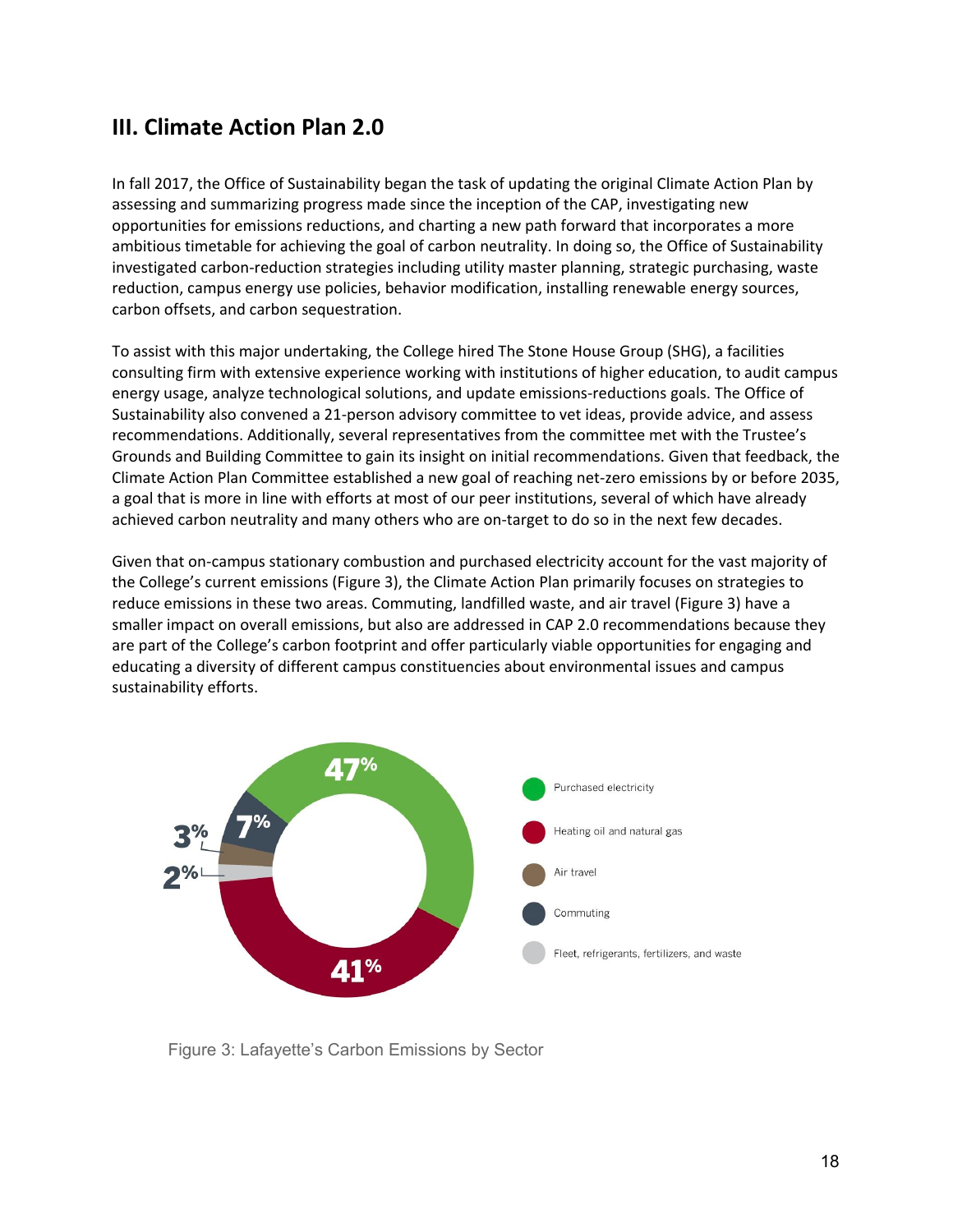# **III A. Buildings and Facilities Energy Use**

*Summary: The fact that 88 percent of the College's GHG emissions come from purchased electricity and natural gas for space and hot-water heating dictates that these two sectors are the areas of emphasis for climate action planning. The College can reduce overall emissions by 15 percent and save money by completing a suite of energy-efficiency projects. The savings from these projects will be rolled into a green revolving fund, which, along with fundraising projects, will fund future more costly emissions- reduction projects. Producing electricity renewably on-site will further reduce our reliance on carbon-intensive electricity from the grid. The emissions from remaining purchased electricity can be addressed through thoughtful offset projects. Transforming on-campus heat and hot-water generation by implementing a combined heat and power system and by changing to a renewable fuel source will enable the College to vastly reduce emission from this sector. Moving forward, implementing policies that codify the promotion of sustainable building design, construction, and operation will result in future energy savings. These initiatives and projects will expand the educational opportunities available to students.*

## **Recommendations**

## *Phase 1: Immediate Opportunities for 2019-2020*

*Implement Energy Conservation and Efficiency Projects:* Increasing the energy efficiency of campus is a key first step to reducing the College's energy consumption and thereby reducing emissions. Efficiency involves using technology to cut back on the energy needed to perform a particular function or task. Conservation involves changing culture and behavior to avoid wasting energy. An everyday example of energy efficiency is changing to a light bulb that uses less energy, while an example of conservation is turning off the light when you leave the room. In its energy audit, SHG identified \$3.8 million in energy conservation and efficiency projects with an estimated six-year payback and annual reduction in GHG emissions of 4,650 MTCO<sub>2</sub>e, which is equivalent to 15 percent of the College's annual emissions. These projects range from installing occupancy sensors to controlling bathroom exhaust fans in Fisher Field House to sealing openings to the exterior of Markle Hall's basement mechanical area. Of these 150 energy-efficiency projects, 88 were identified as high-priority projects at a cost of \$1.8 million with an estimated four-year payback and annual reduction of 3,670 MTCO<sub>2</sub>e. Thus, the first step of the College's Climate Action Plan is to implement these high-priority projects as soon as possible because they provide the dual benefits of saving the College money and reducing our emissions.

*Establish a Green Revolving Fund:* The Finance Office will set up a Green Revolving Fund (GRF) by fiscal year 2020. By making an initial investment in tools and resources that will enable Lafayette to reduce energy use on campus, the College will gain a lasting economic benefit. These energy savings—and resulting cost savings—will contribute to the GRF and enable the College to provide capital for projects that reduce its environmental impact and operational costs. GRFs are well-established at many institutions, including Penn, Bucknell, and Cornell. Establishment of a GRF will support higher-cost projects that will nonetheless be crucial to achieving our goal of carbon neutrality.

The GRF will be a component of the College's capital reserve. Funds placed in the reserve will be invested by the College's Investment Office. Use of the fund will be a recommendation by the Sustainability Steering Committee with approval by the Financial Policy Committee of the Board of Trustees.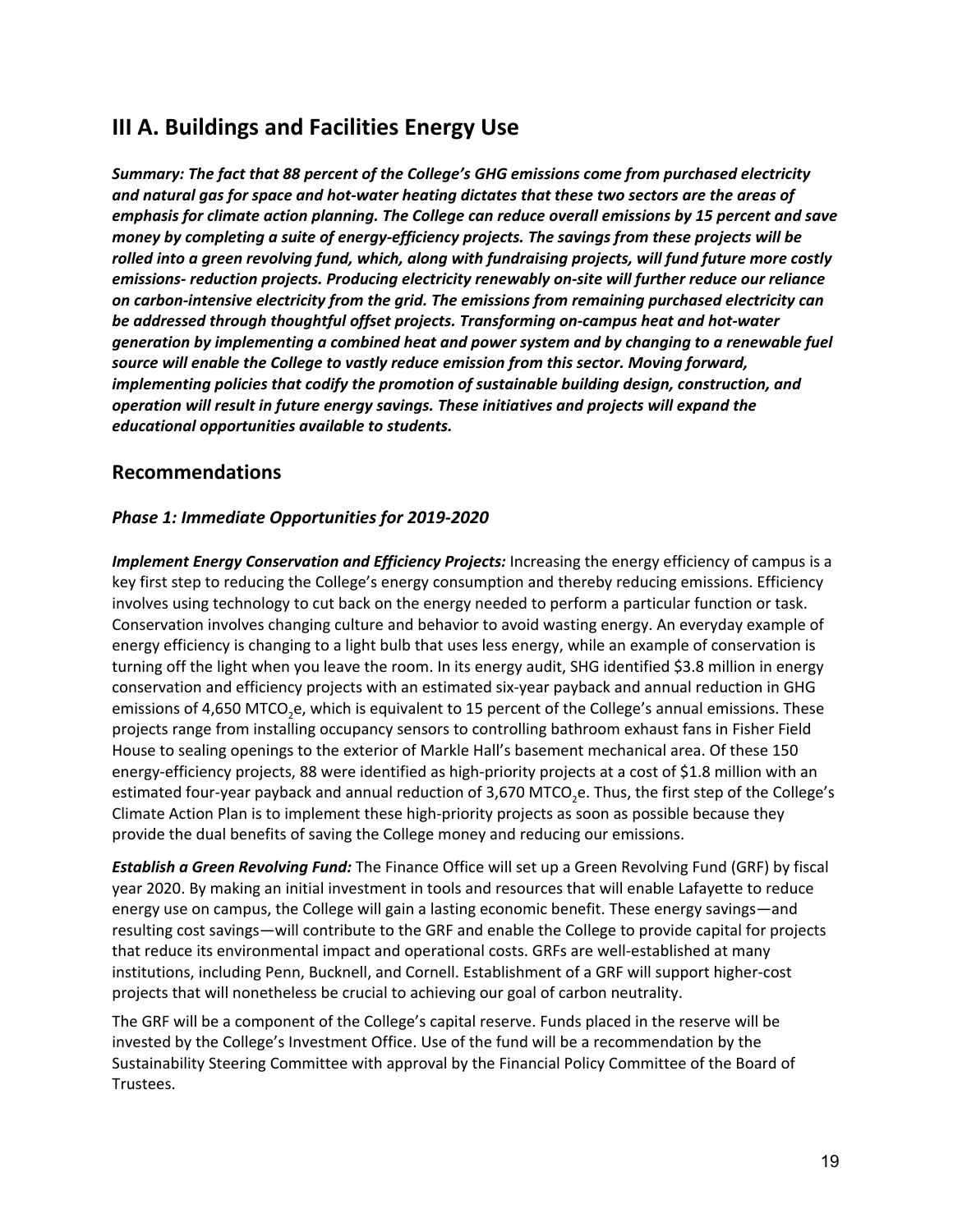The GRF will be funded through direct energy savings from the initial energy efficiency and conservation projects and any rebates that the College is eligible to receive (e.g., from utility companies by installing verified energy-efficiency projects).

*Investigate Renewable Energy Options:* The Office of Sustainability, Facilities Operations, and Finance will begin partnering with a renewable energy consultant to investigate on- and off-campus renewable energy options by May 2019. For on-site renewable energy projects, this will entail partnering with a renewable energy consultant and solar developer(s) to evaluate the solar potential for candidate sites, verify electricity loads, estimate performance capacity, understand land-use impact, determine purchase power agreement (PPA) rate (a financial agreement in which a developer arranges for the design, permitting, financing, and installation of a renewable energy system), model cash flows, develop a plan to meet all relevant local ordinances, leverage educational value of project, and retain project renewable energy credits. For an off-site renewable energy project, the College will work with a renewable energy consultant to create a request for proposal (RFP) to enable construction of a large-scale renewable energy project.

These goals should be incorporated into the decision-making process when investigating renewable energy projects:

- Provide a financial benefit to the College over the life of the project.
- Drive additional renewable capacity through completion of the renewable energy project.
- For on-campus renewable energy projects, give preference to accessible, visible, and central campus locations to maximize the educational benefit of these installations.
- Off-campus renewable energy projects will ideally be in driving distance of campus.
- Provide students, faculty, and staff with access to generation data.
- Retain renewable energy certificates (RECs) for solar energy generated on-site. (RECs are proof that energy has been generated from renewable sources, such as solar or wind power, and selling them would be selling the right to claim emissions reductions.)
- Partner with credible consultants and developers who do their due diligence regarding the environmental impact of the project.
- Maintain or augment biodiversity.

In addition, the Office of Sustainability will investigate potential partnerships with other local colleges or universities for renewable energy generation. Doing so would allow the College to take advantage of economies of scale for purchasing components like solar panels and to share costs for retaining a renewable energy advisory firm.

*Investigate Offsetting Remaining Emissions:* The College plans to fast-track investigating off-site renewables as the magnitude of Federal Business Energy Investment Tax Credit (ITC) will start to decline as of January 2020. The ITC is a financial incentive that provides corporate tax credits for investing in renewable technologies. The current incentive for solar, fuel cells, and wind is 30 percent, however, after December 31, 2019, the incentive will drop to 26 percent, and beyond 2022, the incentive will drop to 10 percent. As a 501c3, the College can't monetize the tax credit. However, if the College were to finance a new renewable energy installation with a PPA, the developer or investor can capitalize on the ITC and then potentially pass the savings onto the College. However, to benefit from the full 30 percent incentive, the College will need to begin construction on a renewable project by December 2019.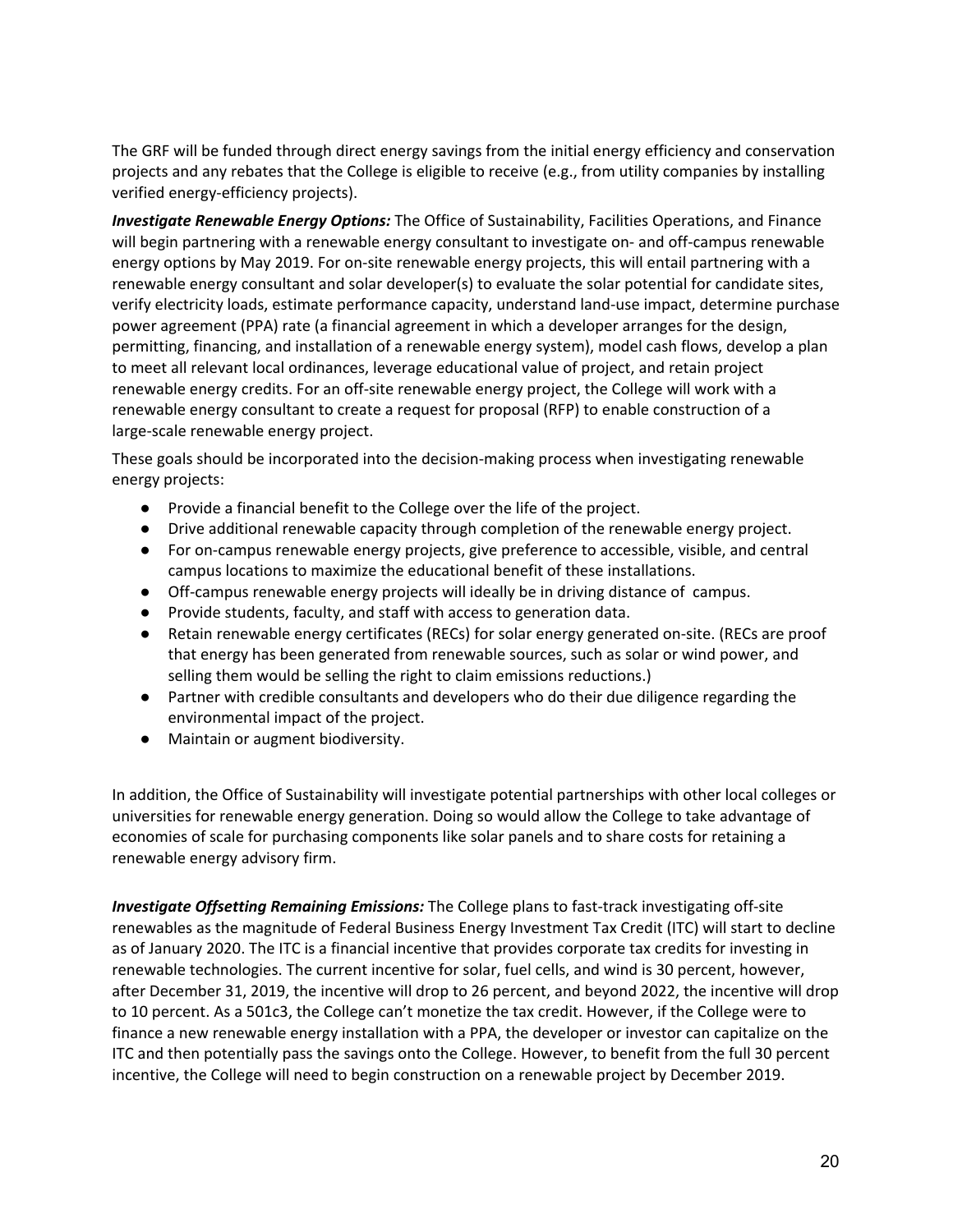After a PPA is established, the developer sells the power generated to a customer at a fixed rate that is typically lower than the local utility's retail rate. This offsets the customer's purchase of electricity from the grid with renewable energy. PPAs are typically structured for 10 to 25 years, and the developer remains responsible for operation and maintenance of the system throughout the duration of the agreement. PPAs present an attractive option for Lafayette, as the developer is responsible for system performance and operating risk, there is no or low upfront capital costs, and the developer is able to capitalize on tax incentives, which are not possible for a nonprofit institution. When institutions enter into a PPA for creating a new renewable energy facility, the power agreement often includes educational benefits such as monitoring the solar array's real-time energy production, tours of the installation, and opportunities like internships, scholarships, or research grants. For instance, at University of Richmond, a power purchase agreement enabled construction of a 20-megawatt solar energy facility that meets all the university's power needs. The 47,000 panel array, which is located 50 miles from campus, has enabled the university to become the first institution in the southeast to match 100 percent of its electricity needs with renewable energy. In addition, it has enhanced the curriculum and added to vocational opportunities (Setting the Standard for Sustainability, 2018).

*Revise Green Building Guidelines:* By fall 2019, the College will more clearly articulate standards for integrating efficiency and conservation measures into all construction and renovation projects. The Climate Action Plan Committee has recommended creation of a green building policy that clearly specifies expectations for new construction, major renovations, minor renovations, and purchasing. The policy will apply to all existing buildings. This policy should be comprehensive and forward-looking. The policy should cover everything from routine purchases and replacements (e.g., incandescent and fluorescent light bulbs should be replaced with LED bulbs), to major renovations that affect building energy systems, building envelope, and use patterns, to new construction. The policy should draw on the state of the art in green building renovation practices. The guidelines will be comprised of a diversity of different required benchmarks including purchasing Energy Star-certified products, LED lighting, and occupancy sensors. Purchasing Energy Star-certified products ensures the College is investing in appliances that are in the top 25 percent for efficiency and will support our GHG emissions reduction goals.

The guidelines will ensure that new buildings and major renovations meet LEED Silver certification design criteria as a minimum benchmark. Eighty percent of Second Nature Carbon Commitment signatory campuses (our higher education peers who also have pledged to go carbon neutral) mandate that all future campus buildings be built to standards for achieving LEED Silver certification or higher (Sightlines and the University of New Hampshire, 2016). LEED Silver is an established minimum standard for sustainable design, but the College also will consider more comprehensive sustainable buildings standards. For example, some other Carbon Commitment signatory campuses (UC Davis, Georgia Tech, and more locally Millersville University) have used International Living Future Institute (ILFI) Zero Energy Building (ZEB) Certification as their benchmark (Second Nature). ZEB certification is based on actual performance and requires that 100 percent of the building's energy needs be supplied by on-site renewable energy. Thus, constructing ZEB buildings would demonstrate a commitment to creative, imaginative, and innovative thinking, and would allow the campus to keep growing without adding emissions. Additionally, the College will require that all new buildings, whether built by the College or for the College, be built to connect to our existing central steam plant. This approach will prevent stranded natural gas systems and will allow more buildings to benefit from future on-site efforts like converting to a biogenic fuel source for the steam plant.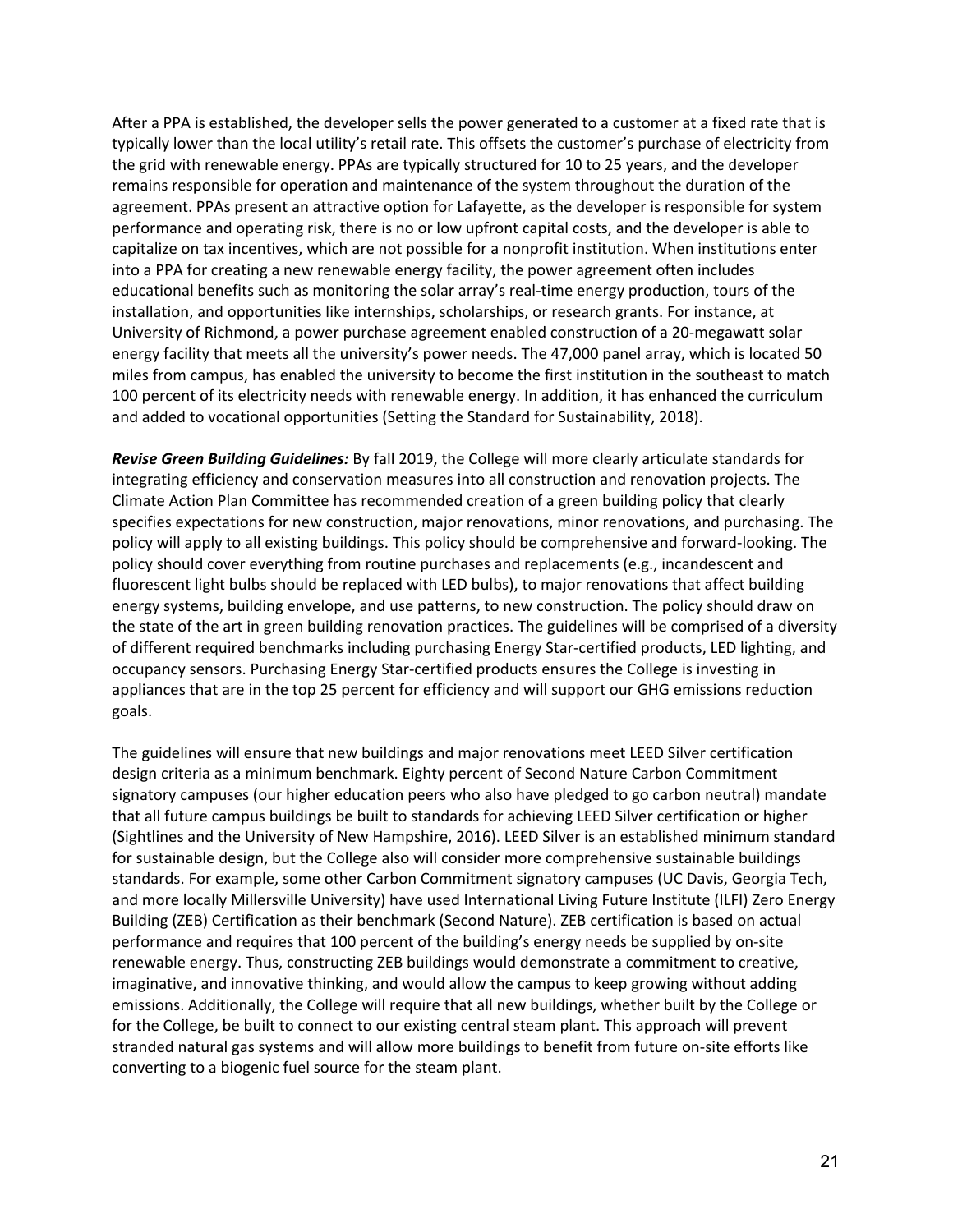*Incorporate Energy-Efficiency Measures into Existing Projects:* The Office of Sustainability will collaborate to find deferred maintenance projects that are already planned and incorporate energyefficiency upgrades. For instance, future renovation projects in Van Wickle Hall, Simon Center, and Kunkel Hall should incorporate energy-conservation measures within their renovation plans, thus reducing overhead to manage and install energy-efficiency projects.

*Create a Green Lab Program:* By 2020, the Office of Sustainability will develop a Green Lab Program to improve lab energy conservation, water conservation, and recycling. Such a program would implement sustainable practices and technologies in labs with the help of staff, researchers, and professors. For example, policies and/or protocols could be created to shut down equipment when not in use and to eliminate waste. Lab equipment is energy-intensive. Fume hoods alone can require 3.5 times the amount of energy a residential home uses. Plug loads associated with devices such as ovens, freezers, refrigerators, autoclaves, and incubators add to this high energy demand. Also, lighting energy intensity in labs is up to twice that of a typical office space, accounting for 8 to 25 percent of total electricity use in the building. Laboratory buildings use three to five times more energy per square foot than an equivalent size office or classroom. Green Lab Programs are in place at Harvard, MIT, Cornell, and Penn State University. At Harvard, for example, fume hoods were responsible for 44 percent of energy consumption in lab space. Harvard implemented a Shut the Sash Program that resulted in a 30 percent reduction in fume hood exhaust levels and an annual energy savings of more than \$240,000. Not only did the program successfully lower energy use and utility costs, it also promoted a sustainable culture in the labs (Harvard).

## *Phase 2: Recommendations for 2021-2025*

*Achieve Carbon Neutrality at Metzgar Fields Athletic Complex:* The College has a significant opportunity to adopt best practices in energy management and infrastructure design while reducing its carbon footprint by implementing measures to achieve on-site carbon neutrality at the Forks Township athletic complex. Installing a solar array that matches the annual electricity consumption at Metzgar Fields and planting a forest on a portion of surrounding leased farmland would enable the College to achieve a carbon neutral athletic complex at a modest cost. The afforestation serves as a "carbon sink" that will offset the emissions from on-site fossil fuel combustion for heat and hot water. In doing so, the College would expand its status as a living laboratory, providing opportunities for hands-on education in carbon-efficient technology and sustainable design.

*Maximize Emissions Reductions through Renewable Energy Sources and Systems*: Beyond the emissions reductions achievable through basic efficiency and conservation, further emissions reductions will come from campus-based renewable energy sources and advanced technologies. Broadly, these renewable energy sources will address emissions from the two largest sectors of our current carbon footprint: purchased electricity or on-site combustion of fossil fuels (which are primarily used to generate heat and hot water).

● *Maximize Visibility and Emissions Reductions through On-Site Solar:* Lafayette can further reduce emissions from purchased electricity by producing electricity with on-site solar arrays, building on the groundwork that will be completed in Phase I. While we do not have the physical space on campus to fully meet our electricity needs with solar energy and current cost of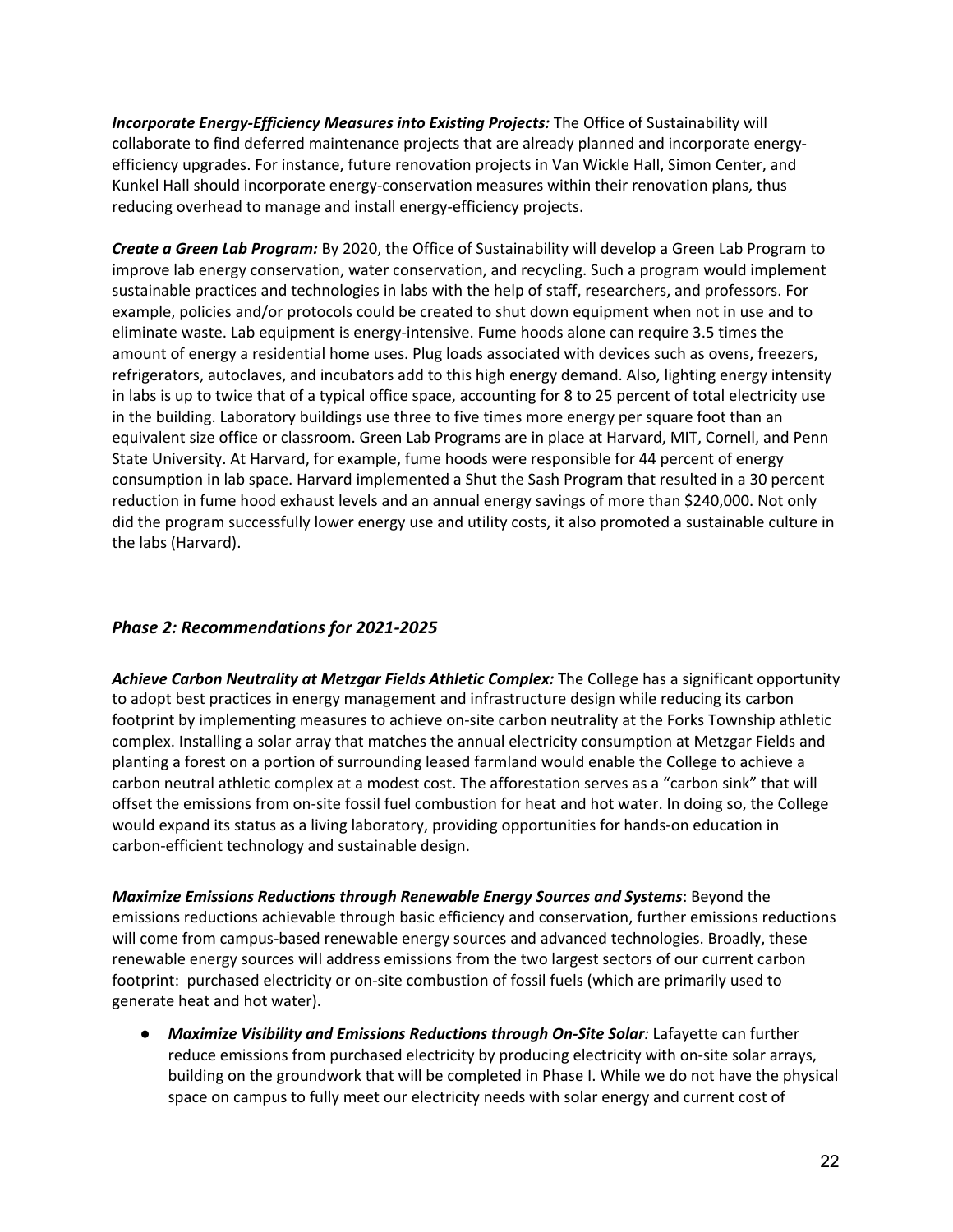electricity from the grid on the main campus is low, educational and promotional benefits of on-site installations are high. As we have learned from higher education peers across the country, on-site solar installations send a highly visible and clear message to members of the community and visitors about an institution's commitment to sustainability. They also afford the opportunity for on-site educational experiences for students who can learn about renewable energy in courses from a diversity of different departments and programs at the College. The Office of Sustainability and past research reports from students in Engineering Studies have identified these potential sites for on-site solar:

- Metzgar Field Athletic Complex (detailed above)
- Allan P. Kirby Sports Center
- Buck Hall
- *Investigate Transitioning Campus Heat and Hot Water Generation:* Emissions from on-campus use of natural gas and fuel oil constitute around 40 percent of the College's GHG emissions (Figure 3). This fuel use primarily occurs in the College steam plant, which provides energy for heat and hot water for two-thirds of campus space, including Oechsle Hall, Farinon College Center, South Hall, and Skillman Library. Because the steam plant doesn't operate in the summer months, during this interval hot water is supplied by an independent natural gas service. Further fuel use occurs to meet heating loads in buildings that are not connected to the steam plant, including Watson Courts, Oechsle Center for Global Education, and Feather House. Through efficiency upgrades focused on reducing heat loss through the building envelope and reducing use of hot water, some emissions reductions are possible. However, as with electricity, the College also faces upward pressure on heat and hot water demand due to planned growth. Therefore, updating energy infrastructure and switching to a renewable fuel source for heating are clearly the next key elements in developing a strategy to both reduce carbon emissions and increase the efficiency of our heating and hot water systems on campus.

There are several key improvements that will enable us to eliminate or dramatically reduce our emissions from on-site combustion of fossil fuels. During Phase 2, the College will investigate these infrastructure changes:

- Converting from steam to hot water district heating, which is significantly more energy efficient than steam.
- Installing a combined heat and power plant (CHP) to boost efficiency and provide resiliency during power outages. A CHP plant uses the energy released during combustion of a fuel to provide both electricity and hot water, making the plant significantly more efficient than a plant that only provides electricity or heat. The CHP plant will provide the College with greater resiliency to power outages, which will be an important adaptation to potential future risks as climate change is predicted to lead to more intense storms in the future.
- Changing the steam plant energy source to a biogenic carbon-neutral fuel.

## *Phase 3: Recommendations for 2026-2035*

*Transform Campus Heat and Hot Water Generation:* Implementing the campus infrastructure changes outlined in Phase 2–installing a combined heat and power plant, converting from steam to a more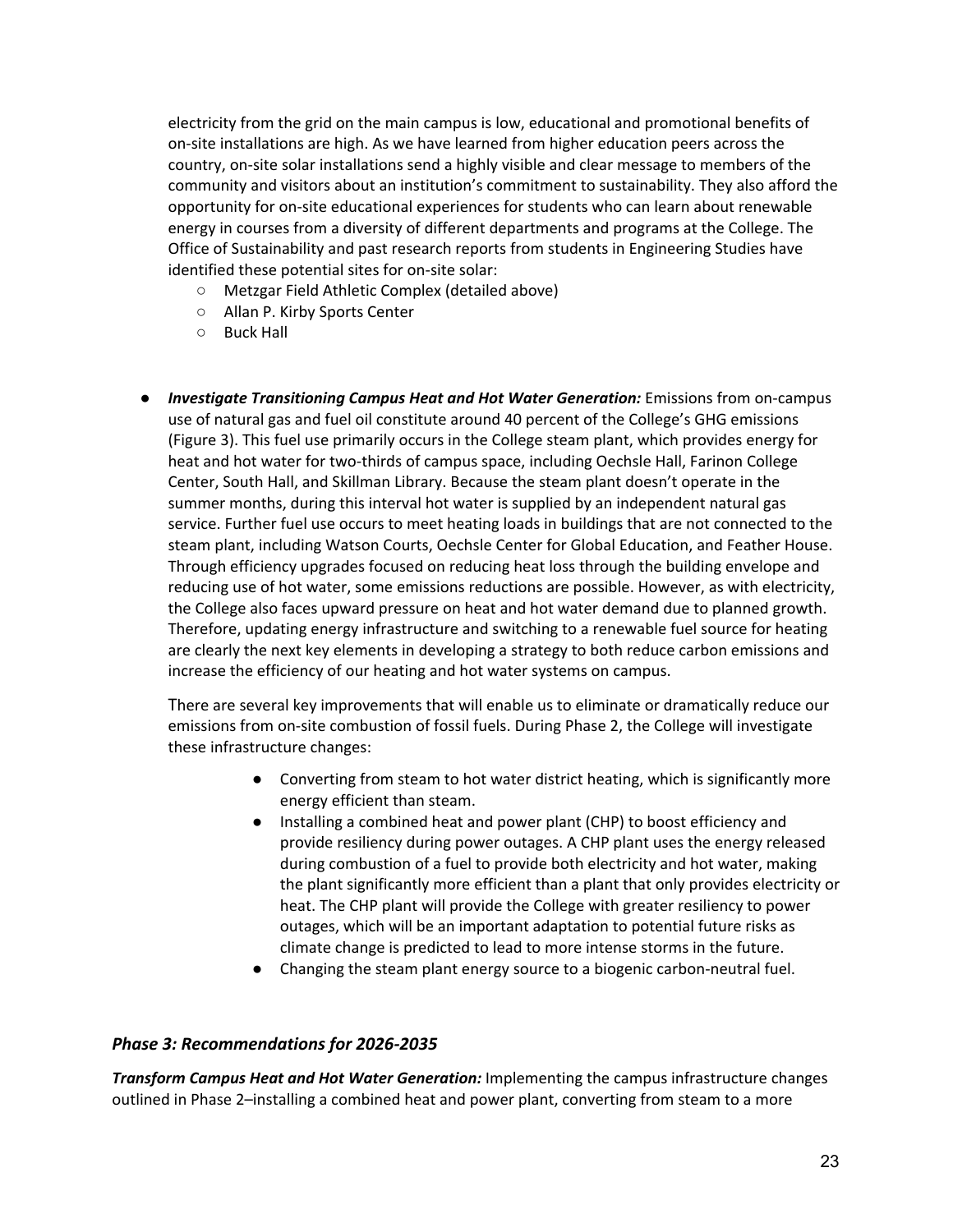energy efficient hot water district heating system, and changing the steam plant energy source to a biogenic carbon-neutral fuel–will enable Lafayette to maximize emissions reductions from on-site combustion of fossil fuels. By changing its approach to campus heat and hot water generation, the College should be able to meet the vast majority (if not all) of the hot water and space heating demands of our campus without carbon emissions.

*Partner with Others to Offset Remaining Emissions:* After implementation of the recommended measures in Phases 1 and 2, SHG recommends the College address any remaining emissions through carbon sequestration. We foresee institutions throughout the Lehigh Valley being key collaborators in both renewable energy (outlined above) and carbon sequestration offsetting projects. Exploration of these potential partnerships is already underway (Phase 1), so that by Phase 3, we can work with our partners to actively implement these projects. In exploring options for offsetting projects, the Office of Sustainability will strongly hold to several key principles. First, by 2035, any needed offsets should come from the development of sustainable energy projects or carbon sequestration projects. Second, all offset projects must meet the condition of additionality—that the project and its corresponding emissions reductions would not occur without the College's participation. Finally, offset projects should be local enough that they can contribute to the educational mission of the College.

- *Mitigate Negative Impact:* The College may purchase land to sequester carbon through afforestation in order to mitigate the remainder of energy-related emissions. Any afforestation carbon offset project should meet the following requirements:
	- Maximizing emissions reductions and accelerating the goal of reaching net-zero emissions
	- Benefiting the local region
	- Providing academic and research opportunities
	- Creating educational infrastructure that would enhance our campus as a living laboratory
	- Meeting all basic carbon offset criteria: permanent, additional, verified, enforceable, and real
	- Maintaining or enhancing biodiversity

## **Timeline**

## *Phase 1: Immediate Opportunities for 2019-2020*

- Begin implementing high-priority energy efficiency projects as efficiently as is feasible.
- Partner with a renewable energy consultant to investigate using off-site renewable energy. Partner with renewable energy consultant or solar developer to investigate options for on-site solar in 2019. The Metzgar Fields Athletic Complex and the high-priority locations listed above will be explored.
- Create an updated Green Building and Renovation Policy for renovations, office moves, and new construction by fall 2019.
- Establish a green revolving fund by fiscal year 2020 to provide upfront capital to fund high-performance efficiency, operations, maintenance, and occupant behavior projects.

## *Phase 2: Recommendations for 2021-2025*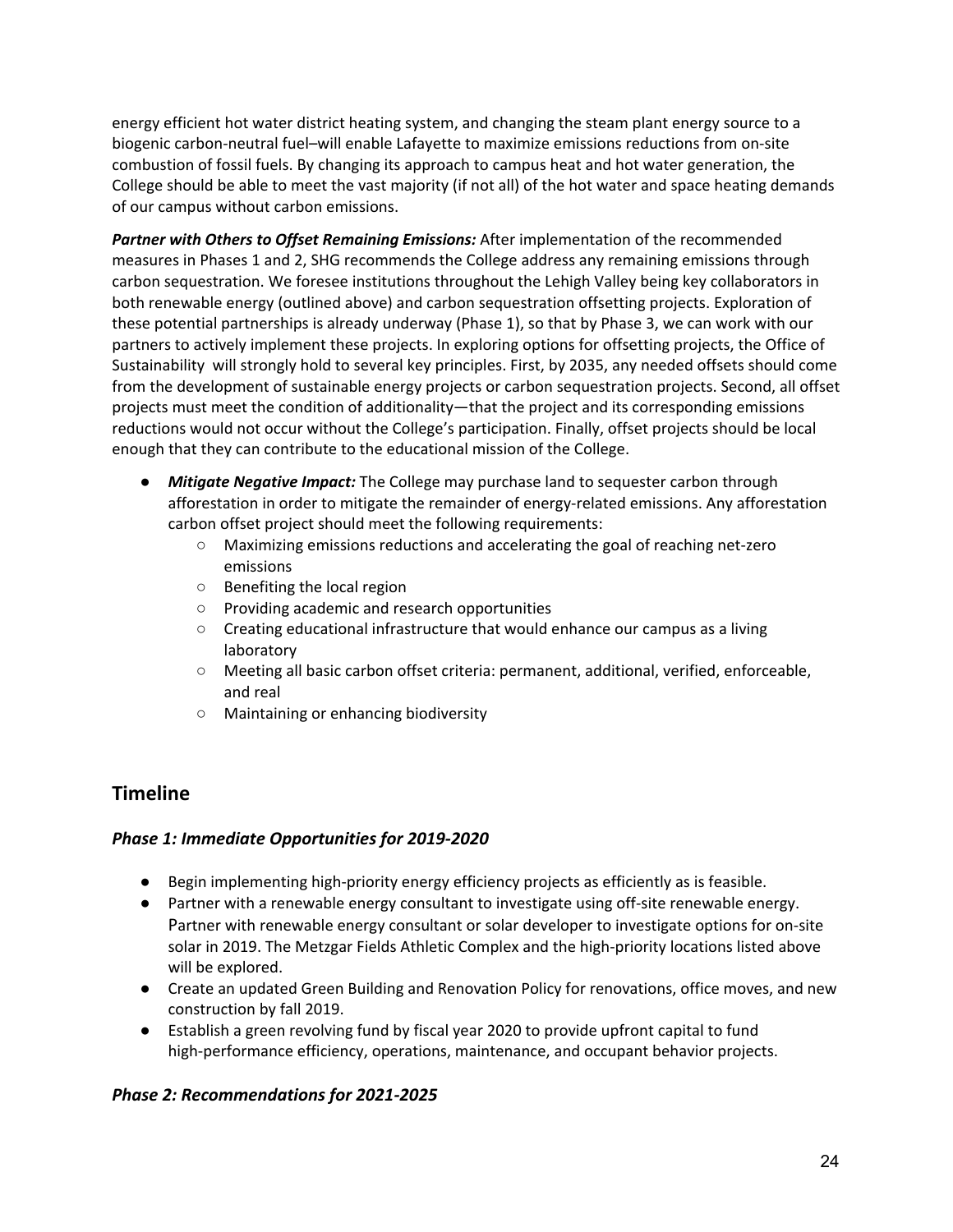- Achieve a 15 percent reduction in GHG emissions through investing in \$1,800,000 in high-priority energy efficiency projects by 2024. Use the savings from these projects to grow the green revolving fund to fund additional projects.
- Implement on-site solar at the Metzgar Field Complex and at other high-priority locations on the main campus.
- Partner with a renewable energy consultant to expand and investigate additional off-site renewable energy projects. The estimates of total emissions reductions from off-site renewable energy projects range from 22 to 43 percent.
- Create a Green Lab Program to conserve energy in laboratory spaces by 2024.
- Partner with the academic divisions to research, analyze, and recommend strategies for carbon neutral on-campus heat and hot water generation.
- Explore an internal financial incentive for carbon neutrality projects so that more energy efficiency and long-term infrastructure projects can be cost-justified.

## *Phase 3: Recommendations for 2026-2035*

- Install a combined heat and power system (20+ percent emissions reduction).
- Switch to a cleaner-burning renewable fuel for the steam plant (20+ percent emissions reduction).
- Sequester carbon via afforestation to compensate for the remainder of energy-generated emissions.
- Investigate new viable, additional, and cost-effective options for reducing carbon emissions.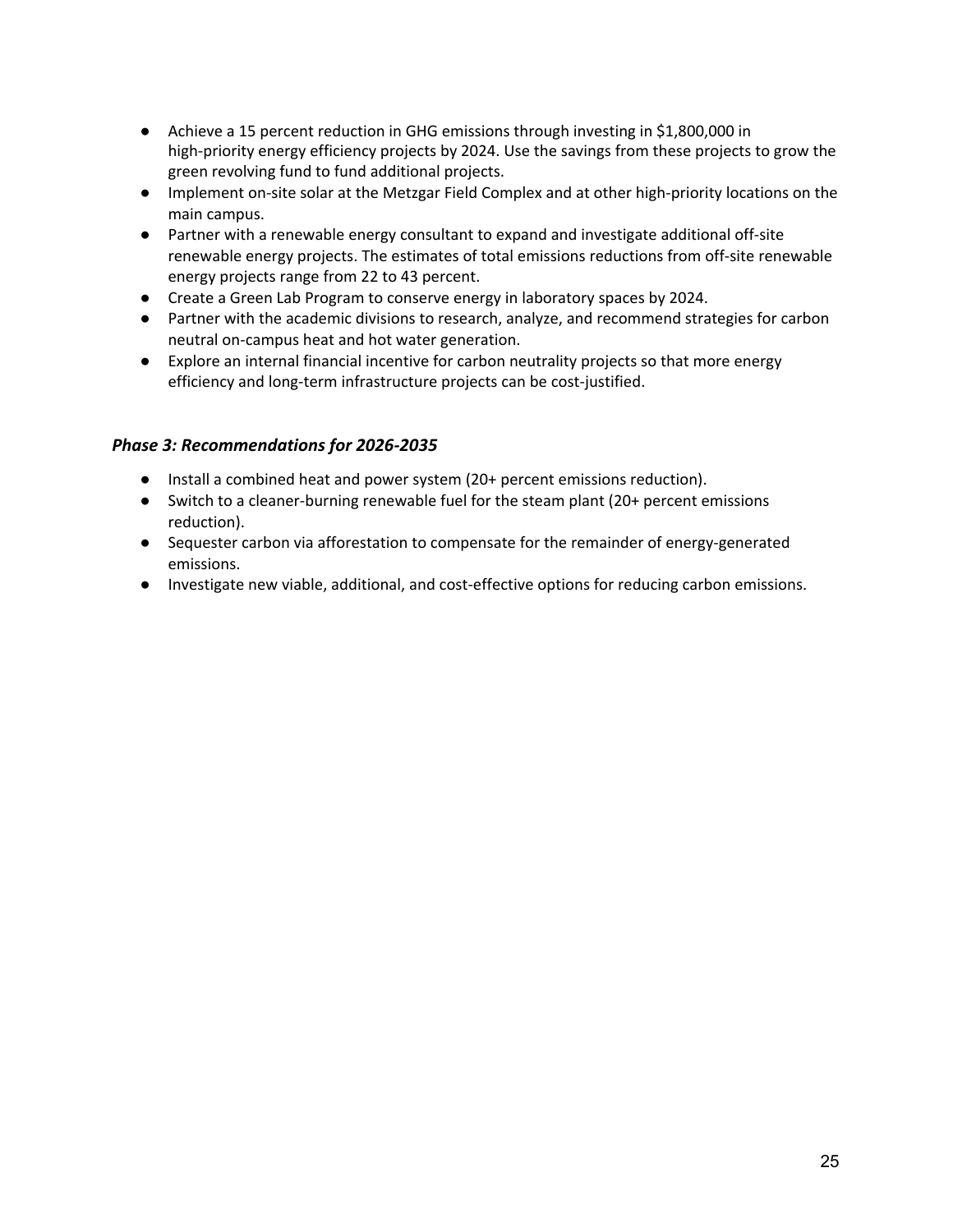## **III B. Minimize Waste**

*Summary: By instituting a college-wide composting system and enhancing current recycling and reuse programs, the College will work toward diverting 60 percent of waste from the landfill by 2035. Programs and outreach efforts that reduce waste can play a significant role in creating a environmentally conscious campus culture as they are tangible and simple sustainability measures accessible to all members of the campus community. Providing students, faculty, and staff with opportunities to play an active daily role in living a sustainable lifestyle inspires them and empowers them to become even more engaged in the College's commitment to sustainability.*

## **Recommendations**

## *Phase 1: Immediate Opportunities for 2019-2020*

*Expand Reuse and Recycling:* By encouraging reuse and recycling, Lafayette can reduce emissions associated with landfilling furniture and carpet and ensure useable materials are returned to the production stream. For instance, recycling rather than landfilling 1 ton of fiberboard furniture would be equivalent to taking 37 passenger vehicles off the road. At the end of spring 2018 semester, the Office of Sustainability piloted a Green Move Out program to recycle old wooden furniture, futon frames, and carpets. Inexpensive carpets, fiberboard shelving, and other low-cost, low-durability home goods have a limited life for reuse. Through this pilot program, students recycled more than 6,000 pounds of materials. In upcoming years, the Office of Sustainability will increase the donations collected through Green Move Out, enhance marketing and communications of the effort, and remove barriers to participation. Specifically, in spring 2019, the Office will expand the reach of this program to target students who live in off-campus and interest housing.

*Investigate Campus-Wide Composting System:* The basis of Lafayette's sustainable food loop is the production of sustainable, nutritious, and student-grown produce at LaFarm, distribution of this produce to Lafayette Dining Services, collection of food waste from dining to the compost program, and return of decomposed nutrients back to LaFarm. Not only does a sustainable food loop enrich the soil of LaFarm, it also enriches the minds of Lafayette students by providing a working model of campus of sustainability. The on-campus composting system is run by student employees. With consistent student labor and more reliable equipment, we were able to collect more than 4,500 pounds of food waste in just one month of production. At this rate, we anticipate diverting approximately 25,000 to 30,000 pounds of food waste per year if we are able to consistently keep tubs operating at their most efficient capacity. Our current on-campus composting, operating at maximum capacity of our digesters, is able to collect approximately half of the plate waste from one of our two main dining halls during the seven months of the year when weather and student schedules allow for collection. The Office of Sustainability plans to limit the amount of food waste collected on campus by outsourcing the remaining percentage of our food waste pickup off campus, including back-of-house waste from catering and all dining halls and 100 percent of plate waste from our two main dining halls, particularly during winter when our digesters are not able to function due to weather limitations.

*Increase Food Recovery:* Through the leadership of the Food Recovery Network, a campus club established in summer 2018, the College will continue to donate excess dining hall food to Safe Harbor. The Office of Sustainability will facilitate a partnership with Dining Services and Campus Life to help the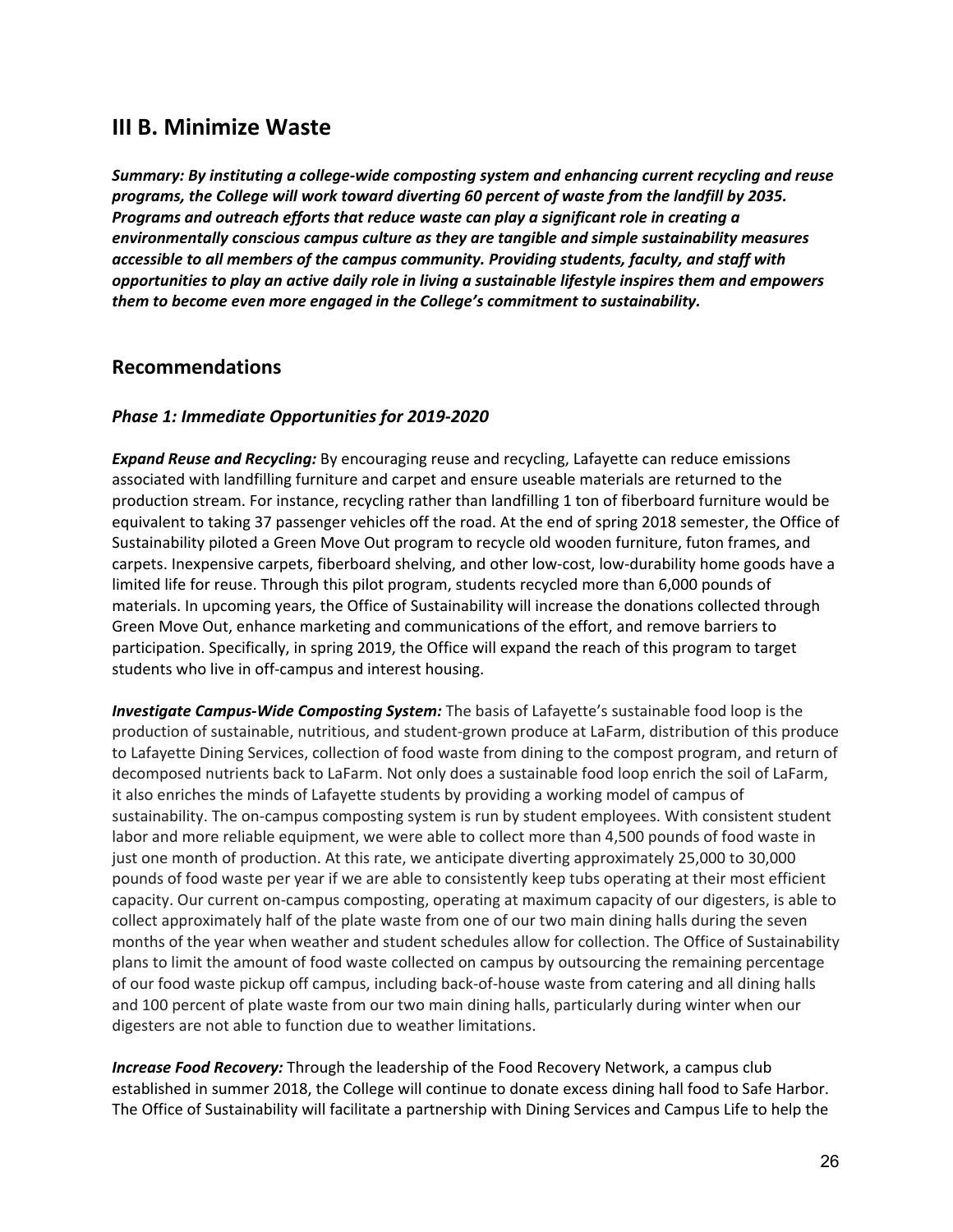club expand food recovery efforts by recovering food waste from smaller catered events. The Office of Sustainability will facilitate the Food Recovery Network partnering with ECOreps and other environmental organizations to organize a food drive at the end of fall semester. Many students study abroad during spring semester, and this would provide them with an opportunity to donate unneeded food before they leave campus.

*Increase Diversion Rate by 5 Percent by 2020:* During the 2018-2019 academic year, the Office of Sustainability's goal is to increase the diversion rate (amount of waste diverted from the landfill through recycling or composting) by 5 percent from its current rate of 14 percent. This goal can be achieved through composting at large catered events, continuing composting via the Earth Tub program, and enhancing the Green Move In and Green Move Out programs (campus-wide recycling collection events during move-in and move-out weekends). Achieving this goal will keep 13 tons of food waste, clothing, cardboard, books, etc., out of the landfill.

## *Phase 2: Recommendations for 2021-2025*

*Achieve an Overall Diversion Rate of 40 percent:* The College needs to consider broader strategies for diverting waste from the landfill. Middlebury College, with about 2,500 undergraduate students, composts around 300 tons annually and has a 65 percent diversion rate. As documented in its Climate Action Implementation Plan, Middlebury strives to promote composting and recycling as "the Middlebury way,"which sets expectations on campus to compost or recycle at all events (Climate Action Implementation Plan, 2008). If, like Middlebury, Lafayette continued recycling, promoted reuse opportunities, and expanded composting to include both pre- and post-consumer waste, napkins, paper towels, and compostable containers from catered events, the College could increase the diversion rate above 40 percent. The Office of Sustainability will enhance educational outreach about what can and can't be recycled, composted, or reused, to increasing the diversion rate. Recycling, composting, and reuse programs differ from place to place, thus new students, faculty, and staff need better access to relevant information about Lafayette's recycling, trash, and reuse policies and procedures. Additionally, the Office of Sustainability will make recycling bins available everywhere that trash is available and will also partner with Bon Appetit to reduce the amount of non-recyclable materials used in takeout food service. The Office of Sustainability and ECOreps program will explicitly integrate information about what can and can't be recycled into the orientation process.

## *Phase 3: Recommendations for 2026-2035*

*Achieve an Overall Diversion Rate of 60 percent:* Consultation with the U.S. EPA Region 3 Sustainability Coordinator shows us that reaching a diversion rate above 60 percent is possible. The Office of Sustainability will engage in ongoing education and infrastructural additions so that recycling, composting, and reuse is normalized and incentivized to become embedded in the campus culture. Students, faculty, and staff will assist with researching best practices and recommending new procedures.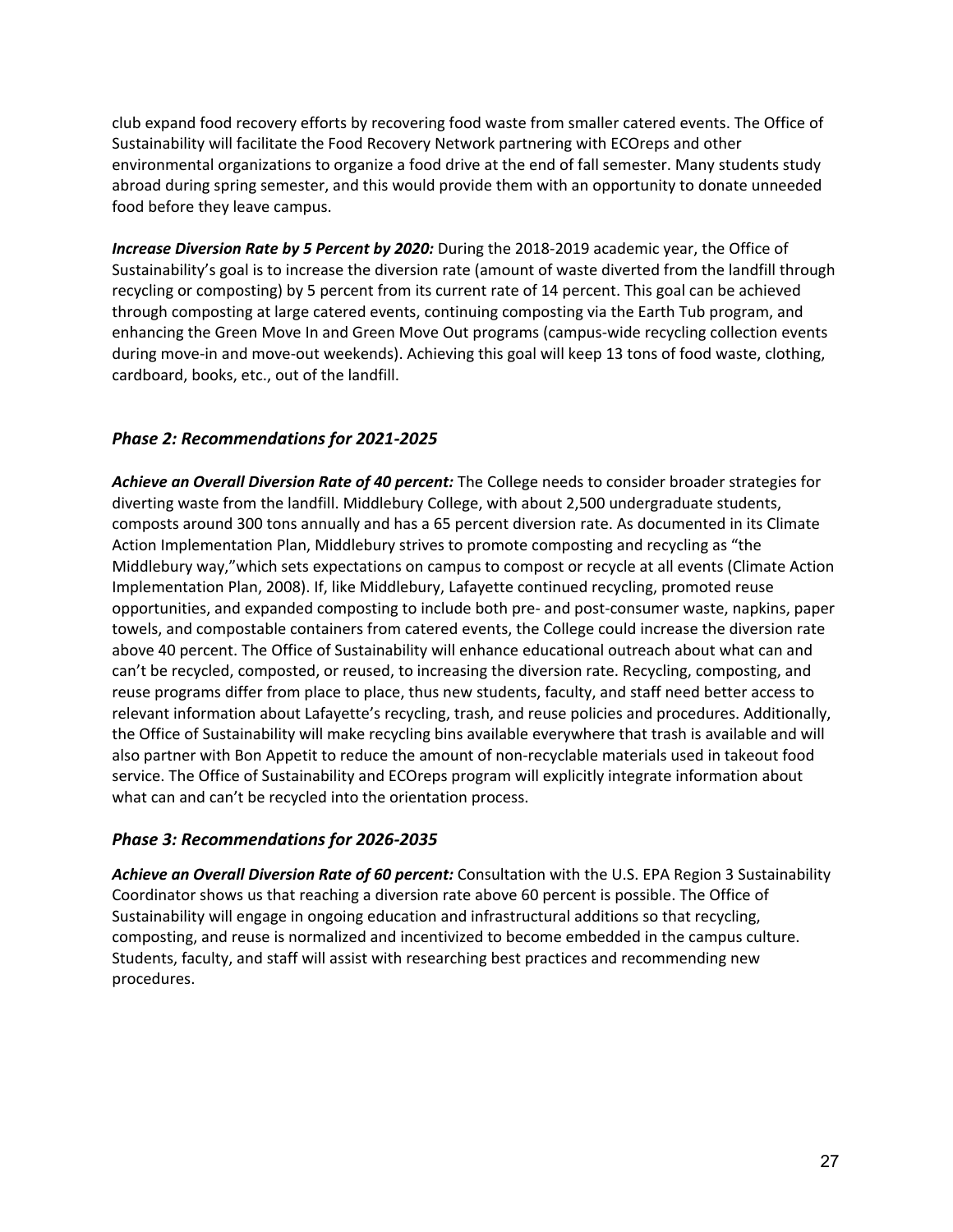## **Timeline**

## *Phase 1: Immediate Opportunities for 2019-2020*

- Increase recycled, composted, and reused materials by 13 tons during the 2018-2019 academic year to achieve a 5 percent increase in diversion rate through building on prior successes.
- **●** Research ways to expand the campus composting program.
- **●** Continue the food recovery program and find new opportunities for capturing student-generated food. Quantify how much food is donated.
- **●** Expand opportunities for reuse and recycling, while also enhancing online communications about these programs with members of the campus community.

## *Phase 2: Recommendations for 2021-2025*

- Boost the overall diversion rate above 40 percent by 2024.
- Accomplish this in part by instituting a campus-wide composting system to remove food waste, pizza boxes, napkins, and other compostable items from the landfill and by enhancing recycling, reuse, and waste-minimization programs.
- By 2021, ensure that there are recycling bins wherever there are trash bins and employ best practices for recycling information, infrastructure, signage, etc.

## *Phase 3: Recommendations for 2026-2035*

● Boost the overall diversion rate to 60 percent by 2035.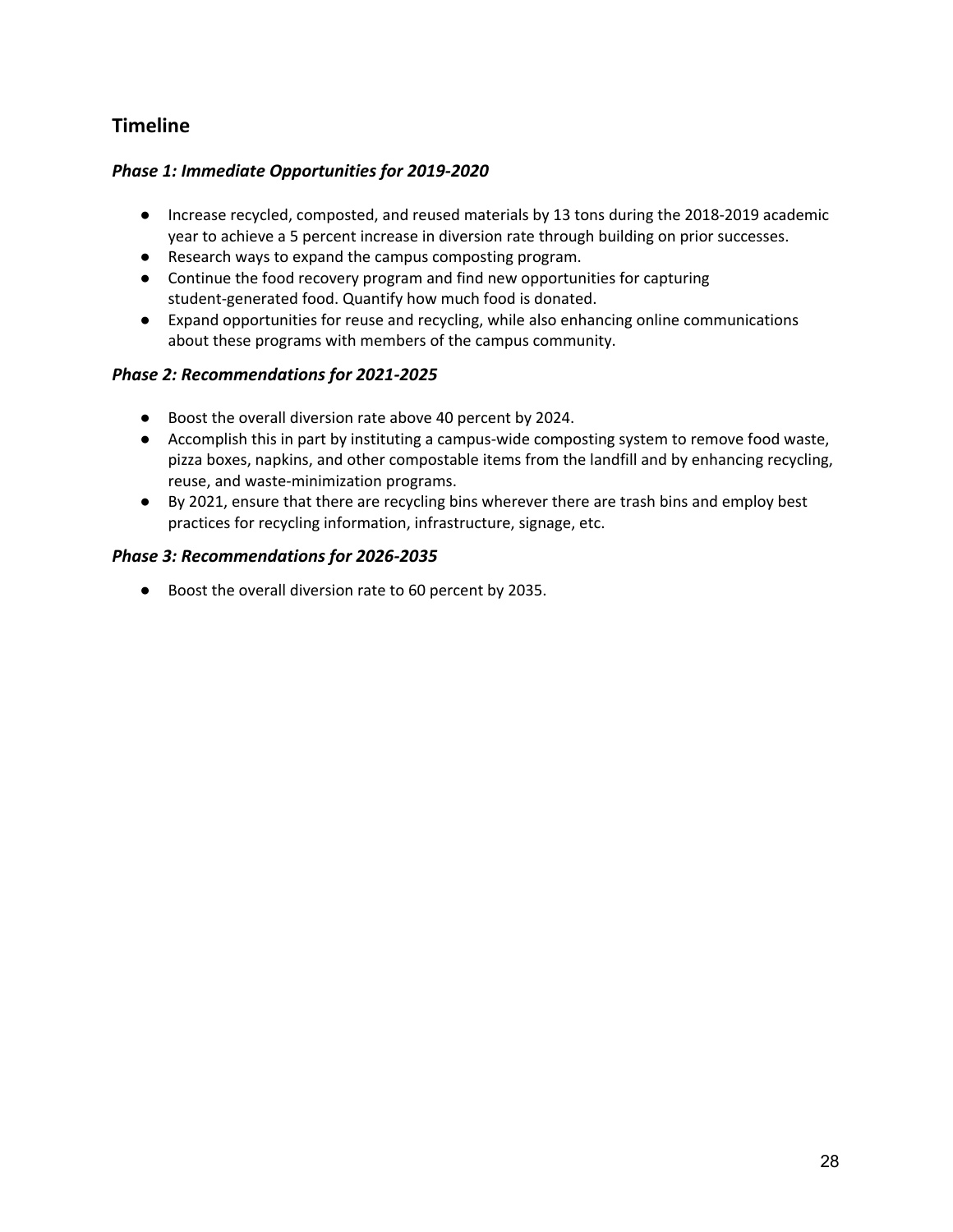# **III C. Transportation**

*Lafayette's transportation includes campus fleet vehicles for grounds and facilities maintenance, the LCAT shuttle system, vehicles for transporting students to community activities and appointments, ground (bus) transportation for teams and groups to competitions, commuter vehicles, and air travel to conferences, research sites, and study-abroad programs. In total, transportation accounted for an estimated 11 percent of GHG emissions in 2017 (2,941 MTCO2e). Accurately quantifying transportation emissions can be challenging, especially when considering emissions from student, staff, and faculty personal vehicle use. The campus can reduce transportation emissions through behavior changes, fuel-switching, increased vehicle efficiency, and carbon offsets. Each emissions source will be addressed through appropriate strategies. The Office of Sustainability envisions a campus that is increasingly pedestrian friendly, where walking, biking, and riding the LCAT is the norm for students,* faculty, and staff, and use of personal vehicles to get around campus is a thing of the past. The College *will seek out opportunities to reduce emissions from the College-owned fleet and ways to encourage commuting that is increasingly sustainable.*

## **Recommendations**

## *Phase 1: Immediate Opportunities for 2019-2020*

*Investigate Transportation Emissions:* An important first step for transportation emissions reduction is carefully identifying all sources and quantifying their emissions. Thus, the Office of Sustainability will undertake a systematic accounting of campus transportation emissions.

*Identify and Assess Strategies for Emissions Reductions*: Once sources of emissions have been identified, the Office of Sustainability, perhaps in partnership with faculty-led student projects, will identify potential emissions-reduction strategies for each source and assess their suitability based on the amount of emissions reduction achievable, cost, visibility, opportunities for student engagement, etc. The result of this study will be a clear plan for emissions reduction in transportation, with the goal of net-zero transportation emissions before 2035. In particular, this plan will consider ways to reduce emissions through:

- Investigating new technology or fuel alternatives for the College-owned fleet (e.g., shuttle buses that run on natural gas or electricity)
- Offsetting options for air travel
- Increasing opportunities to reduce overall emissions via programs that encourage faculty and staff to commute by walking, biking, or switching to plug-in electric vehicles
- Encouraging changes in behavior, such as reducing personal vehicle use on or around campus
- Installing additional car-charging stations
- Exploring opportunities for staff cyber-commuting
- Increasing ridership of LCAT shuttles while reducing their emissions

*Improve Awareness:* During 2019, the Office of Sustainability will work to increase awareness across campus of less carbon-intensive transportations options. As the student population increases, these options will reduce parking tension and create a culture of shared resources and sustainability on campus. Strategies include: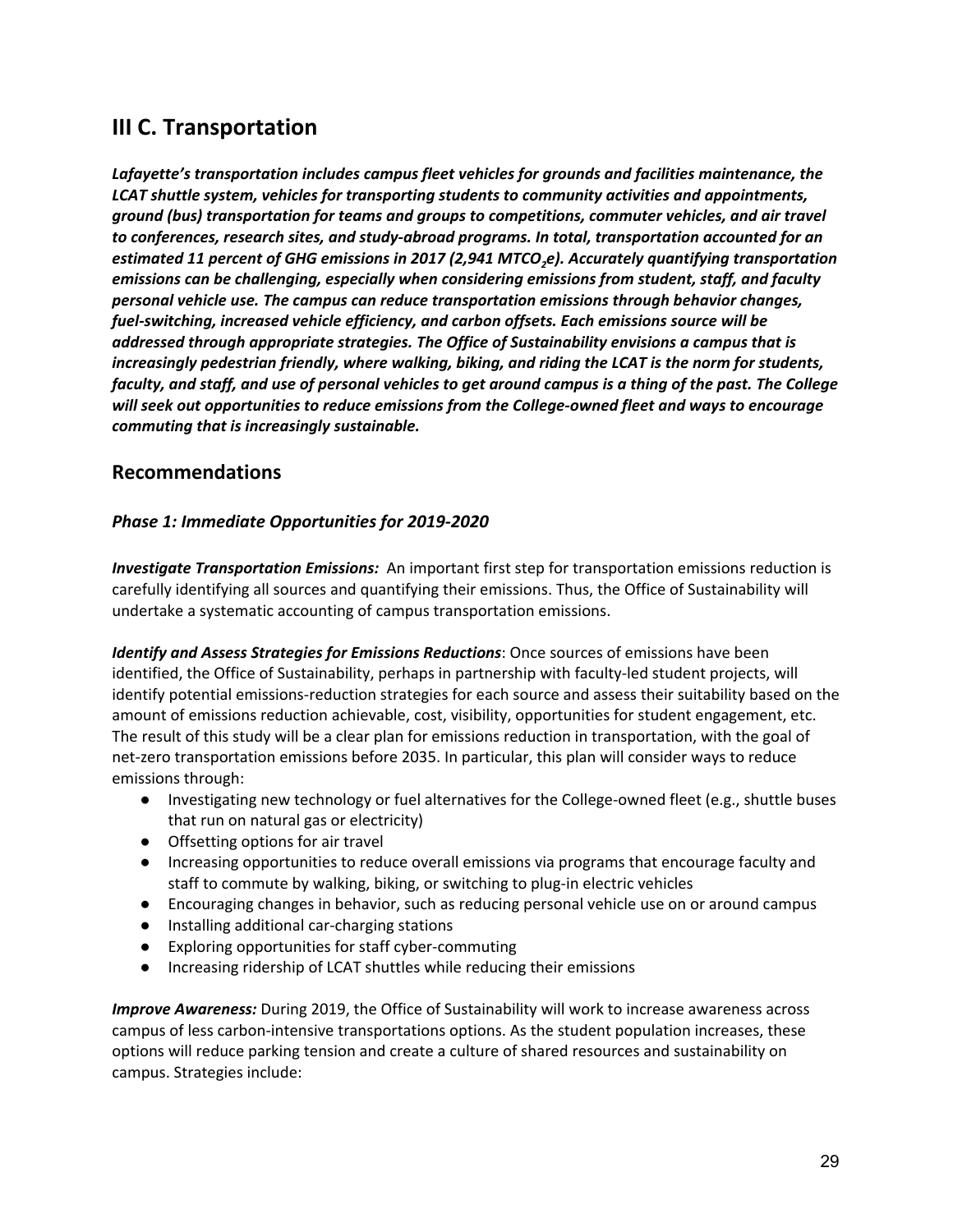- Add information to the Office of Sustainability website about various transportation options: LCAT shuttle, U-Haul car share, and My Bus Home.
- Install more campus bike racks and introduce a bike repair program to support faculty, staff, and students who bike to, from, and around campus.
- Partner with on-campus groups, including Campus Life, Residence Life, and Public Safety, to understand how they currently promote My Bus Home and the car share.
- Provide information to faculty and staff about on-campus car electric vehicle charging stations and assess the likely short- and medium-term demand for charging stations.

*Provide Information about Travel Offsets:* Providing students with the opportunity to present at national conferences, study abroad, and conduct off-campus research is all part of a robust liberal arts education. College-financed air travel and study-abroad air travel generated 1,064 MTCO<sub>2</sub>e, which accounts for about 4 percent of the College's total emissions. By their senior year, more than half of Lafayette students will have studied abroad. One way to negate the impact of travel emissions is to purchase Green-e® offsets, which would cost between \$12,000 to \$16,000 annually. Another option is to offset these emissions with development of renewable energy or carbon sequestration projects--likely the same projects developed to offset electricity emissions. During Phase 1, the Office of Sustainability will partner with the Office of Study Abroad and other relevant campus partners to update their websites to share resources with students, faculty, and staff about voluntarily purchasing offsets through a vetted and respected offset provider. Additionally, they will explore developing an incentive program to create mindfulness regarding sustainable travel.

## *Phase 2: Recommendations for 2021-2025*

*Implement Strategies for Transportation Emissions Reductions:* The plan developed in Phase 1 will identify opportunities for emissions reductions from transportation. Beginning in Phase 2 and continuing through Phase 3, those plans will be implemented.

*Continue Assessing and Studying Transportation Emissions:* Commuting, air travel, and use of personal vehicles around campus are challenging sources of emissions, both to quantify and to address. Thus, efforts to assess the impacts of programs, understand behavior, and identify good reduction strategies will be ongoing.

*Enhance Communications:* The Office of Sustainability will create a communications strategy for enhancing transportation communications. This will include creating fliers, supplying car share and My Bus Home information to incoming first-year students via email, sending strategically timed campus announcement blasts, and sending summertime reminders to leave cars at home for the upcoming academic year. It also will include creating materials for employees about transportation alternatives and determining the best opportunities to reach target audiences.

## *Phase 3: Recommendations for 2026-2035*

*Continue Implementing Strategies for Transportation Emissions Reductions:* Strategies for emissions reductions identified in Phases 1 and 2 will be completed in Phase 3. Emissions that cannot be addressed in other ways will be addressed through offset projects by the end of this phase.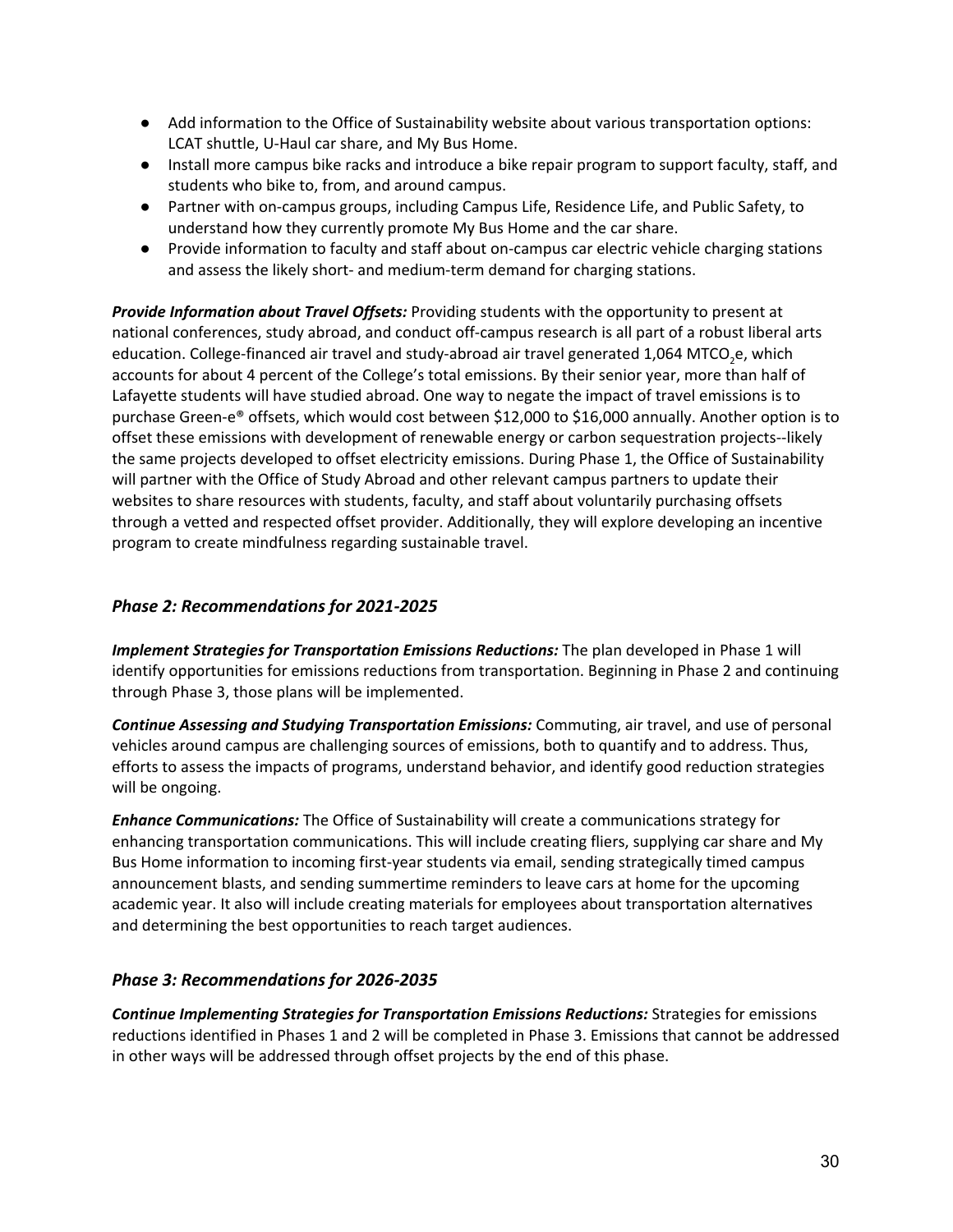## **Timeline**

## *Phase 1: Immediate Opportunities for 2019-2020*

- **●** Investigate transportation emissions sources.
- Identify and assess strategies for emissions reductions.
- Improve awareness about on-campus alternative transportation options.
- Provide information about voluntarily offsetting travel through the Office of Sustainability and the Office of International and Off-Campus Education.

## *Phase 2: Recommendations for 2021-2025*

- Implement plans from Phase 1.
- Continue assessing options and emissions.
- Enhance communications about more sustainable transportation options.

## *Phase 3: Recommendations for 2026-2035*

- Implement plans from Phases 1 and 2.
- Negate all remaining emissions from transportation, including student, faculty, and staff commuting and air travel with offsets meeting Lafayette's criteria.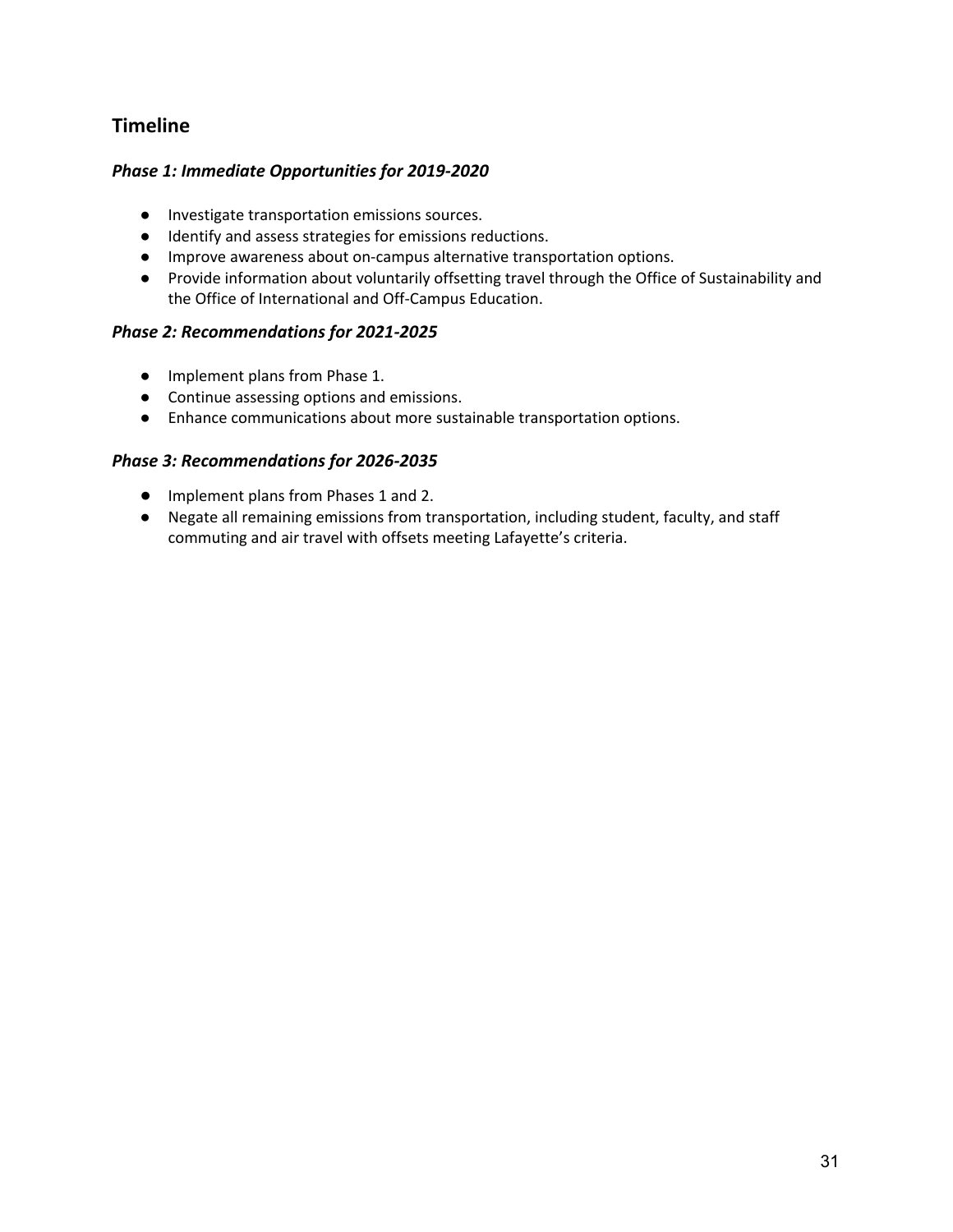# **IV. Curricular Integration**

*Summary: In 2008, the Climate Action Plan 1.0 set a goal to incorporate sustainability into the College's curriculum to educate all Lafayette students within a learning environment that produces environmentally literate and socially responsible graduates. The Climate Action Plan 2.0 expands upon this goal by providing recommendations that will advance sustainability resources, technology, and hands-on interdisciplinary opportunities for faculty-student collaborations. We envision campus sustainability enacted through the CAP and other initiatives on campus being explicitly linked to and reinforcing teaching and research efforts in sustainability and environmental stewardship. Embracing the opportunities presented by transforming our campus into a living laboratory will enhance the learning environment and deepen the educational experience Lafayette provides. Because sustainability touches a wide range of issues and activities, it can be effectively and creatively incorporated into many different disciplines.*

## **Accomplishments**

Lafayette takes an interdisciplinary approach to understanding, modeling, and pursuing environmental sustainability. Faculty bring together coursework from different disciplines across campus, providing students a way to integrate the methods and research of environmental inquiry from engineering, the humanities, natural sciences, and social sciences. Lafayette's curriculum works toward a more sustainable future by developing course projects and capstone experiences in community settings, which helps students gain an understanding of the unique ecological context of our campus, town, and region. In the 2017-18 academic year, there were 144 courses offered focusing on sustainability with 29 academic departments or programs offering at least one sustainability course or course that includes sustainability as a core theme. The impact of this effort is significant: Each year more than 2,000 students are engaging in coursework and thoughtful and intense deliberation about sustainability. It means sustainability is taking an increasingly prominent place in the Lafayette curriculum, just as the need for sustainability education is becoming a critical tool in the skill set of future decision-makers. Embedding environmental sustainability into the fabric of our teaching, research, and overall educational experience will enable our students to take the lead in building a more sustainable future.

A number of initiatives that demonstrate Lafayette's successful integration of sustainability into academics are already underway on campus:

**Innovative Faculty-Student Collaborations:** Faculty and student collaborations have lead to significant achievements that have benefited the campus community while also enhancing faculty teaching and student learning opportunities. LaFarm is an outstanding example of the potential to capitalize on Lafayette's unique institutional identity, which blends liberal arts and engineering. Teams of interdisciplinary faculty and students have collaborated to make it a highly successful site for environmental research and curricular activity. A solar-powered irrigation system designed and built by civil engineers advances the production goals of the farm. A similarly solar-powered wash station conceptually designed by Engineering Studies students and designed and built by an interdisciplinary group of "Grand Challenges" students likewise brought an integrated approach involving social sciences, engineering, and natural sciences. Projects from the Art Department have worked to define the space and illustrate the environmental aesthetics of agriculture, crucial for visibility and community building.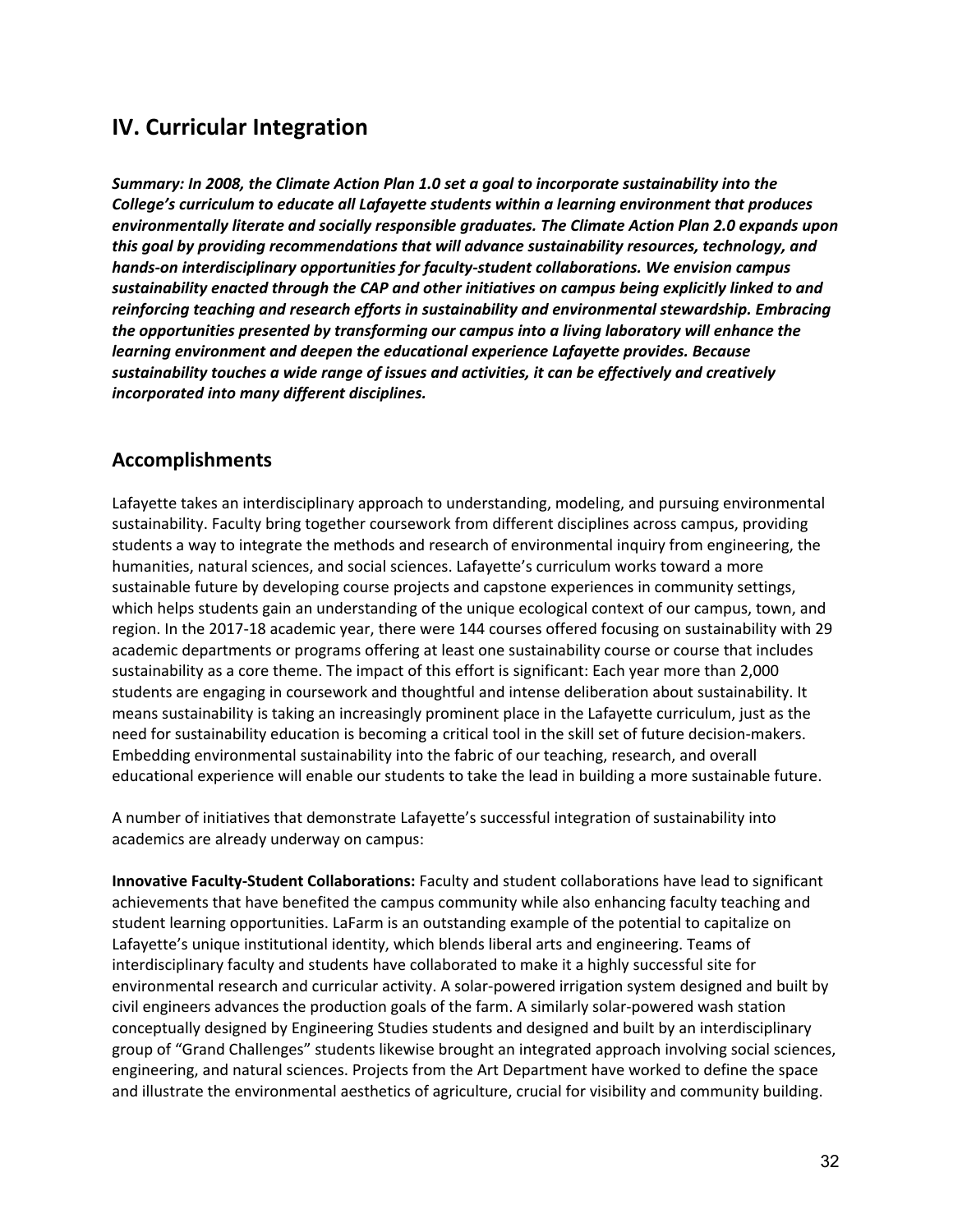Student-research EXCEL projects in food justice have involved engineering, social science, and natural science students and faculty. Other LaFarm-based projects have brought together students and faculty from anthropology, economics, engineering, environmental studies, government and law, and policy studies to understand the place of campus farms in a liberal arts education. Environmental Science faculty (Biology, Civil and Environmental Engineering, and Geology and Environmental Geosciences) are working with students and local and national agencies to study and promote the removal of several low-head dams on Bushkill Creek to improve fish passage and improve ecological integration of the lower Bushkill with the Delaware River.

**Establishment of Environmental Majors:** Environmental Studies and Sciences program curricula were designed by a multidisciplinary team of faculty members with support from the Andrew Mellon Foundation and a College-wide strategic plan that included the explicit goal of establishing an environmental studies program. This process involved a variety of workshops with invited experts, review of environmental programs and curricula at comparison institutions, sponsoring of seminars, development of new courses, hiring two postdoctoral appointments, hiring a recent graduate as our first Farm Manager at LaFarm, and sponsoring community engagement events. This work culminated in the College faculty approving an A.B. degree program in environmental studies (EVST) and B.S. degree program in environmental science (EVSC) in May 2012. The first two EVST students graduated the following year. The environmental programs now have a robust cohort of majors and draw courses from more than 15 different departments and programs on campus. The development of the environmental programs has lead to new partnerships among faculty and students across campus and new faculty with expertise in environmental science and studies have expanded our offerings and our aspirations in this sphere. New teacher-scholars with expertise in solar energy, biofuels, atmospheric science, atmospheric chemistry, wind energy, sustainable construction, environmental economics, environmental justice, environmental policy, water policy, and environmental literature have recently joined Lafayette's faculty and will contribute to the ever-growing repertoire of courses and research opportunities available to students interested in learning about and building a sustainable future.

**Integrated Sustainability into Coursework:** Faculty members have embraced the campus as a living laboratory model in which the College benefits from students' creativity and ingenuity, and students have the opportunity to gain valuable hands-on experience in researching and addressing real-world problems. Environmental faculty have provided opportunities for sustainability and environmental citizenship to be core elements of their coursework while also moving Lafayette in a more sustainable direction. For example, in spring 2015 the Engineering Studies program's sustainable solutions class completed a STARS (Sustainable Tracking Assessment and Rating System) Assessment of Lafayette College. STARS is a common metric used throughout higher education to measure the sustainability performance of institutions. The STARS report subsequently led to Lafayette applying for and earning an inaugural STARS rating of silver. During fall 2015, the inaugural capstone course in Environmental Science and Studies created the module "Greening Lafayette," which successfully designed and implemented an educational module for campus sustainability that was situated within a large campus life initiative. The module lead to the establishment of the campus ECOreps program, which now provides ongoing educational opportunities about sustainability and environmental stewardship that are available to all students. Two students from the course subsequently presented the sustainability module at a sustainability conference, and faculty members and students from the class later translated the lessons learned from designing the sustainability module into a scholarly paper published in the *International Journal of Sustainability in Higher Education*. Other recent sustainability- focused projects have sought to transform the Bushkill stream corridor at the base of campus, provide strategic planning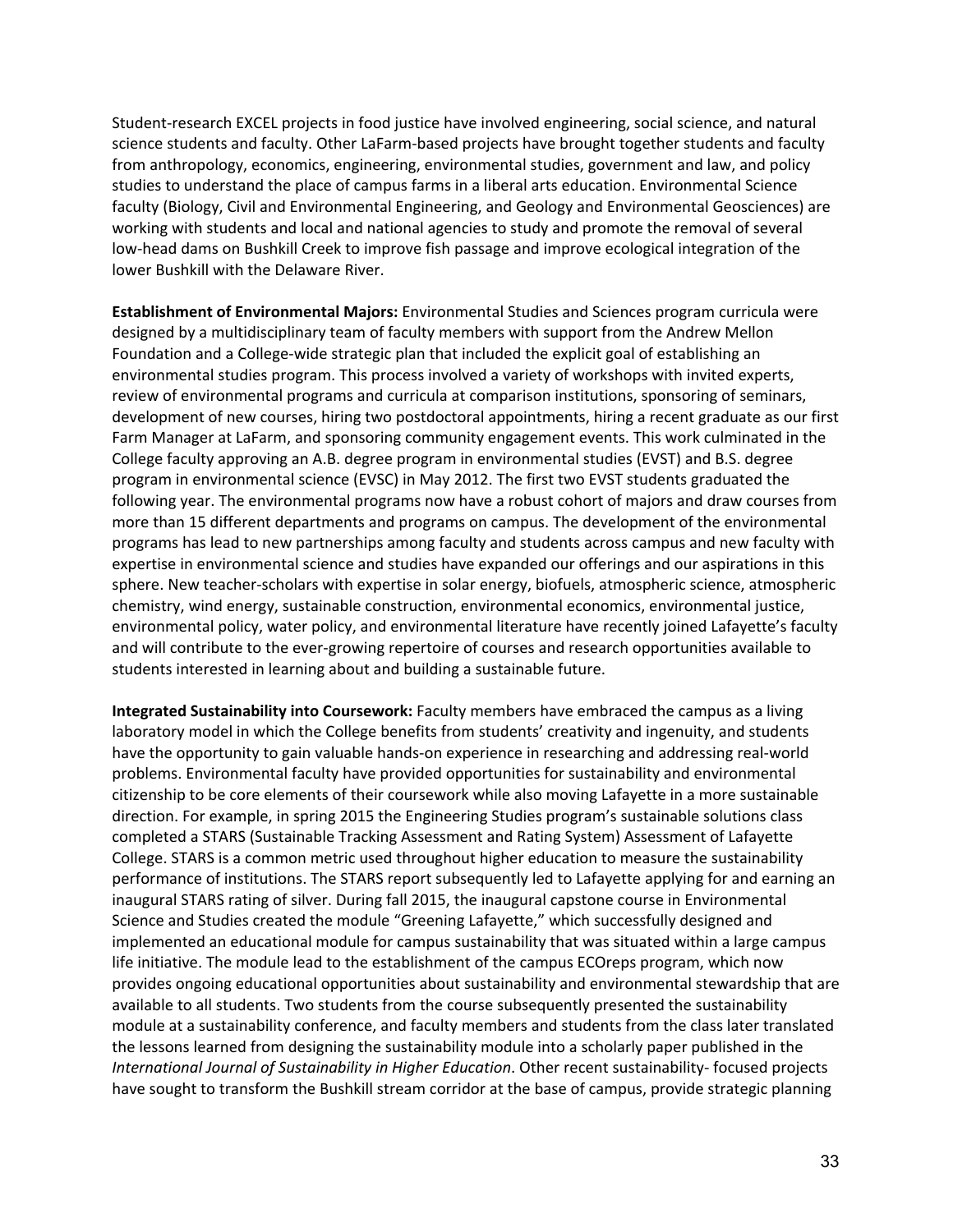for the future of LaFarm, assess and recommend improvements for biodiversity on campus, and assist the City of Easton in developing its own Climate Action Plan.

Most recently, capstone projects across campus have drawn from our own climate action planning process. The Stone House Group and the Office of Sustainability recommended two dozen CAP-related projects that could be pursued by students and also help inform out CAP decision-making in the future. In fall 2018, 10 of these projects were undertaken by small teams of students in the Economics senior capstone course lead by Lafayette's environmental economist. Students in the class devised projects to conduct the cost-benefit analysis to understand environmental and resource economics. Through researching, formulating, and then presenting their projects, students developed an intimate understanding of climate action planning and the impact of their own actions in addition to contributing to advancing Lafayette's CAP process. Two teams of students in the fall 2018 senior capstone seminar in Engineering Studies also undertook projects related to CAP 2.0.

**Attained Faculty Commitment:** In December 2018, Lafayette's faculty approved "environment and sustainability" as one of six key focal areas for the College's academic planning. A working group of faculty formulated strategic recommendations that would advance the College's reputation for academic excellence among liberal arts colleges by demonstrating its commitment to sustainable teaching, research, and operations. The group's recommendations are synergistic with the CAP 2.0. They include: establishing a goal of carbon neutrality by 2035, striving to operate the campus within environmental bounds, and locating physical infrastructure improvements, such as solar panels, in visible main campus locations (Environment and Sustainability Working Group Members, 2017).

**Supported Co-Curricular Programs:** Providing opportunities for students to play an active role in sustainability initiatives and modeling sustainability behaviors and lifestyles to their peers is essential to creating a campus culture where sustainability is part of the campus ethos. The Office of Sustainability, which was established in fall 2016, now provides guidance and ongoing interaction and support of several student-led groups on campus, including ECOreps, the Food Recovery Network, ayette Food and Farm Cooperative (LaFFCO), LEAP, Society of Environmental Engineers and Scientists (SEES), and Take Back the Tap (Lafayette's branch of the nationwide organization Food and Water Watch, which promotes the use of reusable bottles). These student-led organizations actively support sustainability initiatives on campus.

**Created Educational Outreach Opportunities:** In 2018, Lafayette hosted the LVAIC biannual campus sustainability conference. The event drew more than 170 participants, including more than 20 Lafayette students, faculty, and staff who gave presentations highlighting the College's collaborative sustainability-related work both inside and outside the classroom. Additionally, many faculty and their students are engaged in local community-based initiatives including collaborations with the Nurture Nature Center, West Ward Neighborhood Partnership, Easton Area Community Center, Karl Stirner Arts Trail Commission, and local hospitals on sustainability-related projects in Easton. CAP 2.0-related partnerships with institutions throughout the Lehigh Valley promise to afford many more community-focused, real-world learning opportunities for Lafayette students.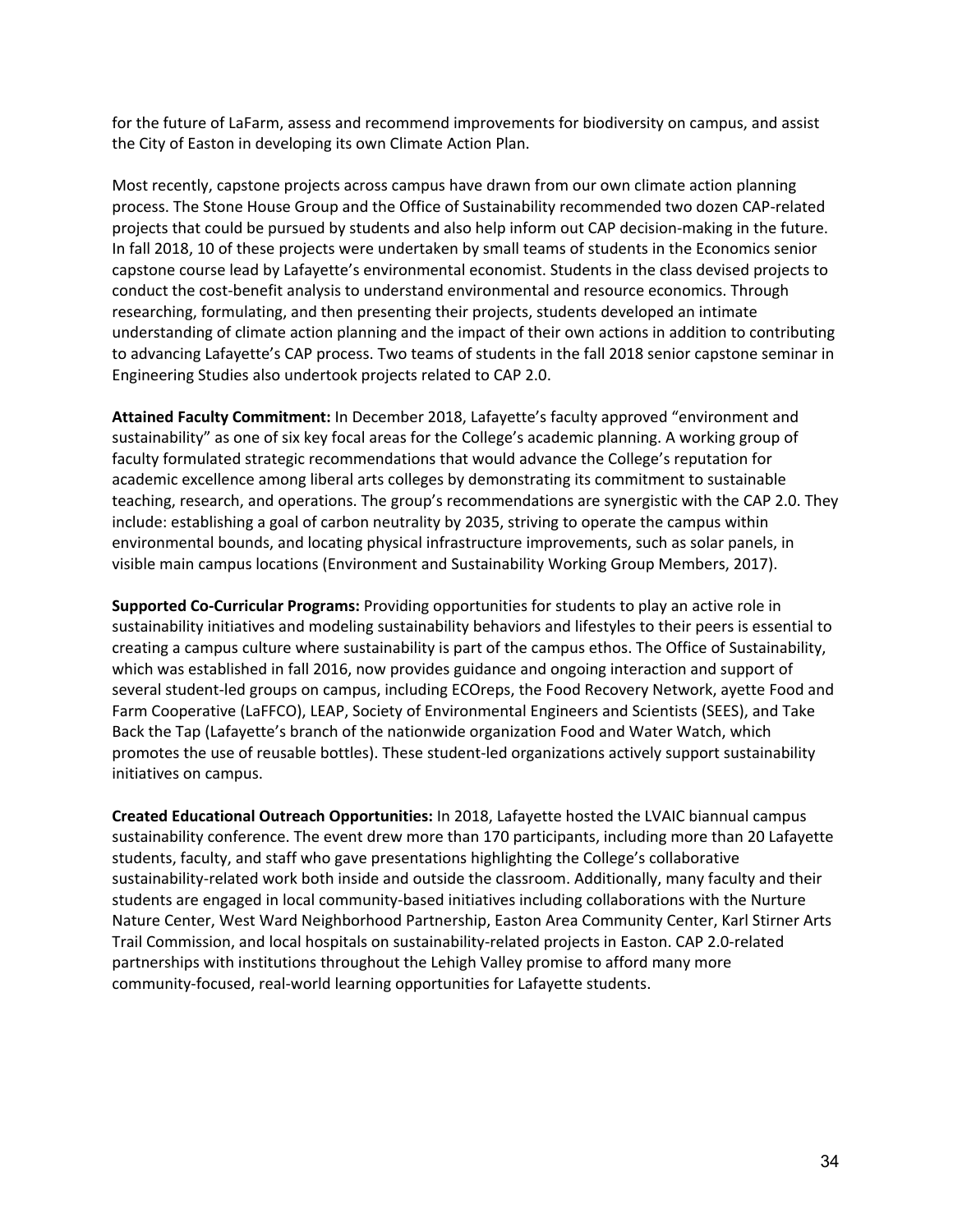## **Goals**

**Hire Dedicated Environmental Faculty:** At the conclusion of the Mellon Foundation Grant in 2012, the steering committees that designed the environmental majors recommended that two dedicated faculty members be added to the ES&S program in environmental studies-related disciplines to be able to initially deliver degree programs in environmental science and studies. An environmental social scientist line was established in fall 2012, and a new environmental humanist will join the Lafayette faculty in fall 2019. The external review of the environmental programs in 2016-17, five years after the establishment of the degree programs, recommended that beyond these positions two additional faculty be hired to address enrollment pressures in biology courses and to further strengthen natural ties between the liberal arts disciplines and the engineering division, and free up teaching power among faculty in the engineering division who already possess relevant expertise but have insufficient teaching power to offer environmental-themed courses with regularity (i.e., every year or every other year).

**Leverage CAP 2.0 to Create Novel Educational Opportunities:** One of Lafayette's main goals as an institution of higher learning is to prepare students to be critical and creative thinkers and effective and strategic problem-solvers so that they are prepared to face pressing issues in the world. As noted above, many Lafayette faculty are already incorporating sustainability topics into their coursework and research. The CAP 2.0 gives Lafayette the opportunity to expand that effort and take a broader and more cohesive centralized approach in integrating environmental content into programs and curriculum across all disciplines. The recommendations outlined throughout CAP 2.0 create many valuable opportunities for student engagement.

- **Conduct Collaborative Research:** The CAP 2.0 provides opportunities for interdisciplinary research. For example, as discussed above, in fall 2018 students in Economics and Engineering Studies senior-capstone courses began investigating the viability of a variety of different strategies for reducing Lafayette's carbon emissions proposed by the SHG. One team of Engineering Studies seniors investigating biofuel alternatives, for example, worked closely with staff at SHG; consulted with power plant staff on campus; met with and interviewed engineers at biofuel supply companies; examined and analyzed industry reports and prior analyses; and spoke with leaders at Bates and Middlebury about their experiences with similar decisions. Their interdisciplinary report brought together economic, technical, and cultural analyses to inform SHG's work as part of this CAP process. Faculty from across several divisions are planning future capstone and research experiences focused on CAP 2.0 projects. Additional research projects have been identified for capstone classes to pursue, for example, investigating Kirby Sport Center as a site for solar-generated hot water.
- **Use LaFarm and Metzgar as a Model:** Given common daily eating patterns, food is an optimal entry point for engaging students in CAP and environmental stewardship more broadly. LaFarm and the College's sustainable food loop clearly demonstrate a cradle-to-cradle approach to establishing a sustainable food system rather than the cradle-to-grave approach characteristic of the industrial food system. Thus LaFarm provides an alternative narrative for our campus' and our students' relationship with the Earth. Building from this foundational realization, environmental faculty have been using this model to help students see how such a cradle-to-cradle approach can be applied to other environmental systems. For example, students, faculty, and staff would work together to harvest rainwater from the solar panels to use in community gardens, seed the area under the panels to attract pollinators, design habitats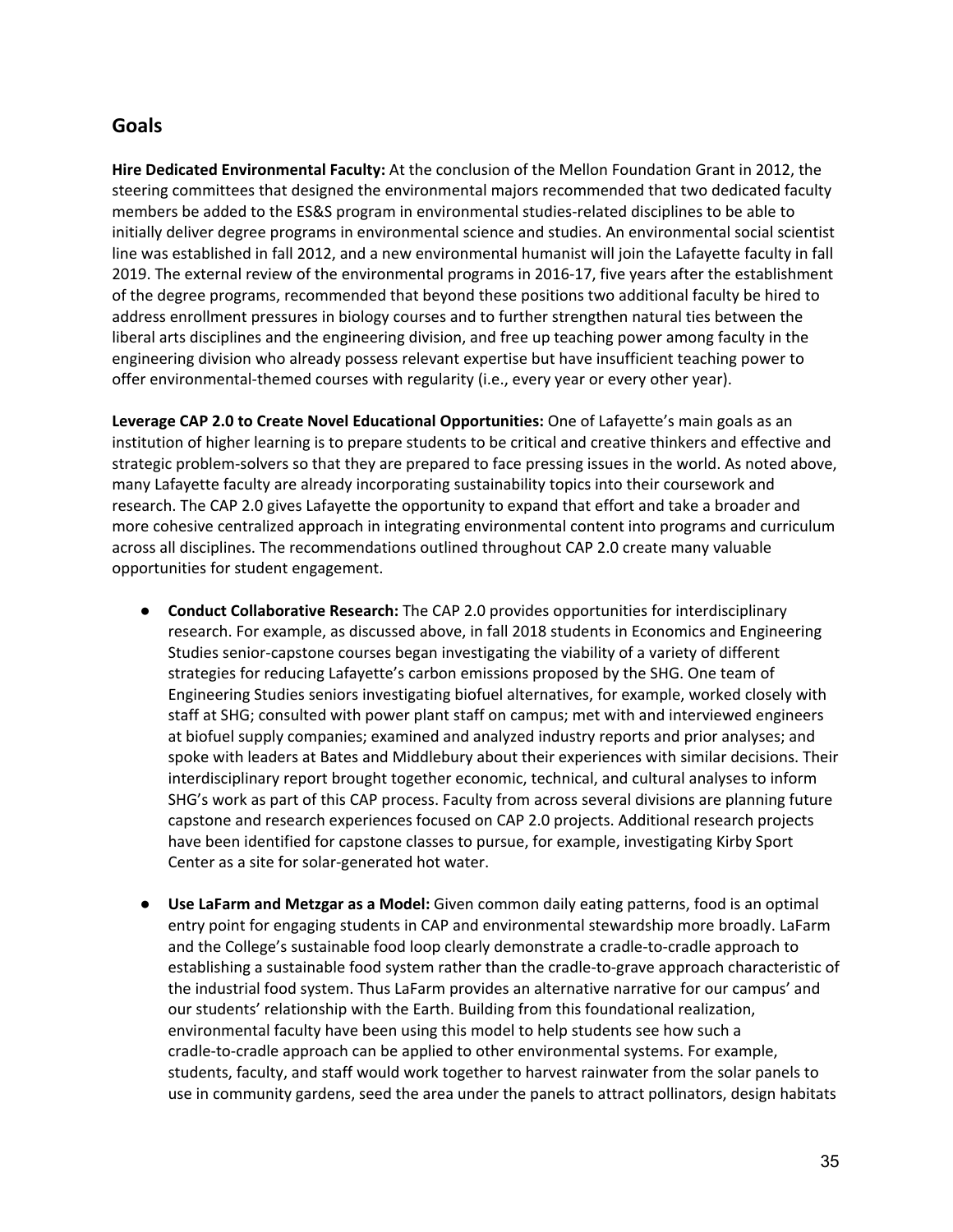that provide food and shelter for wildlife, and determine what types of plants would grow best under the panels. In addition to the extensive educational value of such a site, achieving carbon neutrality at Metzgar also would raise the College's profile as a sustainability leader in the community as it would be a highly visible demonstration of the College's commitment to environmental stewardship. In order to expand our ability to teach sustainability and resiliency effectively, the Office of Sustainability plans to establish a LaFarm fellow (akin to the sustainability fellow within the Office of Sustainability) who can work with the Assistant Director of Food and Farm to expand the living laboratory of sustainability and interdisciplinary collaboration that is LaFarm.

● **Increase Involvement in Community Outreach:** As noted above, Lafayette is poised to provide leadership among our liberal arts peers in the ways we understand the relationship of our campus and environmental systems (air, energy, water, food, infrastructure, biodiversity) to each other and as part of the larger Easton, Lehigh Valley, and Delaware River watershed regions. The College's Center for Community Engagement has recently designated environment as one of the priority areas in its strategic planning. The environmental working group and the Office of Sustainability will work to forge new partnerships across campus that prompt sustainability and environmental stewardship in our communities. Indeed, we believe that environmental leadership does not just benefit from community engagement, it requires it.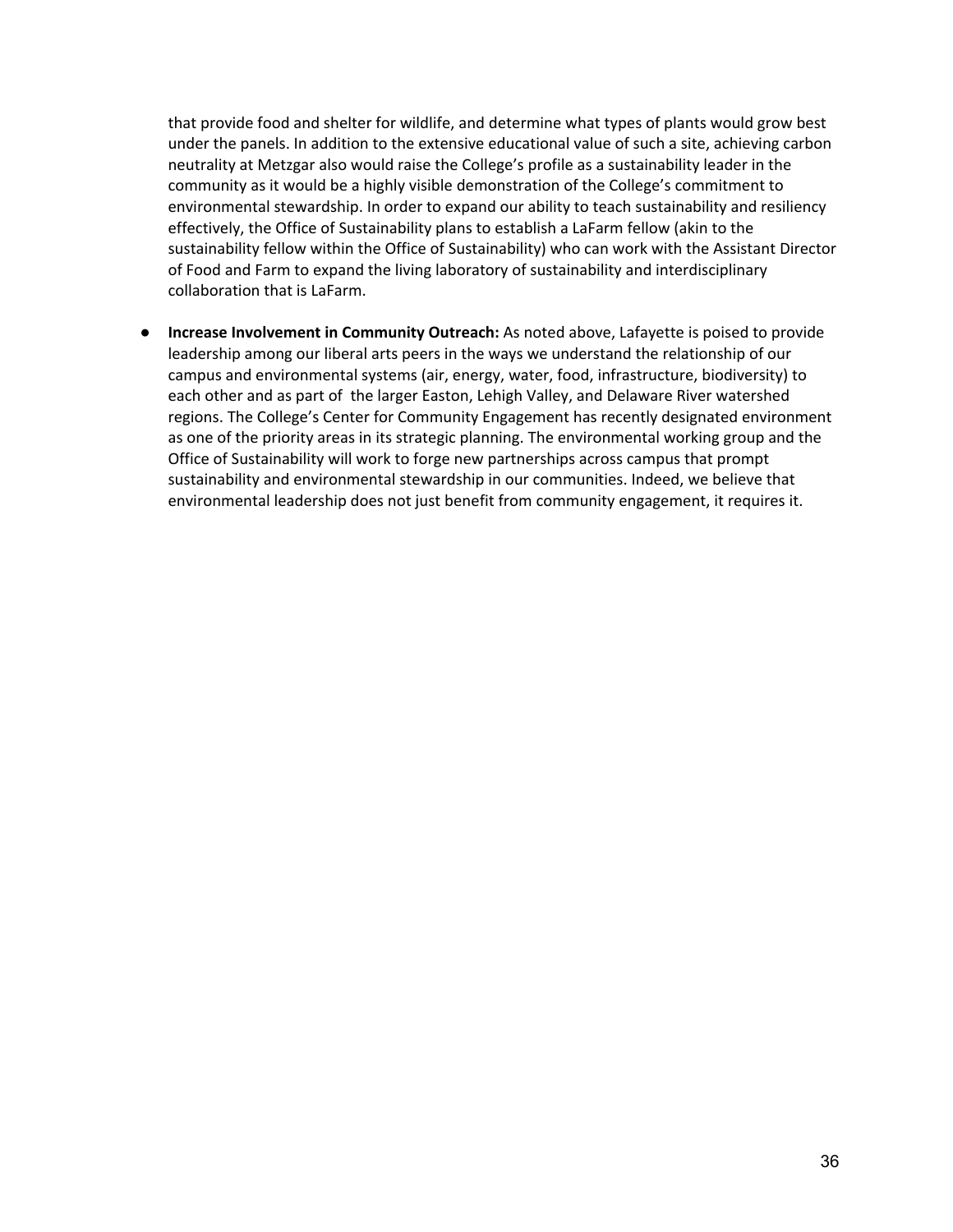# **V. Conclusion and Next Steps**

Lafayette's Climate Action Plan 2.0 is designed to serve as the blueprint for the College's ongoing efforts to reach carbon neutrality by or before 2035. By following the recommendations outlined in this plan, we can reach that goal and in the process also provide transformational learning experiences for our students.

There are immediate opportunities we can seize upon to make a significant change to our carbon footprint—starting with reducing our heating and electric energy consumption through efforts to improve efficiency and conservation. These projects also will generate a cost savings for the College, which will help establish a green revolving fund. The fund will eventually enable us to finance higher cost, large capital projects that will be critical to achieving our long-term goals. In the near term, the College will seek to explore and invest in renewable energy options—both on and off campus. Adding additional sources of solar and hydroelectric power and partnering with other local higher-education institutions to form collaborative partnerships will provide curricular benefits to our students while adding renewable energy capacity to the grid.

Going forward, beyond 2020, we see an exciting opportunity to achieve carbon neutrality at Metzgar Fields Athletic Complex. Doing so would provide a highly visible symbol of the College's commitment to sustainability while giving students and educators firsthand access and exposure to a living laboratory. In addition, we recommend transforming heat and hot water generation on campus in order to reduce emissions from on-site combustion of fossil fuels. We will continue to look to peer institutions in the Lehigh Valley to partner on collaborative offset projects.

As an influential leader in higher education and in our surrounding community, it is imperative that Lafayette strengthen its commitment to a sustainable future. Through climate action planning, the campus can be used as a living laboratory, giving students, faculty, and staff the opportunity to participate in initiatives that will advance the College's commitment to a sustainable future. Given the pressing need to address human-induced climate change, we see it as our responsibility to take action.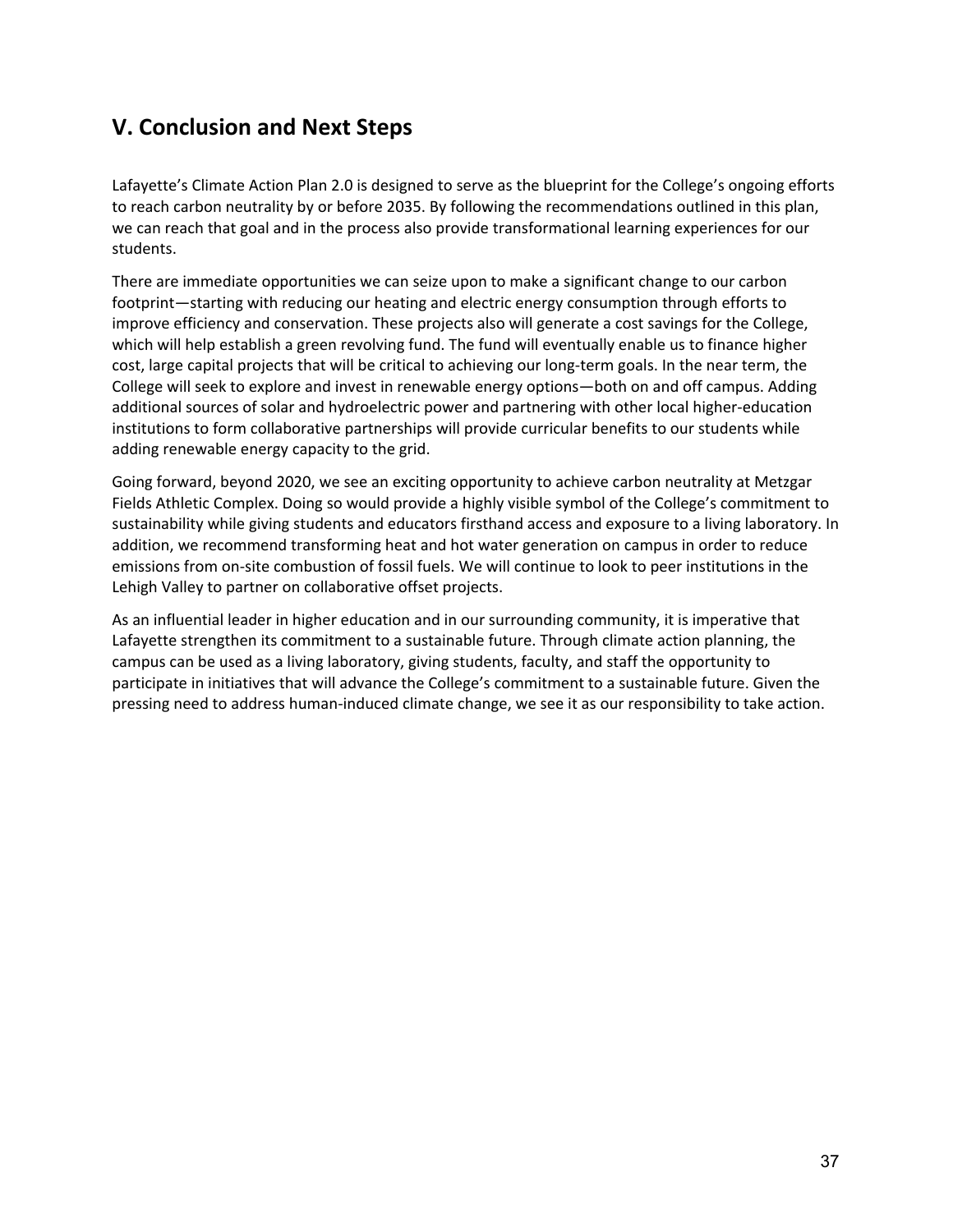# **V. References**

"A Big Hairy Audacious Goal: Marketing University Sustainability Credentials." (2008) Retrieved from University of Plymouth:

https://www.plymouth.ac.uk/uploads/production/document/path/2/2626/Occasional\_Paper1\_ABigHai ryAudaciousGoal.pdf

Business Energy Investment Tax Credit (ITC). (2018, 11 4). Retrieved from Database of State Incentives for Renewables & amp; Efficiency®: http://programs.dsireusa.org/system/program/detail/658

Combined Heat and Power Technology. (2017, November). Retrieved from U.S. Department of Energy: https://www.energy.gov/sites/prod/files/2017/12/f46/CHP%20Overview-120817\_compliant\_0.pdf

Dautremont-Smith, A. N. (2017, October 2). "Beyond the Right Thing to Do: The Value of Sustainability in Higher Education." Retrieved from Association for Sustainability in Higher Education : [http://www.aashe.org/wp-content/uploads/2017/10/AASHE\\_2017\\_BeyondRightThingToDo\\_Brochure.p](http://www.aashe.org/wp-content/uploads/2017/10/AASHE_2017_BeyondRightThingToDo_Brochure.pdf) [df](http://www.aashe.org/wp-content/uploads/2017/10/AASHE_2017_BeyondRightThingToDo_Brochure.pdf)

Environment and Sustainability Working Group Members (2017). "Report from Working Group: Environment and Sustainability at Lafayette College: a Blueprint for 2025." Hawken, P. (2017). *Drawdown: The Most Comprehensive Plan Ever Proposed for Reverse Global Warming.* New York: Penguin Books.

Harvard University. Shut the Sash Program. Retrieved from Harvard University Green Labs: <https://green.harvard.edu/programs/green-labs/shut-sash-program>

Hubley, D. (2017, January 26). Campus Construction Update: JAN. 27, 2017. Retrieved from bates.edu : http://www.bates.edu/news/2017/01/26/campus-constructionupdate-jan-27-2017/

Allen, Myles et al. (2018). "Global Warming of 1.5°C: an IPCC special report on the impacts of global warming of 1.5 °C above pre-industrial levels and related global greenhouse gas emission pathways, in the context of strengthening the global response to the threat of climate change, sustainable development, and efforts to eradicate poverty."

Lafayette College Climate Action Plan 1.0 (2011, November)

Lafayette College EGRS 480-Sustainable Solutions class (2015, May). STARS Assessment.

Second Nature. (2013, March). "The Beauty of Net-Zero Energy Infrastructure: Lessons from History, Actions Today, and Dreams for the Future." [https://secondnature.org/2013/03/05/beauty-net-zero-energy-infrastructure-lessons-history-actions-to](https://secondnature.org/2013/03/05/beauty-net-zero-energy-infrastructure-lessons-history-actions-today-dreams-future-2/) [day-dreams-future-2/](https://secondnature.org/2013/03/05/beauty-net-zero-energy-infrastructure-lessons-history-actions-today-dreams-future-2/)

"Setting the Standard for Sustainability; New Spider Solar Project Puts University of Richmond